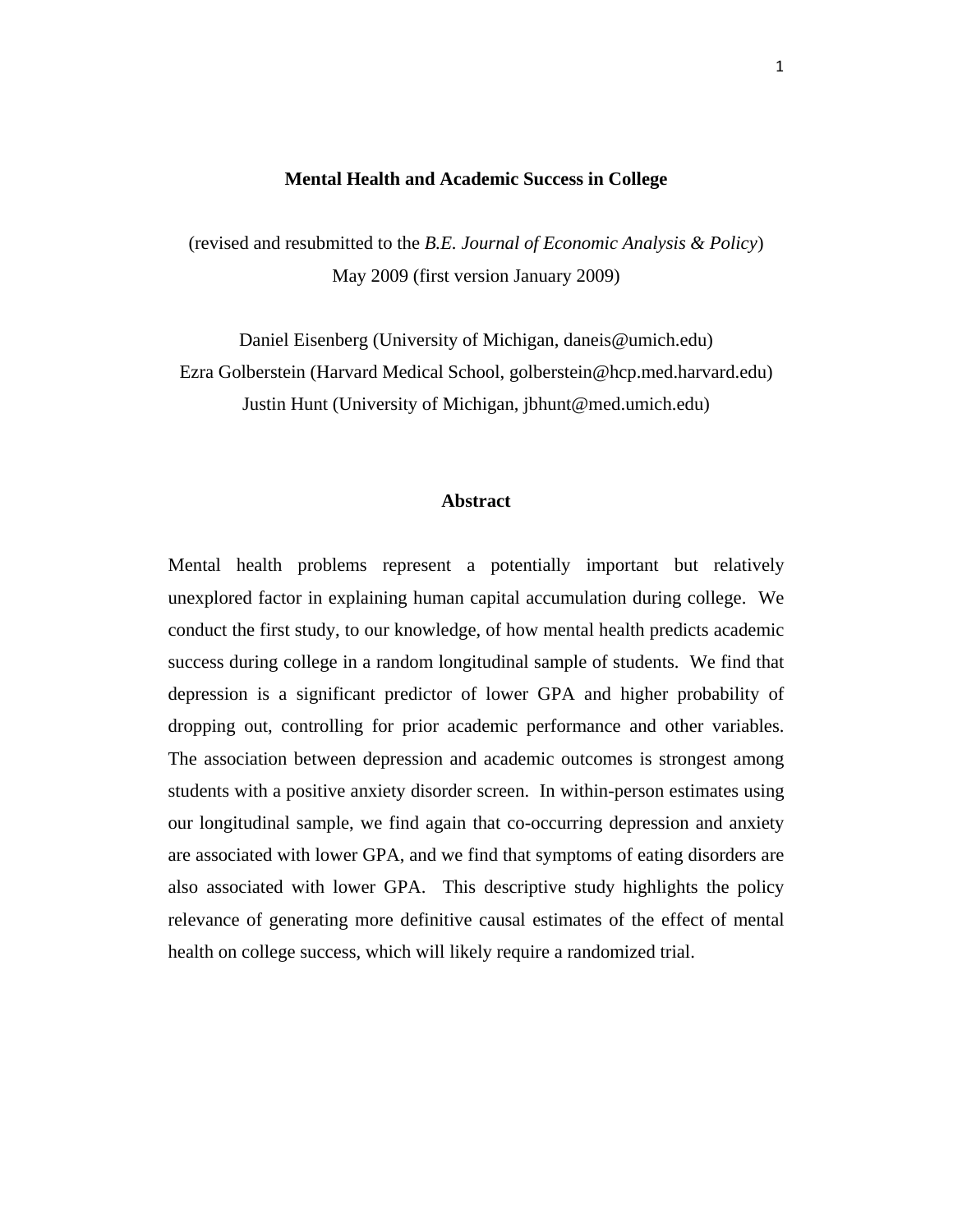### **Acknowledgments**

This study was funded by the Blue Cross Blue Shield Foundation of Michigan and the following units at the University of Michigan: the Comprehensive Depression Center (Innovation Fund), the School of Public Health, the Department of Health Management and Policy (McNerney Award), the Rackham Graduate School, and the Office for the Vice President of Research. During the writing of this paper Ezra Golberstein was funded by NIMH (T32 postdoctoral traineeship) and Justin Hunt was funded by the Robert Wood Johnson Foundation Clinical Scholars Program. We are grateful for helpful comments from Martha Bailey, Jason Fletcher, Richard Frank, Tom McGuire, Ellen Meara, Kevin Stange, Jacob Vigdor, two anonymous reviewers and participants in the University of Michigan informal labor economics seminar. We are also grateful to Scott Crawford and the Survey Sciences Group for implementing the web surveys, to Sarah Gollust and Jennifer Hefner for assistance developing the Healthy Minds Study, and to Andy Cameron for assistance acquiring the administrative data.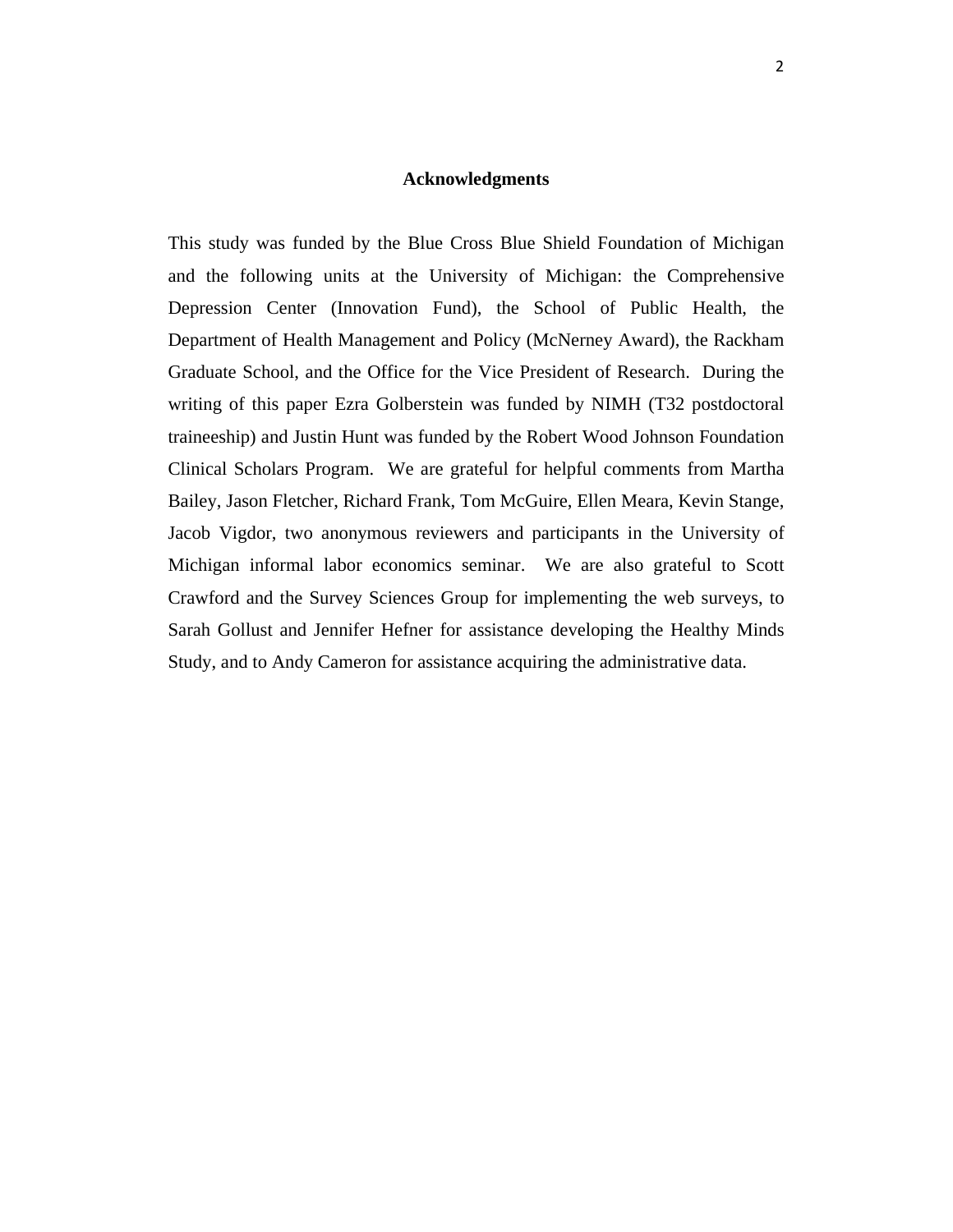*Americans are inundated with messages about success—in school, in a profession, in parenting, in relationships—without appreciating that successful performance rests on a foundation of mental health.* 

*United States Surgeon General's Report on Mental Health, 1999* 

# **1. INTRODUCTION**

Among children and adolescents in the United States, mental disorders are estimated to account for a larger burden of disease, as measured in disabilityadjusted life years (DALYs), than any other class of health conditions (Michaud et al., 2006). One of the primary concerns in younger populations is that mental health problems may affect human capital accumulation—in particular, the amount and productivity of schooling—which may in turn have lifelong consequences for employment, income, and other outcomes. Understanding the link between mental health and academic success is therefore a crucial step towards assessing the returns to preventing, detecting, and treating mental health issues among young people.

In this paper we analyze the connection between mental health and detailed measures of academic success *during college*. In the modern economy, college education has become an increasingly important component of human capital, and is associated with substantially higher earnings (Jaeger & Page, 1996; Kane & Rouse, 1995) and better health outcomes (Cutler & Lleras-Muney, 2006; Ross & Mirowsky, 1999). Approximately two thirds of high school graduates attend college (U.S. Department of Education, 2006), but fewer than 50 percent of college enrollees graduate (Knapp, 2007), and this proportion is 12-18 percent lower among students who are black, Hispanic, American-Indian, or lower socioeconomic status (Horn & Berger, 2004). Previous studies have considered a range of factors—such as financial aid (Dynarski, 1999) and academic and social involvement (Tinto, 1998)—that affect remaining in and completing college. Another important factor may be mental health.

Mental disorders frequently have first onset shortly before or during the typical college age range (18-24) (Kessler et al., 2005), yet relatively little is known about the link between mental health and academic success in college. Understanding this connection could be valuable due to the many ways in which college settings can reach young people; college represents the only time in many people's lives when a single setting encompasses their main activities, social networks, and a range of supportive services and organizations.

We examine how symptoms of mental disorders predict academic outcomes during college using unique data collected at a large, academically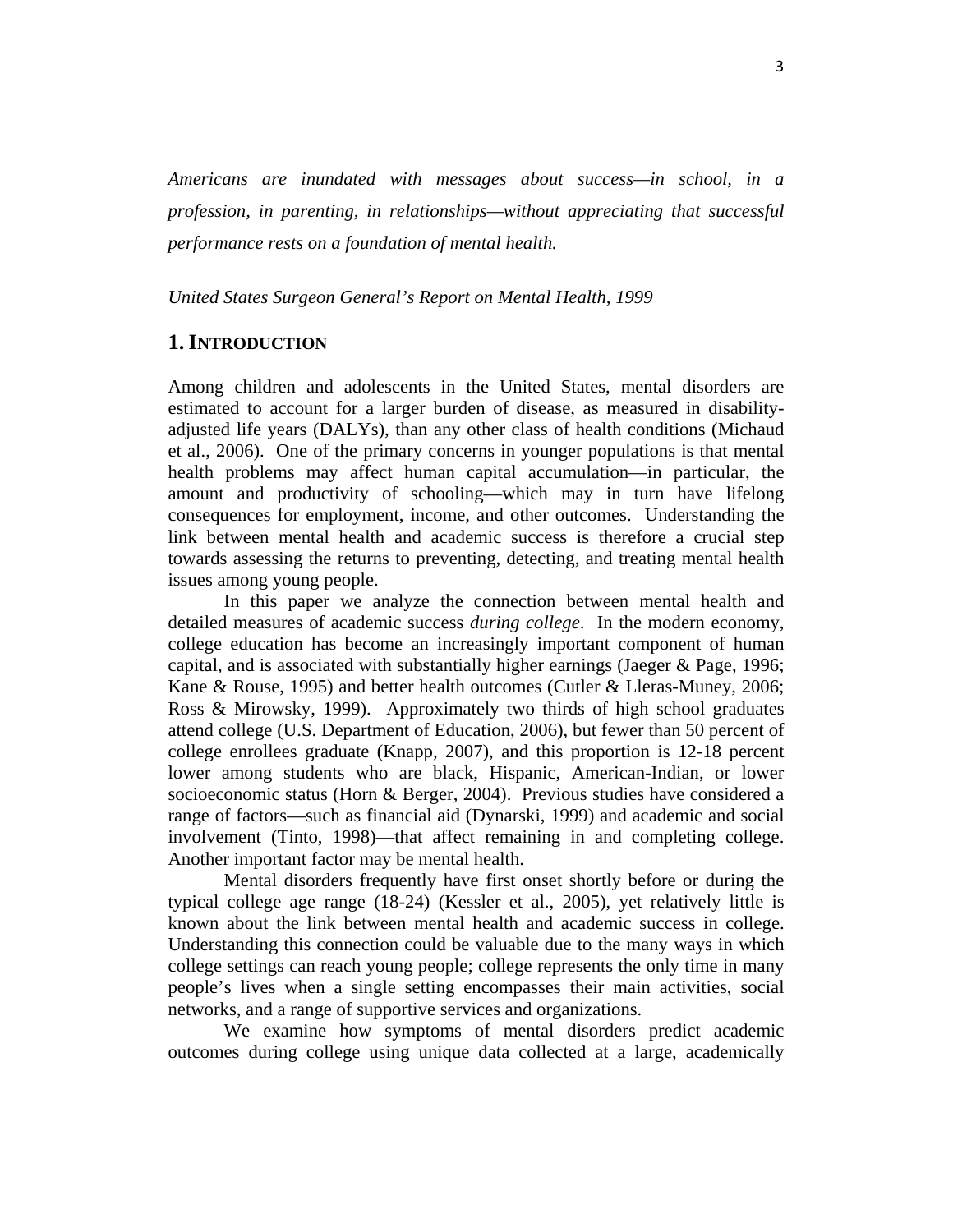competitive, public university. We surveyed a random sample of approximately 2,800 undergraduate and graduate students about a range of mental health issues in fall 2005, and we conducted a follow-up survey with a subset of the sample in fall 2007. In this paper we focus on three of the most common types of mental disorders among adolescents and young adults: depression, anxiety disorders, and eating disorders. We link the survey data on mental health to academic measures collected from the university's administrative records.

This is the first study, to our knowledge, that examines how mental health predicts GPA and dropping out in a random sample of college students. We find that depression is a significant predictor of lower GPA and higher probability of dropping out, even after controlling for symptoms of anxiety and eating disorders, prior academic performance, and other covariates. Depression also appears to interact with anxiety; the association between depression and academic outcomes is particularly strong among students who also have a positive screen for an anxiety disorder. Among the symptoms of depression, the strongest negative predictor of academic performance is anhedonia (lack of pleasure and interest in usual activities). By contrast, negative affect per se (feeling depressed or hopeless) is not independently associated with a lower GPA. Finally, in fixed effects (within-person) regressions of GPA on mental health variables using the longitudinal sample, we find again that co-occurring depression and anxiety are associated with lower GPA, and we also find that symptoms of eating disorders are associated with lower GPA.

This study is best characterized as a detailed descriptive analysis of the association between mental health and academic outcomes in college, rather than a causal analysis. In the final section of the paper we illustrate that, if the estimates were assumed to be reasonable approximations of causal relationships, then they would imply sizeable economic returns, relative to the likely costs, from programs to increase the detection and treatment of depression among college students. This exercise underscores the policy relevance of acquiring more definitive knowledge about the causal effect of mental health on college success, which will likely require a randomized trial of mental health treatment that collects detailed academic outcomes.

# **2. CONCEPTUAL FRAMEWORK AND RELATED LITERATURE**

### **CONCEPTUAL FRAMEWORK**

Mental health may affect college students' academic outcomes along two margins: 1) the decision to remain in school; 2) productivity, or performance,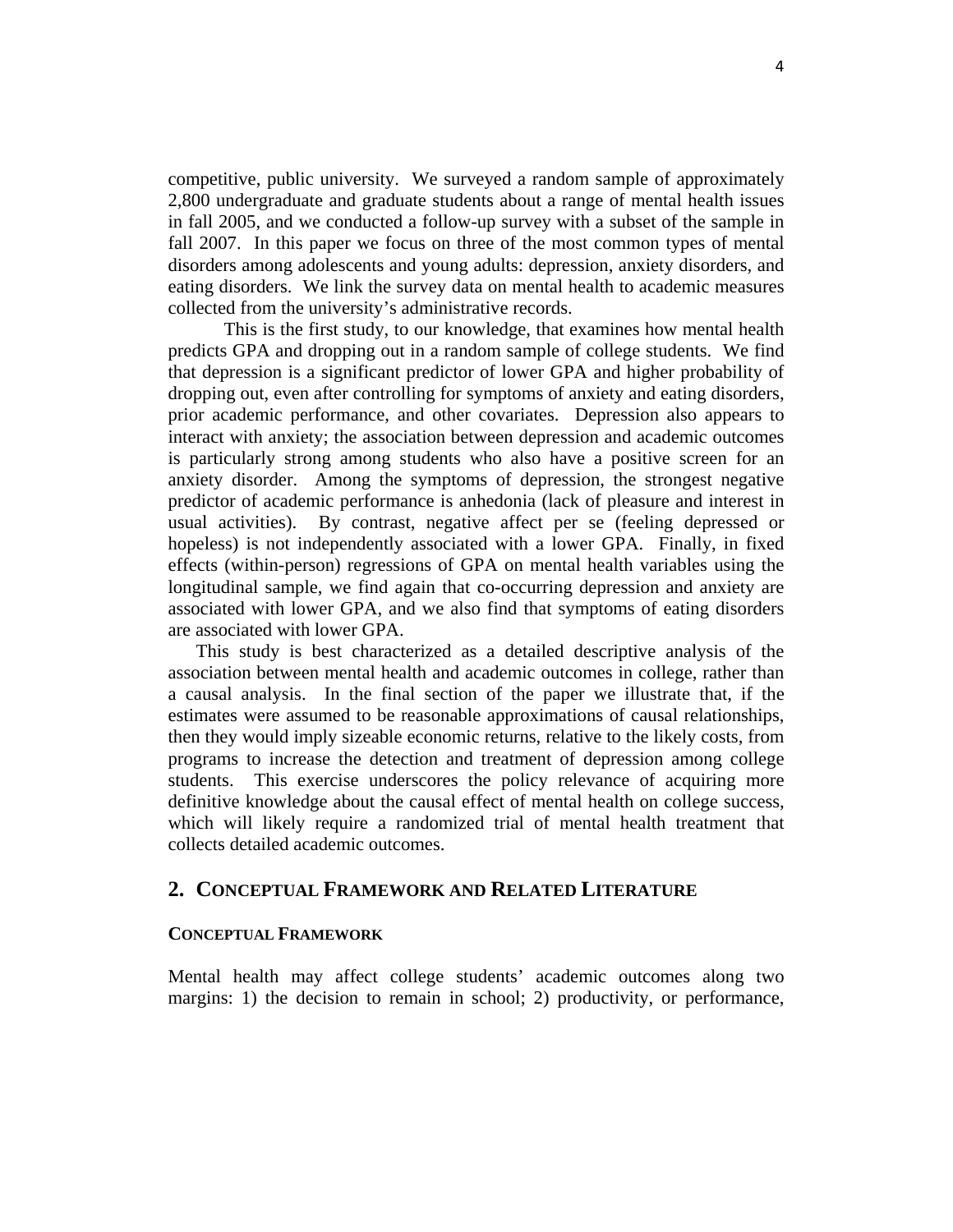given that one is in school.<sup>1</sup> Regarding the first margin, in a simple economic model of schooling attainment the individual chooses the amount of schooling, *s*, to maximize the present discounted value of future income, *V(s)*, where *y* denotes earnings, *r* denotes the discount rate, *A* denotes abilities, and *R* denotes the time of retirement or death (Becker, 1993).

$$
V(s) = \int_s^R y(s;A)e^{-rt}dt
$$

Poor mental health could reduce the marginal return to continuing schooling  $(\partial V/\partial s)$  for any of the following reasons: a) decreasing one's performance while in school, which may reduce the accrual of both real skills and outward signals (e.g., graduating with a high GPA) that increase expected job opportunities and productivity; b) decreasing one's expected future mental health, which in turns decreases one's expected productivity in future employment (e.g., by decreasing one's expected reliability); and, c) shortening the time horizon over which one expects to be in the labor force (reducing  $R$ ). Although in theory these factors could imply that poor mental health causes an *increase* in schooling (due to the income effect—the higher marginal value of income at lower levels, in this case), we hypothesize that these factors on balance would cause a decrease in schooling (due to the predominance of the substitution effect—the lower marginal return to schooling) and therefore an increase in the likelihood of dropping out. This hypothesis is also based on the additional possibility that poor mental health may decrease one's interest in the future (one's discount rate), which would reduce one's willingness to make long-term investments like schooling.

As a simplified model of the second margin of interest—academic performance while in school—Todd and Wolpin (2003) propose that achievement *T* (e.g., test scores or grades) at age *a* is a function of family inputs,  $F<sub>i</sub>(a)$ , and schooling inputs up until age *a*,  $S_i(a)$ , and a fixed natural ability,  $A_i$ <sup>0</sup>:

$$
T_{ia} = T_a[F_i(a), S_i(a), A_{i0}]
$$

Cunha and Heckman (2006) supplement this type of model by emphasizing that ability consists of cognitive and noncognitive skills that evolve over time. They mention several examples of noncognitive skills that may affect the acquisition of cognitive skills: persistence, motivation, consistency, patience, self-control, selfdiscipline, self-esteem, and interpersonal behavior. Each of the mental health

<sup>&</sup>lt;sup>1</sup> We acknowledge that the discussion here does not reflect a number of factors that are likely to affect academic outcomes in college, such as financial aid (Dynarski, 1999) and learning about one's ability (Stinebrickner & Stinebrickner, 2008). We omit these factors from our brief conceptual discussion because it is difficult to predict how mental health would affect, interact with, or be affected by them.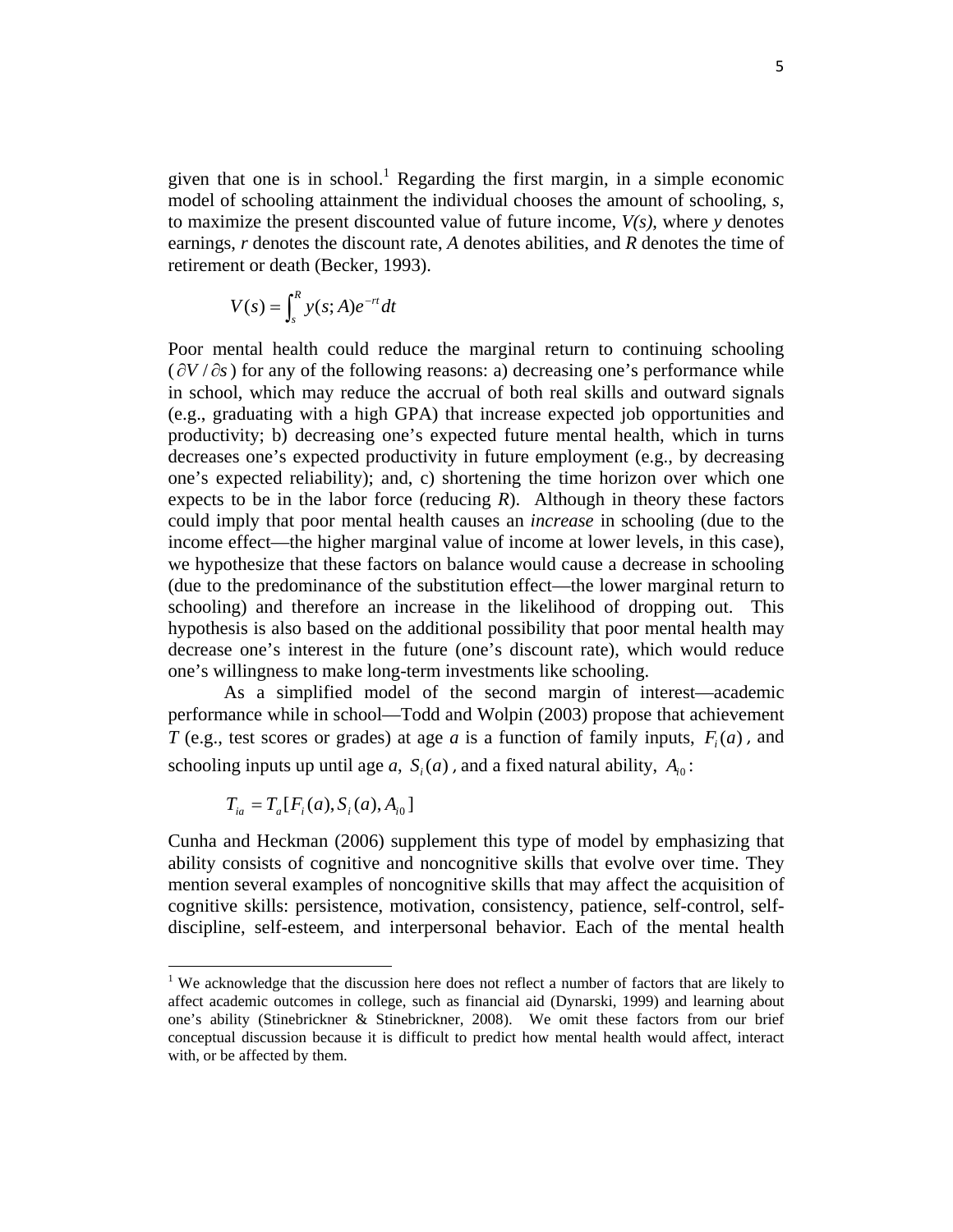problems that we consider—depression, anxiety, and eating disorders—could plausibly affect these noncognitive factors, in addition to having direct effects on cognitive ability.

Specifically, a number of depressive symptoms may affect the productivity of time in academic activities and/or the amount of time dedicated to academic activities.<sup>2</sup> These symptoms include reduced interest or pleasure in usual activities (anhedonia), sleep disturbances (less or more than normal), reduced energy, difficulty concentrating or making decisions, restlessness or slowing of movement, and suicidal thoughts (which may impair concentration or decrease interest in investing in the future) (Sadock & Sadock, 2000). In addition, negative affect (feeling sad or hopeless) may decrease interest in the future.

A common anxiety disorder, generalized anxiety, is marked by excessive worrying and difficulty controlling this worrying. At lower levels anxiety can actually be productive, but at higher levels it often impairs concentration and the ability to remain on task (Sadock & Sadock, 2000). Generalized anxiety shares many symptoms of depression (e.g., reduced energy, sleep disturbance, and reduced concentration) and therefore could affect academic outcomes for many of the same reasons that depression would. Another anxiety disorder that we measure, panic disorder, consists of recurrent and unexpected panic attacks, which include at least four of the following symptoms: palpitations, sweating, shaking, shortness of breath, feeling of choking, chest pain, nausea, feeling dizzy, derealization/depersonalization, fear of "going crazy," fear of dying, numbness or tingling sensations, and chills or hot flashes (Sadock & Sadock, 2000). The attacks do not typically last long enough to impair productivity by themselves, but they can lead to significant worrying and attempts to avoid attacks (e.g. avoiding class or studying if those activities are associated with the anxiety).

The two main types of eating disorders are anorexia nervosa and bulimia nervosa. People suffering from anorexia nervosa are often debilitated by physical symptoms such as fatigue, cardiac problems, and electrolyte disturbances (Sadock & Sadock, 2000). These symptoms, as well as any associated hospitalizations, could negatively affect academic productivity and time available. In addition, obsessions with weight and food could limit the time or concentration students have for studies. For people suffering from bulimia nervosa, frequent binging and purging can also consume time and energy. Eating disorders may also impair the

 $2<sup>2</sup>$  It is also important to acknowledge that depression and other disorders may affect the marginal product and utility of time spent in non-school activities (i.e., leisure and employment). Therefore, the premise of our conceptual framework, more precisely, is that mental health problems have a substantially larger effect on the marginal product and utility of time in school activities than they do on other common uses of time. This seems plausible due to all of the possible channels described, but is a fundamental assumption that merits further study.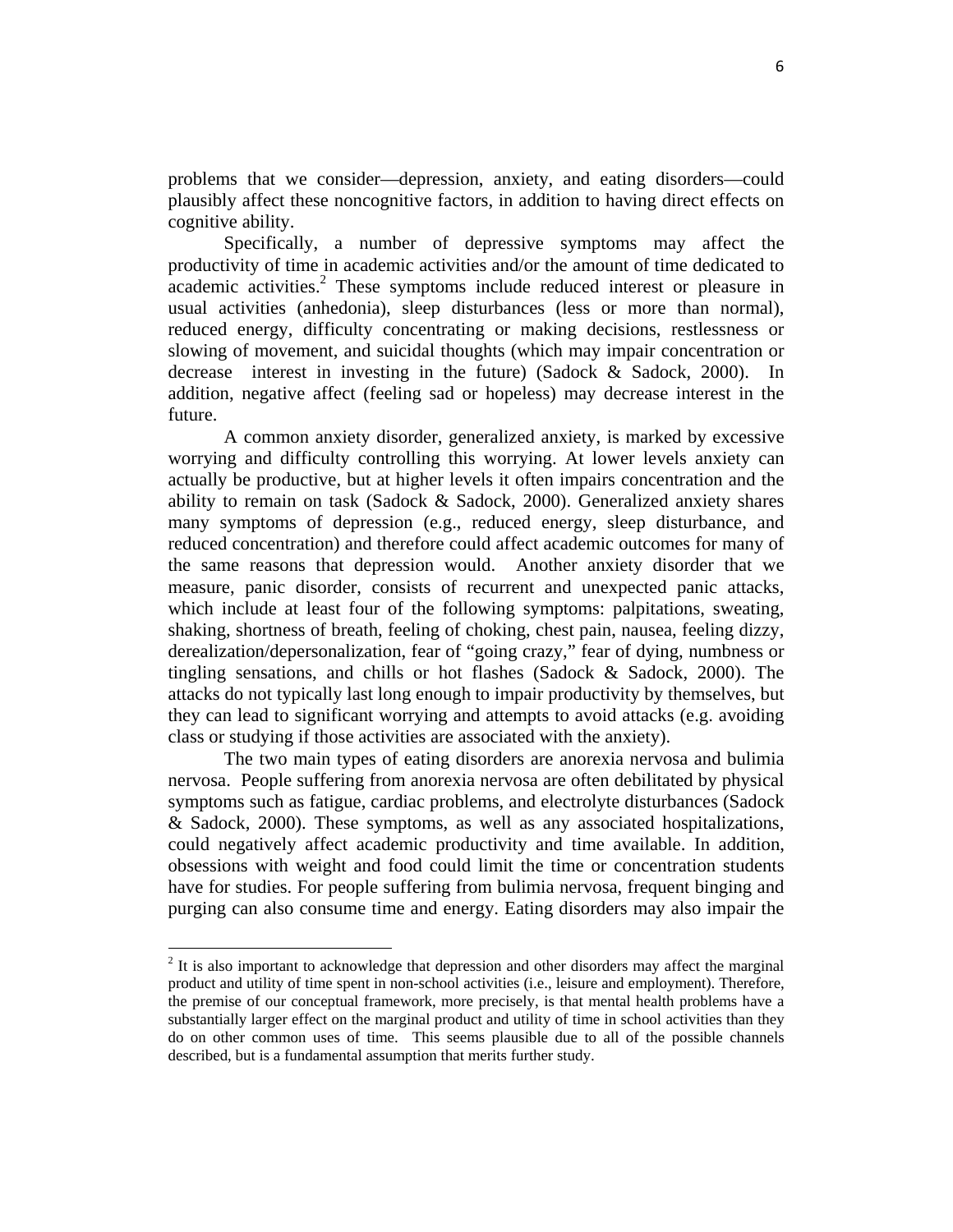productivity of studying to the extent that they cause cognitive deficits, such as poor attention and working memory (Tchanturia, 2004).

Finally, depression, anxiety, and eating disorders can be especially impairing when they co-occur. For example, co-occurring depressive and anxiety disorders is associated with high severity of illness (Joffe, 1993), functional impairment (Joffe, 1993; Kessler, 1999), recurrence (Van Valkenburg, 1984), and poorer treatment outcomes (Brown & Madonia, 1996).

### **EMPIRICAL LITERATURE**

While many studies assess the effect of physical health on human capital outcomes (see Currie (2008) for a review), we focus here on the studies that investigate how mental health affects human capital. Several studies describe the association between mental health early in life and subsequent educational attainment. Among studies that assess early-life mental health retrospectively, one study finds that early-onset (before adulthood) depression, is associated with less schooling (Berndt et al., 2000), whereas another study finds that a number of early-onset psychiatric disorders (although not major depression) are associated with early termination of schooling (Breslau et al., 2008). Studies that use longitudinal data also find mixed evidence on the relationship between early-life emotional and mental health and subsequent educational attainment. For example, two studies find that early-life externalizing behavioral problems (e.g., conduct disorders or ADHD), but not early-life internalizing behavioral problems (e.g., depression or anxiety), are associated with lower subsequent education (McLeod & Owens, 2004; Miech et al., 1999). Two other studies focus specifically on the long-term consequences of adolescent depression: a study of New Zealand adolescents finds no association between early-adolescent depression and subsequent educational attainment after controlling for sociodemographic characteristics (Fergusson & Woodward, 2002), while a study using U.S. data finds that adolescent depression is positively correlated with high school drop-out and negatively correlated with college enrollment (Fletcher, 2008). An additional two studies investigate a variety of psychiatric disorders, and find negative associations between mental illness during adolescence and graduating from high school (Marcotte et al., 2004; Vander Stoep et al., 2003).

In addition to these descriptive studies, a small number of recent studies have attempted to address explicitly the endogeneity of mental health with respect to academic outcomes (e.g., mental health may be correlated with unobserved variables related to the ability vector *A* noted earlier). First, two complementary studies use sibling fixed-effects models to control for family-level unobservable factors that might be correlated with both ADHD and academic outcomes (Currie & Stabile, 2006; Fletcher & Wolfe, 2007). Both studies suggest that ADHD has a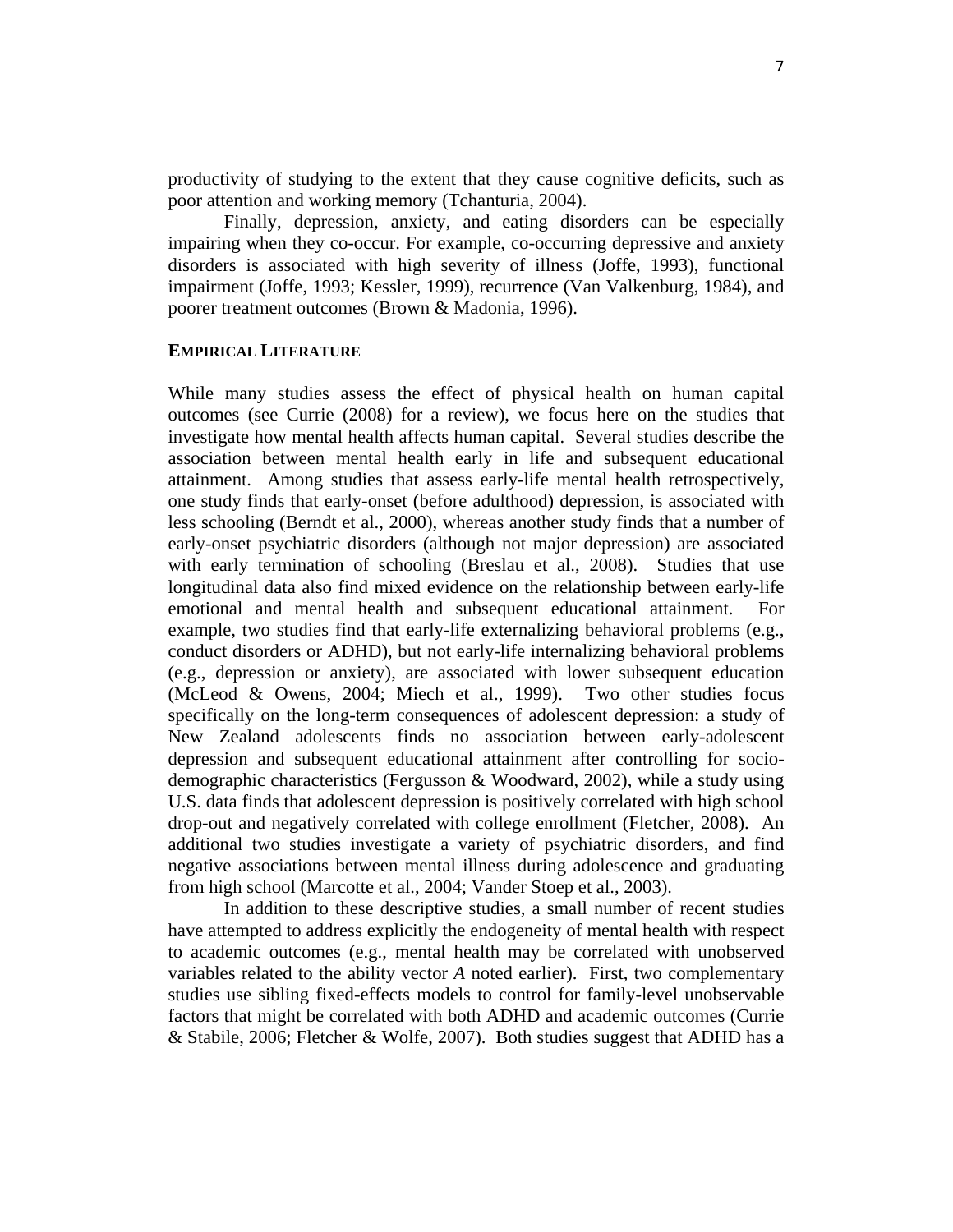strong effect on academic outcomes in secondary school, including standardized test scores, grade repetition, and special education use. One of these two studies also examines longer-term effects of ADHD, and finds no evidence of an effect on total years of education and college attendance (Fletcher & Wolfe, 2007). Second, researchers have used specific genotypes as instruments for mental health, positing that variation in genotypes affects mental health but does not directly affect educational attainment (Ding et al., 2007; Fletcher & Lehrer, 2008). The two studies are suggestive of effects of mental health on academic outcomes, but come to somewhat different conclusions. Ding and colleagues find that depression leads to significantly lower GPA among high school students, and some evidence that attention deficits (without hyperactivity) reduce GPA, although the latter results are sensitive to the model specification. Fletcher and Lehrer's findings suggest an effect of ADHD and depression on verbal test scores, although the IV estimates are not significant at conventional levels. This latter study also estimates instrumental variable models with sibling fixed effects and finds marginally significant effects of attention deficits (but not hyperactivity) on verbal test scores.

The aforementioned studies are important in advancing the understanding of how mental health may affect academic outcomes among children and adolescents, but they generally do not address the relationship between mental health and human capital accumulation in higher education. The roles of depression, anxiety, and eating disorders in college are particularly important to examine, as the incidence of these conditions during late adolescence and young adulthood greatly exceeds that of most other mental disorders including ADHD (Kessler et al., 2005). In addition, although severe mental illness such as bipolar disorder is somewhat less prevalent among college students as compared to sameaged non-college students, depression and anxiety disorders are equally prevalent across the two groups (Blanco et al., 2008).

Only two studies, to our knowledge, specifically examine the relationship between mental health and academic outcomes during college. One recent study compares the GPA of 121 students during six months following a diagnosis of depression at the university's student health center to the GPA of a control group selected from the overall student population (Hysenbegasi et al., 2005). This study finds a significant, negative association between GPA and untreated depression (whereas treated depression is not associated with a significant difference in GPA). An important limitation is that the study only includes students who presented to the student health center, and it is unclear how this group might differ from the overall population of students with significant depressive symptoms. Another study uses data on 351 students at a British university and finds that depression (but not anxiety) measured midway through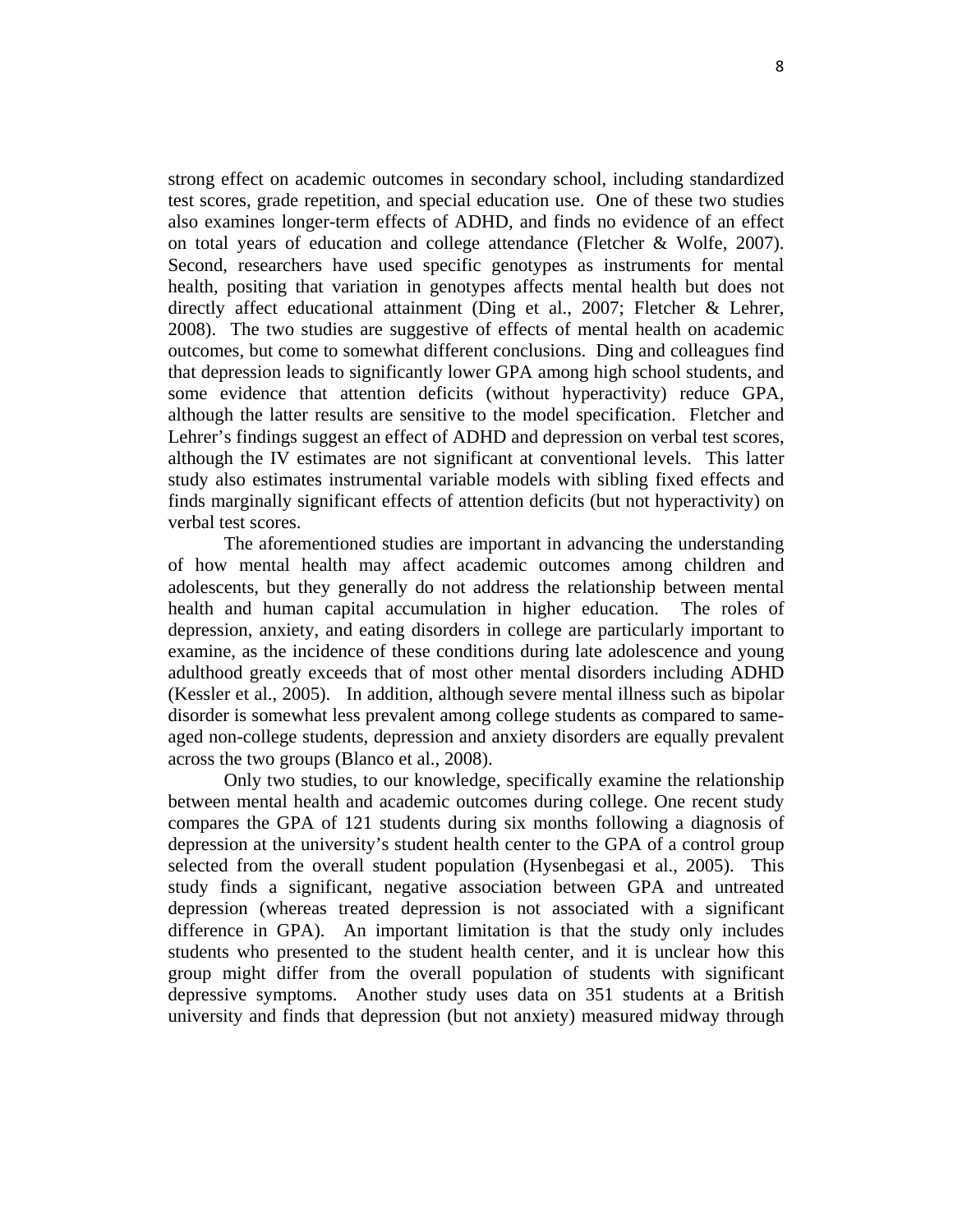the second year is negatively related to exam scores at the end of the second year (Andrews & Wilding, 2004).

 Our study contributes to the literature on mental health and academic outcomes due to a number of features. First, as noted above, we focus on the important but relatively understudied setting of postsecondary education. Second, our analyses utilize clinically-validated measures of self-reported mental health status, detailed measures of academic outcomes, and a rich set of control variables including multiple measures of prior academic performance. Third, this is the first study to our knowledge to estimate the relationship between mental health and GPA during college using mental health data at two time points, which enable us to control for time-invariant individual characteristics that may otherwise bias the estimated relationship between mental health and human capital accumulation. Fourth, we consider independent associations between academic outcomes and three of the most common types of mental disorders among young adults: depression, anxiety, and eating disorders.

# **3. DATA AND EMPIRICAL FRAMEWORK**

### **SAMPLE**

Our data are from a randomly selected sample of undergraduate and graduate students enrolled in fall 2005 at a large, public, academically competitive university. Mental health measures and a range of other variables were collected via web-based surveys as part of the Healthy Minds Study, a survey study examining mental health and help-seeking behavior among college students (Eisenberg et al., 2007a, 2007b). All participants gave informed consent and the study was approved by the university's Health Sciences IRB. In fall 2005, a random sample of 5,021 students was recruited for the survey using an introductory note via regular mail followed by email invitations, and 2,798 students (56%) completed the survey. Students completed the survey during a three week period around the middle of the semester, during late October and early November (the fall semester runs from early September to mid-December). We fielded the survey during the middle of the semester because we wanted to minimize the influence of transitions (e.g., moving into a new residence) and high-stress periods (e.g., final exams) on self-reports of recent symptoms of mental health problems.

Of the 2,798 students who completed the baseline survey, 1,272 were still enrolled in fall 2007 and were invited for a two-year follow-up survey with a nearly identical set of questions. Among those who were no longer enrolled as of fall 2007, approximately 90% had graduated and 10% had left the university without graduating. This indicates the predominant reason for attrition from our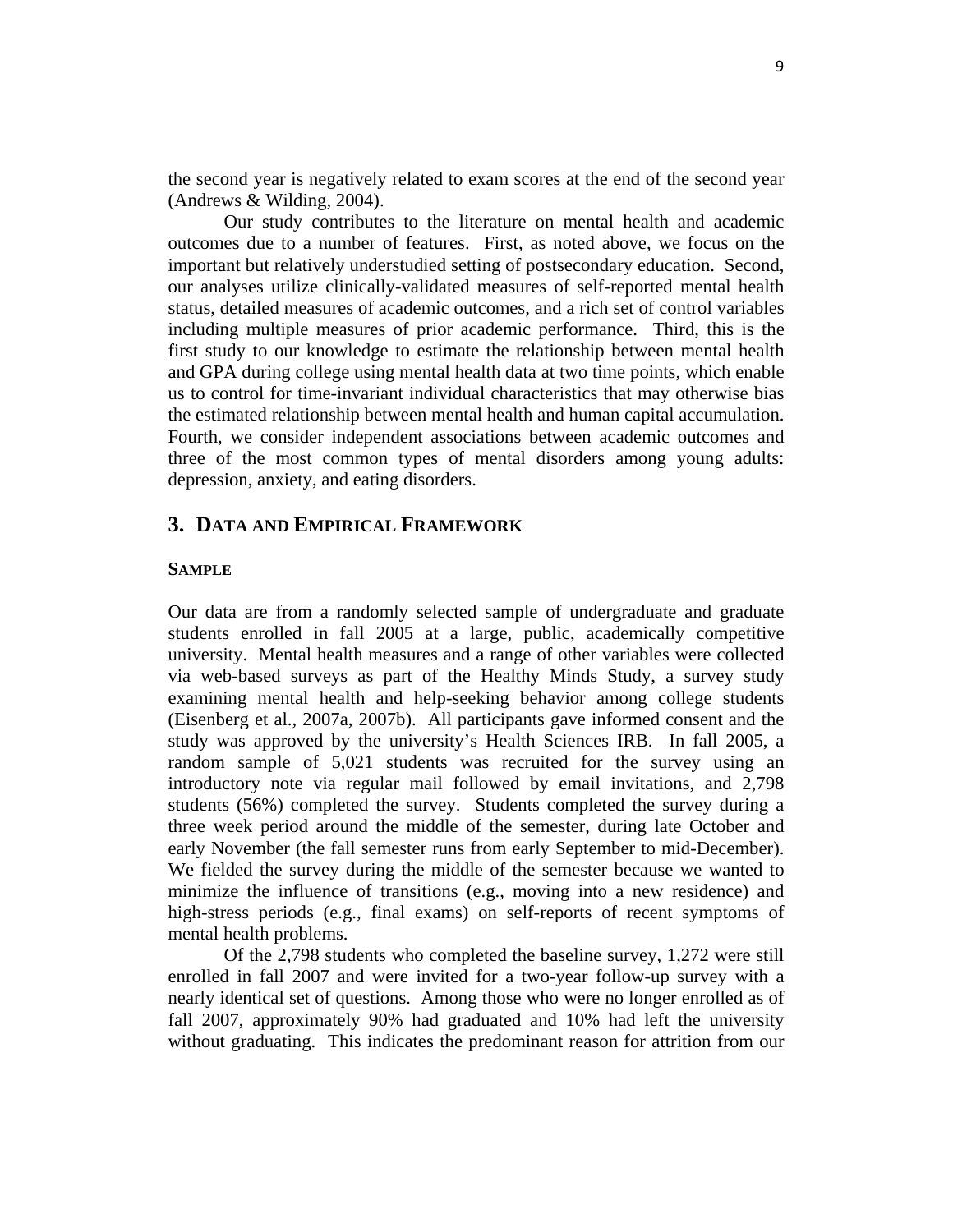study was normal academic progress; the other reason, dropping out, is one of the outcome variables in our analysis, as explained below. Of the 1,272 students remaining at the university as of fall 2007, 747 (59%) completed the follow-up survey. As described in more detail later, we construct survey nonresponse weights in order to adjust for differences between responders and nonresponders.

#### **ACADEMIC MEASURES**

Our dependent variables come from students' academic records while at the university. First, we examine GPAs during specific terms (semesters), as a measure of human capital accumulation conditional on being in school. We compute GPAs as weighted averages of course grades in those terms, where the weights are equal to the number of credit-hours for each course. GPAs are measured on a 0-4.3 scale, where A+ equals 4.3, A equals 4.0, A- equals 3.7, and so on. Students with missing GPA values are excluded from these analyses.<sup>3</sup> As shown in Table 1, the average GPA in our sample is 3.38.

Our second main outcome variable is whether a student dropped out of the university before graduating. For each term following the baseline (fall 2005), we define a variable equal to 1 if the student dropped out by that term and 0 otherwise. We define a student as having dropped out as of term X if she or he meets each of the following conditions: a) not enrolled in term  $X$ ; b) not enrolled in any subsequent term that we observe (through winter 2008); and, c) not graduated from a degree program since the baseline semester (fall 2005).<sup>4</sup> As shown in Table 1, among our baseline sample 2% of students dropped out by winter 2006, 4% by winter 2007, and 8% by winter 2008. These proportions are significantly lower than national averages, reflecting the academically competitive profile of students who attend this institution.<sup>5</sup>

 $3$  Some students do not have GPAs for some or all terms (e.g., 21% of the sample during the fall 2005 term), because they chose to take courses as pass/fail or because their courses were only offered as pass/fail (we cannot distinguish between these two possibilities). The vast majority (96%) of students with missing GPA values are graduate students, of which 80% are in their  $2<sup>nd</sup>$ year or higher. Therefore having a missing GPA appears to be primarily a function of one's academic program as opposed to one's decision to take classes pass/fail. 4

<sup>&</sup>lt;sup>4</sup> All students in our sample were enrolled in degree programs (i.e., there were none taking a few classes for non-degree purposes), so it is reasonable to think of people who leave as dropping out.

<sup>&</sup>lt;sup>5</sup> For example, nationally 34% of students beginning college leave their first school within three years without having graduated (Berkner & Choy, 2008), as compared to 12% in our data. We cannot determine whether someone who is no longer enrolled has left college entirely or has transferred. We would ideally distinguish between transfers and people who leave college, but both are significant outcomes in that they often involve difficult transitions, in terms of academic progress, social networks, and other factors (Laanan, 2007; Skahill, 2002).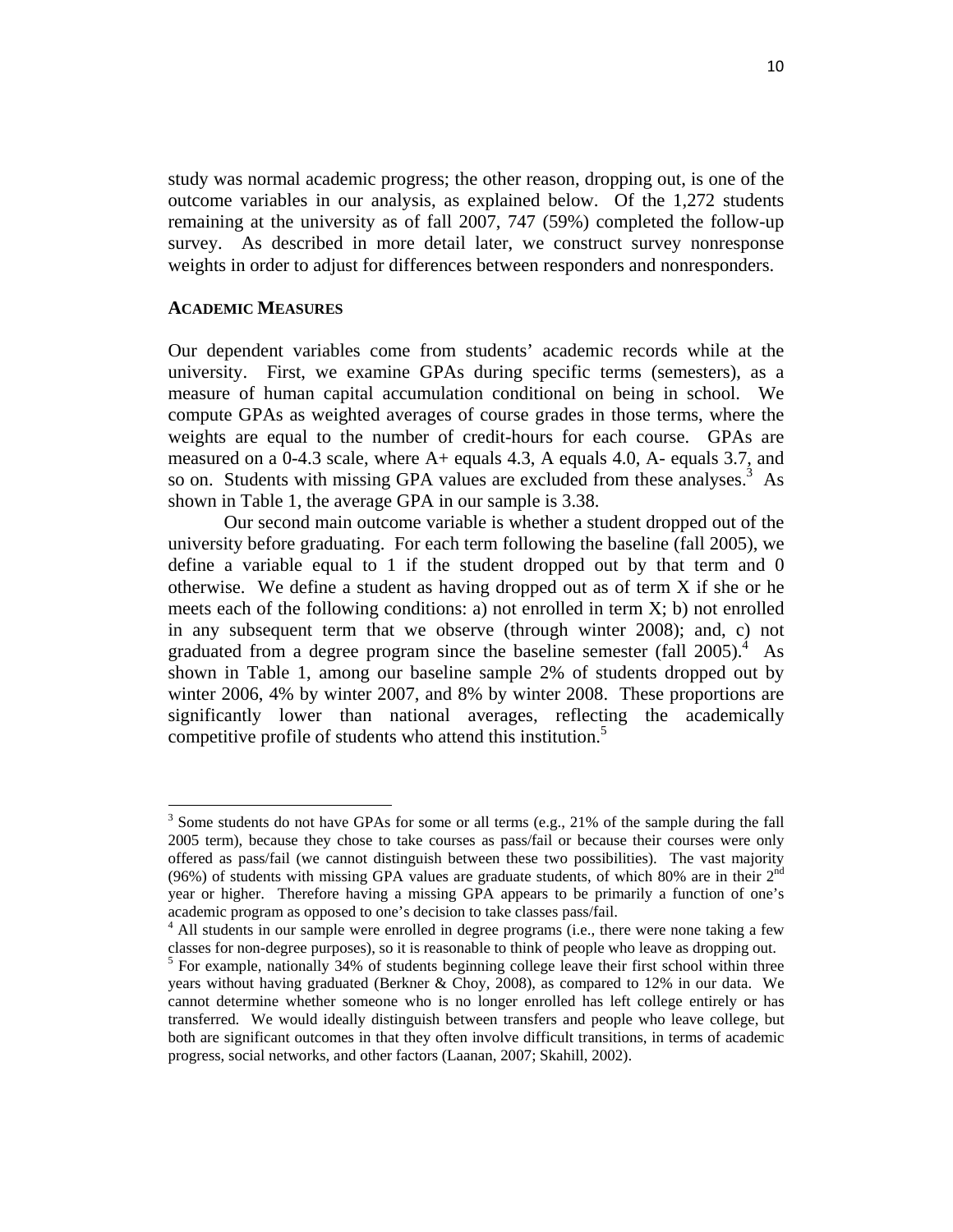|                                       | <b>Baseline</b><br>sample, fall<br>2005<br>$(N=2,798)$ |      | Longitudinal<br>sample, in fall<br>$2005(N=747)$ |           | Longitudinal<br>sample, in fall<br>2007 (N=747) |           |  |
|---------------------------------------|--------------------------------------------------------|------|--------------------------------------------------|-----------|-------------------------------------------------|-----------|--|
| Dependent variables                   | Mean                                                   | SD   | Mean                                             | <b>SD</b> | Mean                                            | <b>SD</b> |  |
| GPA in                                |                                                        |      |                                                  |           |                                                 |           |  |
| Fall 2005                             | 3.38                                                   | 0.56 | 3.43                                             | 0.54      |                                                 |           |  |
| Fall 2007                             | 3.38                                                   | 0.58 |                                                  |           | 3.47                                            | 0.54      |  |
| Credit hours in                       |                                                        |      |                                                  |           |                                                 |           |  |
| Fall 2005                             | 13.2                                                   | 3.6  | 13.4                                             | 3.6       |                                                 |           |  |
| Fall 2007                             | 12.4                                                   | 4.3  |                                                  |           | 12.4                                            | 4.1       |  |
| Dropped out* by:                      |                                                        |      |                                                  |           |                                                 |           |  |
| Winter 2006                           | 0.02                                                   |      |                                                  |           |                                                 |           |  |
| Winter 2007                           | 0.04                                                   |      |                                                  |           |                                                 |           |  |
| Winter 2008                           | 0.08                                                   |      |                                                  |           |                                                 |           |  |
| Mental health variables               |                                                        |      |                                                  |           |                                                 |           |  |
| PHQ depression score (0-27)           | 5.16                                                   |      | 5.13                                             | 4.22      | 5.61                                            | 4.68      |  |
| PHQ score: 0-4                        | 0.56                                                   |      | 0.55                                             |           | 0.49                                            |           |  |
| PHQ score: 5-9                        | 0.30                                                   |      | 0.30                                             |           | 0.34                                            |           |  |
| PHQ score: 10-14                      | 0.11                                                   |      | 0.11                                             |           | 0.13                                            |           |  |
| PHQ score: 15-19                      | 0.02                                                   |      | 0.03                                             |           | 0.02                                            |           |  |
| PHQ score: 20-27                      | 0.01                                                   |      | 0.01                                             |           | 0.02                                            |           |  |
| Change PHQ of $5+$ ('05 vs '07)       |                                                        |      |                                                  |           | 0.08                                            |           |  |
| Panic disorder (positive screen)      | 0.02                                                   |      |                                                  |           | 0.03                                            |           |  |
| Change in status ('05 vs '07)         |                                                        |      |                                                  |           | 0.03                                            |           |  |
| Generalized anxiety (positive screen) | 0.03                                                   |      |                                                  |           | 0.04                                            |           |  |
| Change in status ('05 vs '07)         |                                                        |      |                                                  |           | 0.06                                            |           |  |
| Eating disorder (positive screen)     | 0.08                                                   |      | 0.09                                             |           | 0.08                                            |           |  |
| Number of ED symptoms (0-5)           | 0.62                                                   |      | 0.64                                             |           | 0.66                                            |           |  |
| Change in ED screen ('05 vs '07)      |                                                        |      |                                                  |           | 0.1                                             |           |  |
| Dep. (PHQ $>=$ 10) & anxiety          | 0.03                                                   |      | 0.02                                             |           | 0.05                                            |           |  |
| Dep. & ED (positive SCOFF)            | 0.03                                                   |      | 0.03                                             |           | 0.03                                            |           |  |
| Anxiety & ED                          | 0.01                                                   |      | 0.01                                             |           | 0.02                                            |           |  |

# **Table 1: Sample characteristics (weighted means)**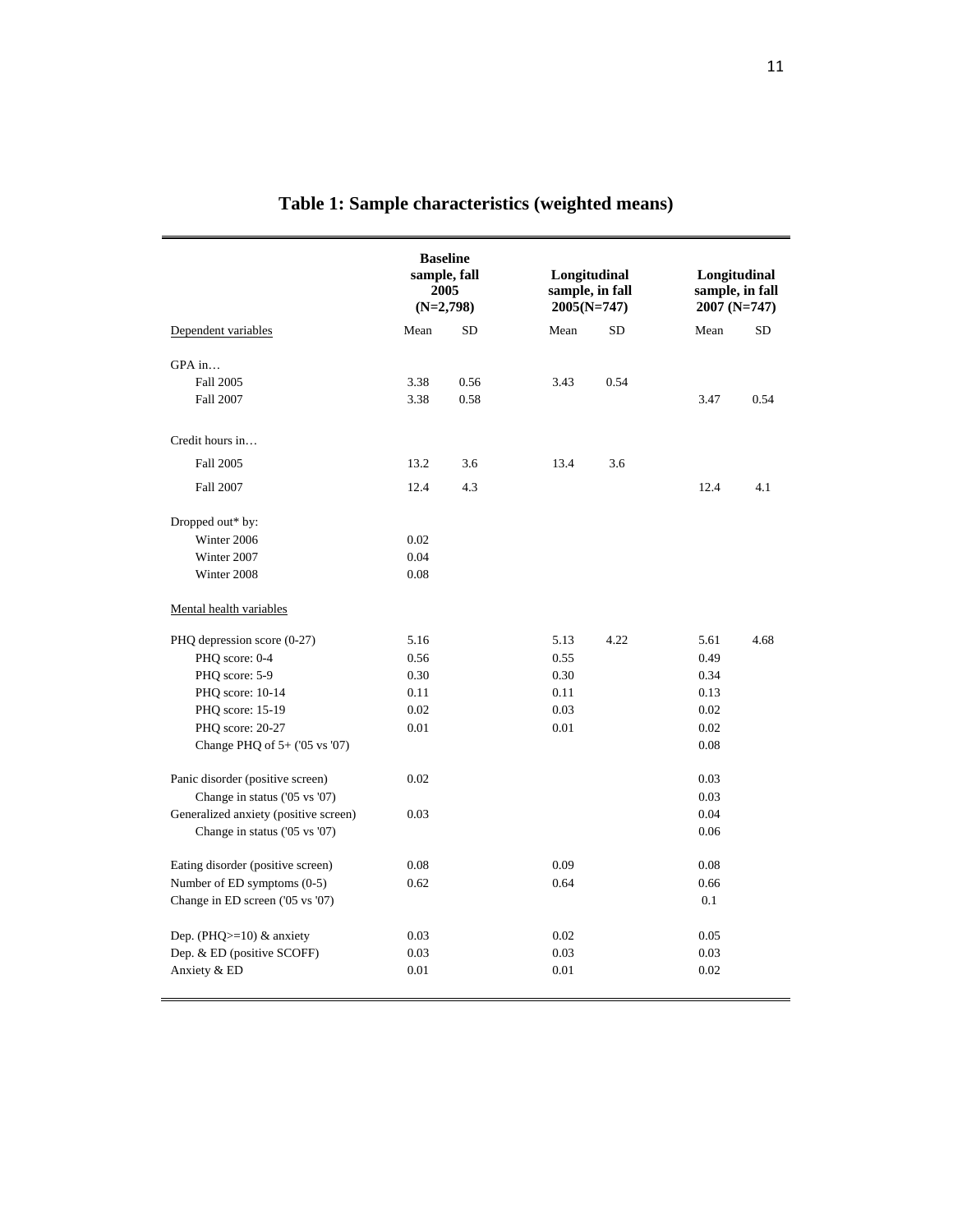|                                   |      | <b>Baseline</b><br>sample, fall<br>2005<br>$(N=2,798)$ | Longitudinal<br>sample, in fall<br>$2005(N=747)$ |           |  |
|-----------------------------------|------|--------------------------------------------------------|--------------------------------------------------|-----------|--|
| Other independent variables       | Mean | SD                                                     | Mean                                             | <b>SD</b> |  |
| Female                            | 0.48 |                                                        | 0.48                                             |           |  |
| Age                               |      |                                                        |                                                  |           |  |
| 18-22                             | 0.65 |                                                        | 0.71                                             |           |  |
| $23 - 25$                         | 0.14 |                                                        | 0.12                                             |           |  |
| 26-30                             | 0.14 |                                                        | 0.11                                             |           |  |
| $31+$                             | 0.08 |                                                        | 0.06                                             |           |  |
| Race/ethnicity                    |      |                                                        |                                                  |           |  |
| Asian                             | 0.20 |                                                        | 0.18                                             |           |  |
| <b>Black</b>                      | 0.06 |                                                        | 0.04                                             |           |  |
| Hispanic                          | 0.04 |                                                        | 0.04                                             |           |  |
| White                             | 0.62 |                                                        | 0.65                                             |           |  |
| Multi                             | 0.05 |                                                        | 0.07                                             |           |  |
| Other                             | 0.03 |                                                        | 0.02                                             |           |  |
| Degree program                    |      |                                                        |                                                  |           |  |
| <b>Bachelors</b>                  | 0.63 |                                                        | 0.66                                             |           |  |
| Masters                           | 0.20 |                                                        | 0.14                                             |           |  |
| JD                                | 0.04 |                                                        | 0.02                                             |           |  |
| MD                                | 0.04 |                                                        | 0.04                                             |           |  |
| PhD                               | 0.14 |                                                        | 0.21                                             |           |  |
| Finances while growing up:        |      |                                                        |                                                  |           |  |
| Very poor                         | 0.02 |                                                        | 0.02                                             |           |  |
| Enough to get by                  | 0.26 |                                                        | 0.25                                             |           |  |
| Comfortable                       | 0.56 |                                                        | 0.58                                             |           |  |
| Well-to-do                        | 0.16 |                                                        | 0.15                                             |           |  |
| Undergrad admissions variables    |      |                                                        |                                                  |           |  |
| SAT score (max=1600)              | 1292 | 143                                                    | 1309                                             | 143       |  |
| $ACT$ score (max=36)              | 28.2 | 3.7                                                    | 28.6                                             | 3.2       |  |
| HS GPA (undergrads)               | 3.93 | 0.18                                                   | 3.94                                             | 0.17      |  |
| Grad student admissions variables |      |                                                        |                                                  |           |  |
| GRE (verb. + quant.)              | 1260 | 167                                                    | 1287                                             | 154       |  |
| LSAT $(max=180)$                  | 163  | $7.6\,$                                                | 165                                              | 7.4       |  |
| GMAT (max=800)                    | 663  | 67                                                     | 671                                              | 60        |  |
| $MCAT$ (max=13)                   | 11.3 | 1.1                                                    | 11.6                                             | 0.85      |  |
| Undergrad GPA (grad studs.)       | 3.47 | 0.41                                                   | 3.55                                             | 0.38      |  |
| Cumulative GPA (pre fall '05)     | 3.35 | 0.47                                                   | 3.43                                             | 0.47      |  |

**Table 1 (cont'd)**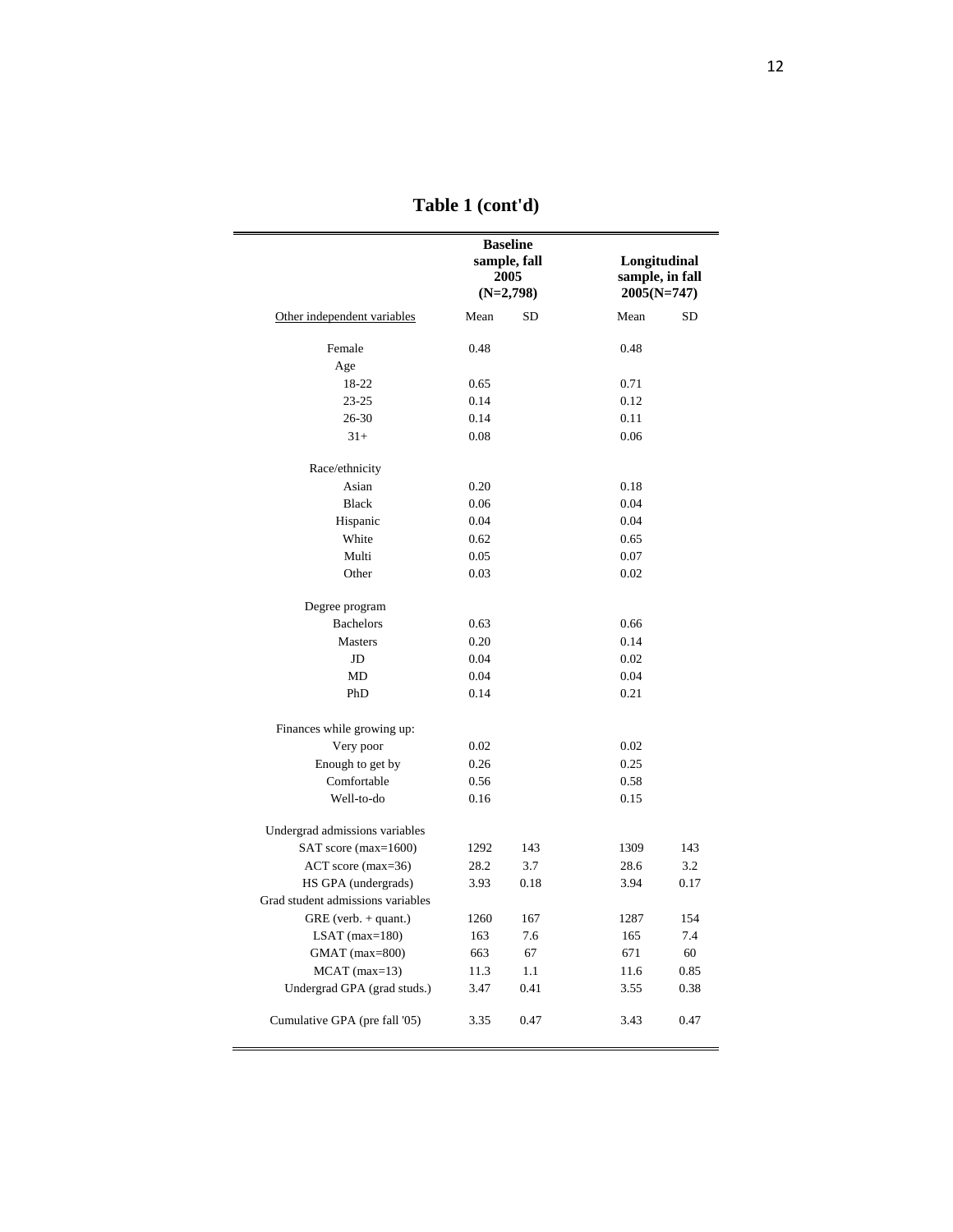As a third dependent variable we examine the number of credit hours taken by students during specific terms. The average number of credit hours is just over 13 in our fall 2005 sample. In our data we only observe the number of credit hours completed in a semester, and not the number of credit hours that the student signed up for at the beginning of the semester. Therefore we cannot examine dropping classes during the semester as an outcome. Nevertheless, to the extent that mental health problems cause students to drop courses during the semester, we expect to observe a negative relationship between these problems and completed course hours. Of course, this negative relationship may also stem in part from students who anticipate that they will have mental health problems during the semester and sign up for fewer courses from the beginning.

In addition to the dependent variables, a few key covariates are taken from the university's administrative records. The purpose of these covariates is to control for academic performance prior to when we measure mental health in fall 2005. First, we include cumulative GPA at the university, prior to fall 2005, as a covariate. To allow for a nonlinear relationship between this measure and the dependent variables (academic outcomes during and after fall 2005), we construct categorical dummy variables: none/missing (for first year students), 0.00-3.30,  $3.30 - 3.69$ ,  $3.70 - 3.99$ , and  $4.00 - 4.30$ . Second, we use admissions records as additional covariates. For undergraduates, the admissions data include high school GPA as well as SAT or ACT score (most students took one or the other). We code high school GPA using categorical dummies as described above, and we code admission test scores as quintile dummies (based on the distribution within our sample). Similarly, for graduate students the admissions data include college GPA and test scores (GRE, GMAT, LSAT, or MCAT), which we code as categorical dummies in analogous fashion. The means of these and other variables are shown in Table 1.

### **MENTAL HEALTH MEASURES**

We measure symptoms of depression, anxiety, and eating disorders, which are three of the most common types of mental disorders among adolescents and young adults (Kessler et al., 2005). These disorders may affect academic outcomes for reasons discussed earlier. In the surveys we measure these

<sup>&</sup>lt;sup>6</sup> These numerical intervals split the sample with nonmissing cumulative GPAs roughly into quartiles; in sensitivity analyses we also use smaller intervals (dividing the sample roughly into deciles) and find that the main results do not change. In additional sensitivity analyses, we control for both cumulative GPA and GPA during the semester prior to baseline (i.e., winter 2005), to account for the possibility that students with mental health problems in fall 2005 were already experiencing declines in performance in the prior semester. Again, our main results remain the same under this specification.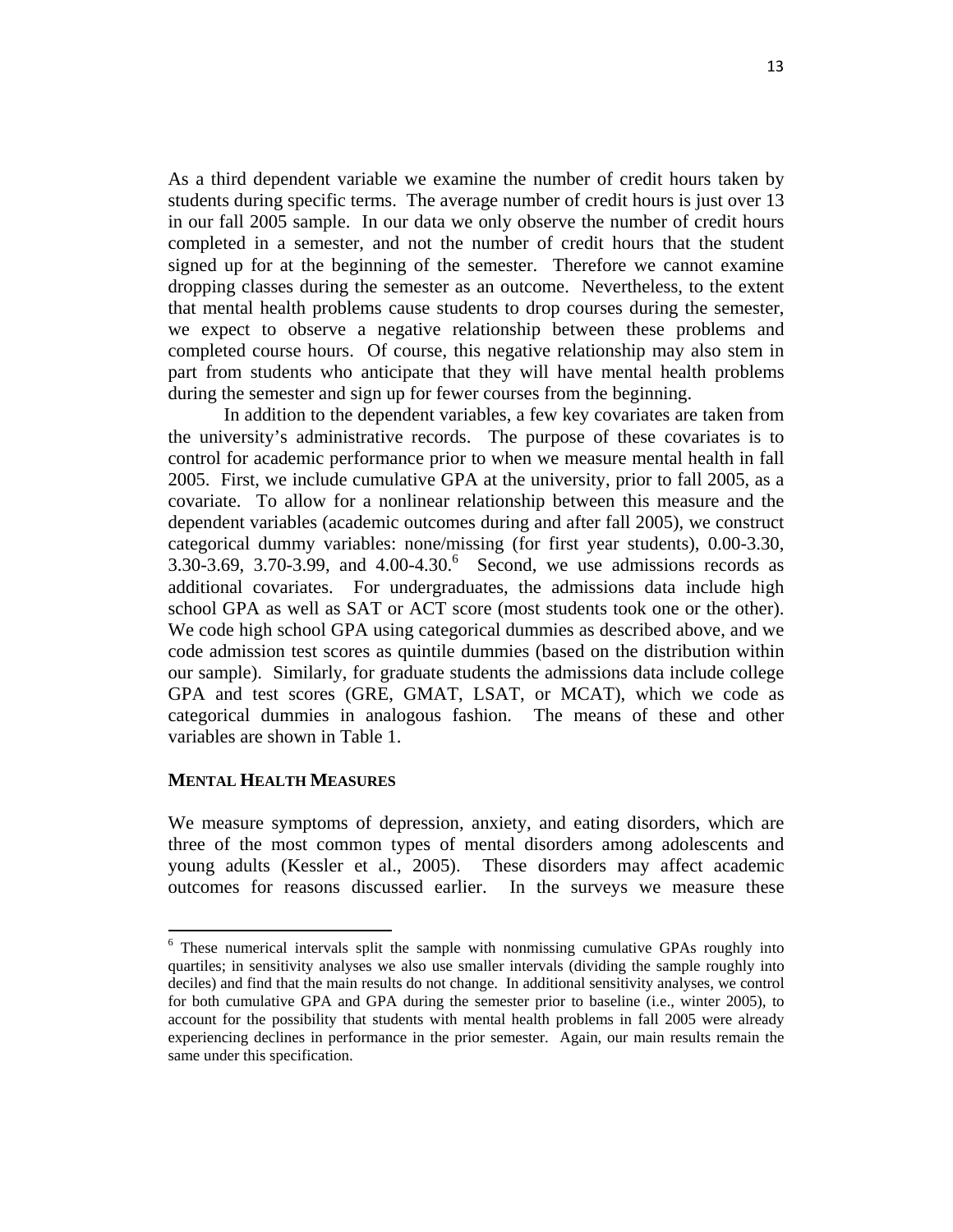symptoms with widely used brief screens that have been validated in a range of populations including young adults. To measure depression, we use the Patient Health Questionnaire-9 (PHQ-9), a nine-item screening instrument based on the nine DSM-IV criteria for a major depressive episode. This instrument asks the respondent to indicate the frequency of various symptoms over the past two weeks. Following previous studies (Huang, 2006; Weiss, 2006) as well as common clinical use of this screen,<sup>7</sup> we convert the responses to these nine items to a continuous score on a 0-27 scale, with higher scores indicating higher severity of depressive symptoms. This screening tool has been validated as highly correlated with diagnosis by mental health professionals and more detailed assessment tools in a variety of populations and settings (Diez-Quevedo et al., 2001; Henkel et al., 2004; Kroenke et al., 2001; Martin et al., 2006; Spitzer et al., 1999). To measure anxiety, we use the PHQ screens for panic disorder and generalized anxiety disorder. These screens ask about symptoms over the past four weeks, and have been validated as being highly correlated with clinical diagnoses of these conditions (Spitzer et al., 1999). These anxiety screens do not translate to continuous measures, so we simply use indicators for whether a student has a positive screen for each anxiety disorder or not. To measure eating disorders, we use the SCOFF screening instrument, a 5-item questionnaire designed to identify subjects likely to have an eating disorder (Cotton et al., 2003; Morgan et al., 1999; Parker et al., 2005). Each item is a yes/no question about a current symptom, and we convert each student's answers to a 0-5 score based on the number of yes's. $8^{\circ}$ 

Table 1 shows the mean values of the mental health measures in our analytic samples (both baseline and longitudinal). Based on these measures, depression is the most prevalent mental health condition, with 14% of students at baseline scoring 10 or higher on the PHQ-9 (10 is often used as the threshold for a positive screen). Eight percent of students have a positive screen for eating disorders, 3% for generalized anxiety, and 2% for panic disorder. The prevalence of these conditions in this student population is similar to that at other colleges and universities we have studied. $9$  The prevalence of co-occurring conditions is

 $<sup>7</sup>$  For example, in the National College Depression Partnership, a recently developed initiative to</sup> improve depression care on college campuses, participating campuses are screening students and monitoring their depressive symptoms using the continuous PHQ scores.

 $8$  Some studies have used 2 yes's as the cutoff for a positive screen (Parker et al., 2005) whereas others have used 3 (Cotton et al., 2003). We focus instead on a continuous measure in order to approximate severity.

 $\frac{9}{9}$  In fall 2007, in addition to the follow-up survey used in the present study, a new data collection was conducted with random samples at 13 colleges and universities nationwide, including the large public university that is the setting for the present study. This set of schools represents a relatively diverse mix in terms of geographic location and enrollment size: California State-Chico, Emory, Miami of Ohio, New Mexico State, Penn State, Tufts, University of Michigan, UNC-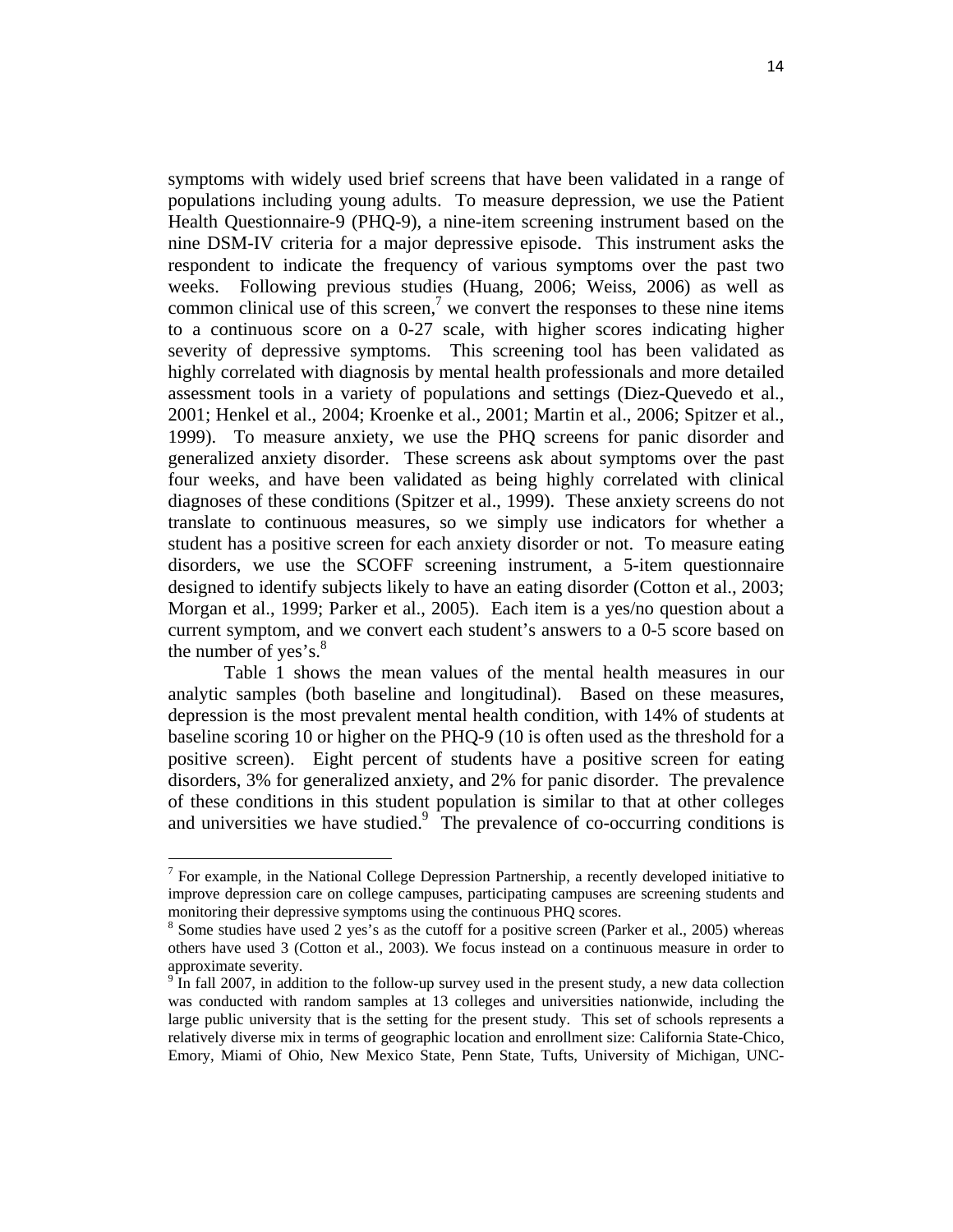3% for depression and anxiety, 3% for depression and eating disorders, and 1% for anxiety and eating disorders. As shown in Table 1, the longitudinal sample is similar at baseline to the overall sample in terms of mental health, and the longitudinal sample's symptoms of depression and anxiety increase slightly between 2005 and 2007.

### **OTHER COVARIATES**

Our analysis includes several additional covariates measured in the survey, as shown in Table 1: gender, age, race/ethnicity, degree program, and financial situation while growing up. In previous work we have found each of these variables to be independently associated with at least one of the mental health conditions examined in the present study (Eisenberg et al., 2007b). In addition to these variables, in our regressions we control for a vector of dummy variables corresponding to the student's year in degree program, as well as a vector of dummies corresponding to the student's field of study (divided into 22 different categories, such as humanities, social science, natural science and math, business, medicine, engineering, etc.).

#### **EMPIRICAL FRAMEWORK**

Our analysis of the baseline sample uses variants of the following regression equation, which is analogous to the commonly used "value-added" empirical model of academic achievement described by Todd and Wolpin (2003):

*Academics*<sub>(*i*,*t*+*n*)</sub> =  $\beta_0$  +  $\beta_1 MH_{(i,t)}$  +  $\beta_2$ *Academics*<sub>(*i*,*t*-1,*t*-2,...)</sub> +  $\beta_3 X_{(i)}$  +  $\varepsilon_{(i)}$ 

*Academics<sub>(i, t+n)</sub>* refers to an academic outcome (GPA, credit hours, or dropping out) for individual *i* as of semester  $t+n$ , where  $n>=0$ . MH<sub>(i, t)</sub> refers to mental health during semester t (the baseline semester, fall 2005, in most regressions). *Academics<sub>(i, t-1, t-2, ...)* refers to academic outcomes prior to semester t (i.e., pre-</sub> university GPA and test scores, and GPA at the university prior to semester t).  $X_{(i)}$  refers to other covariates measured in the survey (gender, age, race/ethnicity, degree program, and financial situation while growing up). In our analyses of GPA and credit hours we use ordinary least squares regressions. For the binary outcome of dropping out, we find that the results remain similar across linear, probit, and logistic specifications, and for ease of interpretation we present the marginal effects for the probit specification.

<u> 1989 - Johann Stoff, amerikansk politiker (d. 1989)</u>

Chapel Hill, UNC-Greensboro, UI-Springfield, UI-Chicago, UI-Urbana Champaign, and Yeshiva. In preliminary analysis of these data, we have found that the estimated prevalence rates of depression, anxiety, and eating disorders at the large public university in the present study are not statistically different from the means for the overall sample of 13 schools.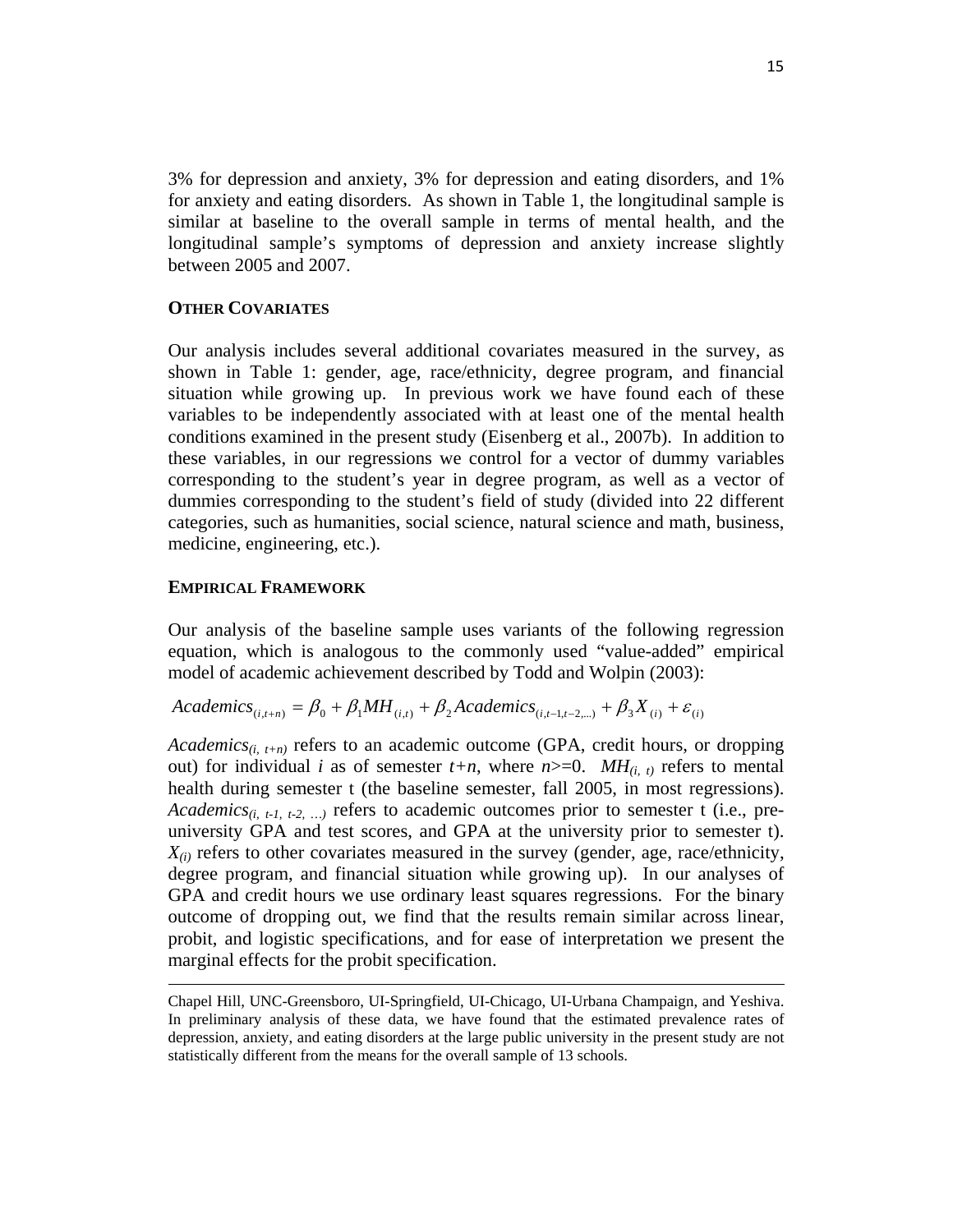In this framework, three factors could bias our estimates from the true causal effect of mental health on academic outcomes. First, the causal path may be bidirectional—the dependent variable (academic outcome) may affect our key independent variables (mental health). This seems particularly plausible for regressions in which the dependent variable is GPA or credit hours in the same semester that we measure mental health. Even though course grades are determined at the end of the semester (one to two months after we measure mental health), these grades partly reflect midterms and assignments that may have taken place prior to our measure of mental health. If poor grades on these earlier assignments and midterms influence mental health, then this would bias our estimates (presumably in a negative direction). On the other hand, this source of bias would not apply to our estimates of how mental health in the baseline semester relates to GPA in *subsequent* semesters. It is worth noting that our results are not sensitive to whether we control for not only cumulative GPA prior to baseline but also GPA during the semester prior to baseline (winter 2005), which would at least account for the possibility that academic performance is already declining prior to the baseline semester. Also, we find that GPA in the previous semester (winter 2005) is not a significant predictor of mental health in the baseline semester (fall 2005), conditional on the other covariates.

Second, there may be omitted variables bias. Mental health is of course not randomly distributed (as we discuss in more detail in the next section), and students with mental health problems may be different in ways that are correlated with unobserved factors (e.g., the ability vector *A* noted earlier) that affect academic performance. We control for several individual characteristics, including multiple measures of prior academic performance, but we cannot rule out this source of bias.

Third, the "value-added" framework may misspecify the true relationship between inputs (mental health in our context) and academic achievement, if past inputs affect current achievement even after conditioning on current inputs and achievement as of the previous period. As a specification check for this issue, Todd and Wolpin (2003) suggest adding past inputs as a covariate and examining whether they have significant coefficients. We perform this check by including previous diagnoses of any mental disorders and of depression specifically as proxies for past mental health, and we find that these variables are not significant and their inclusion does not change the coefficients on the current mental health.

To control for time-invariant individual characteristics, we turn to our longitudinal data, with baseline and follow-up survey data from fall 2005 and fall 2007 respectively. We estimate the following linear regression of GPA on mental health and individual and time (semester) fixed effects, which is analogous to the within-person empirical approach discussed by Todd and Wolpin (2003):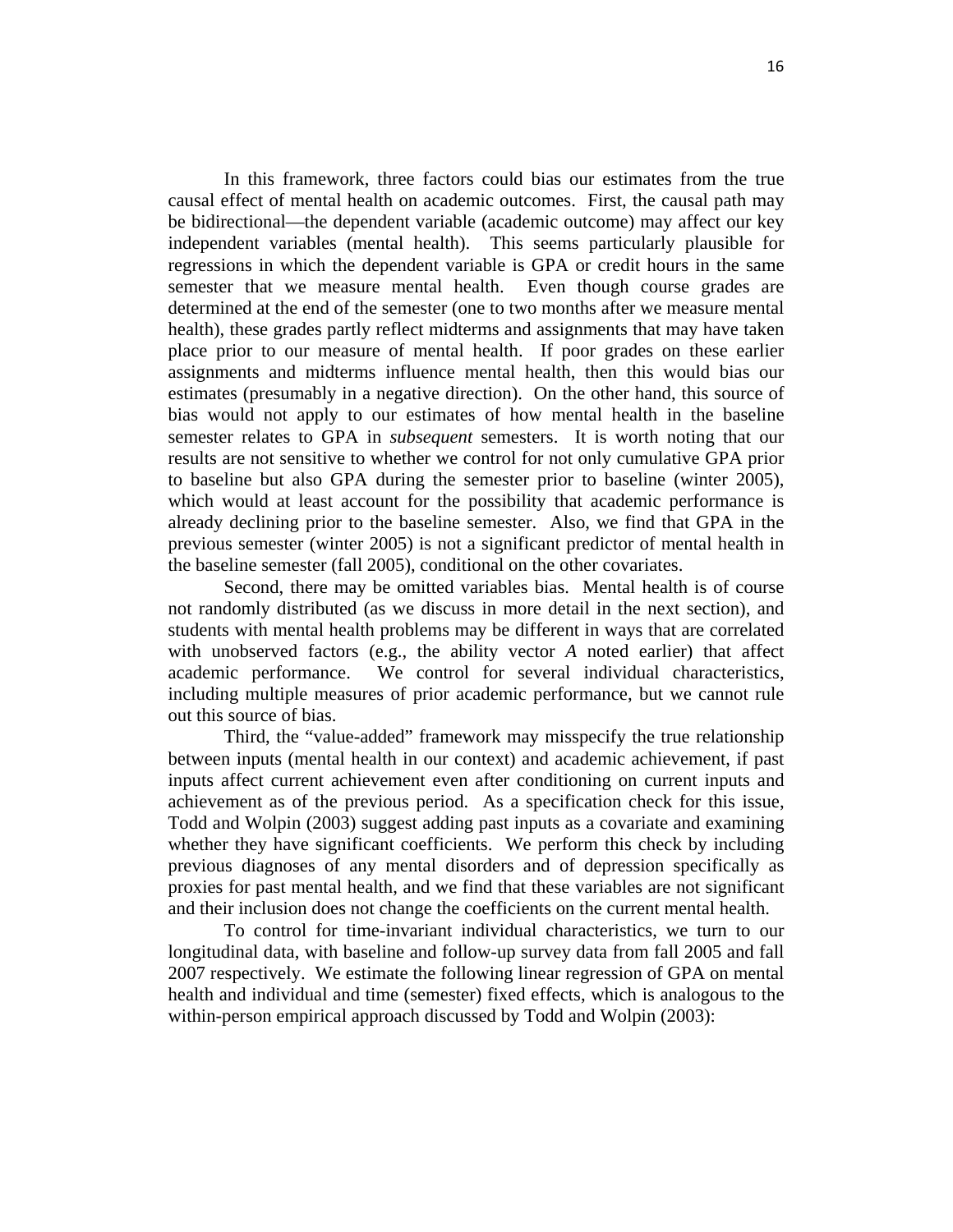$$
GPA_{(i,t)} = \beta_0 + \beta_1 MH_{(i,t)} + \beta_2 Individual_{(i)} + \beta_3 Semester_{(t)} + \varepsilon_{(i,t)}
$$

In this framework, identification of the effect of mental health on GPA (or credit hours) depends on assumptions that bidirectional causality (as described above) is not present and there are no time-variant omitted variables that are correlated with mental health and significantly affect grades. These assumptions cannot be definitively tested, of course, but are important to keep in mind in interpreting the results of this study.

Another empirical issue is how to account for treatment of mental health problems. In this study we omit treatment from our primary analyses, because it is likely to be highly endogenous with respect to mental health and academic outcomes (e.g., correlated with unmeasured or imperfectly measured factors such as severity of symptoms and motivation to succeed in college). Including treatment in the analysis would therefore add another layer of uncertain assumptions for interpreting the results for mental health variables. In the final section of this paper, however, we briefly mention results from analyses that include treatment variables.

### **NON-RESPONSE ADJUSTMENTS**

To account for survey non-response in our analyses, we include sample probability weights in all regressions, although it is important to note at the outset that none of our main results are sensitive to whether we include these weights. The weights are equal to one divided by the predicted probability of survey response, which is estimated using logistic regressions of survey response (yes/no) on variables that are available for both responders and non-responders. For the baseline sample, these variables come from administrative data on all students randomly selected to be invited to the study, which include gender, degree program, race/ethnicity, international/domestic citizenship, and GPA. The weights are further adjusted using mental health data from an abbreviated survey of a random sample of non-responders to the main survey, which indicates that people with mental health problems were somewhat more likely to respond to the main survey, as detailed in the appendix to Eisenberg et al (2007a). Other significant positive correlates of responding to the survey are female gender and graduate student status, and significant negative correlates are African-American race and age (controlling for academic level). Responding at baseline is also positively correlated with measures of prior academic performance, although this relationship is not entirely consistent (response is lower among students in the lowest admission test and admissions GPA categories, but not significantly different across the other groups; also, response is highest among students in the highest category of cumulative GPA at the university, but not otherwise different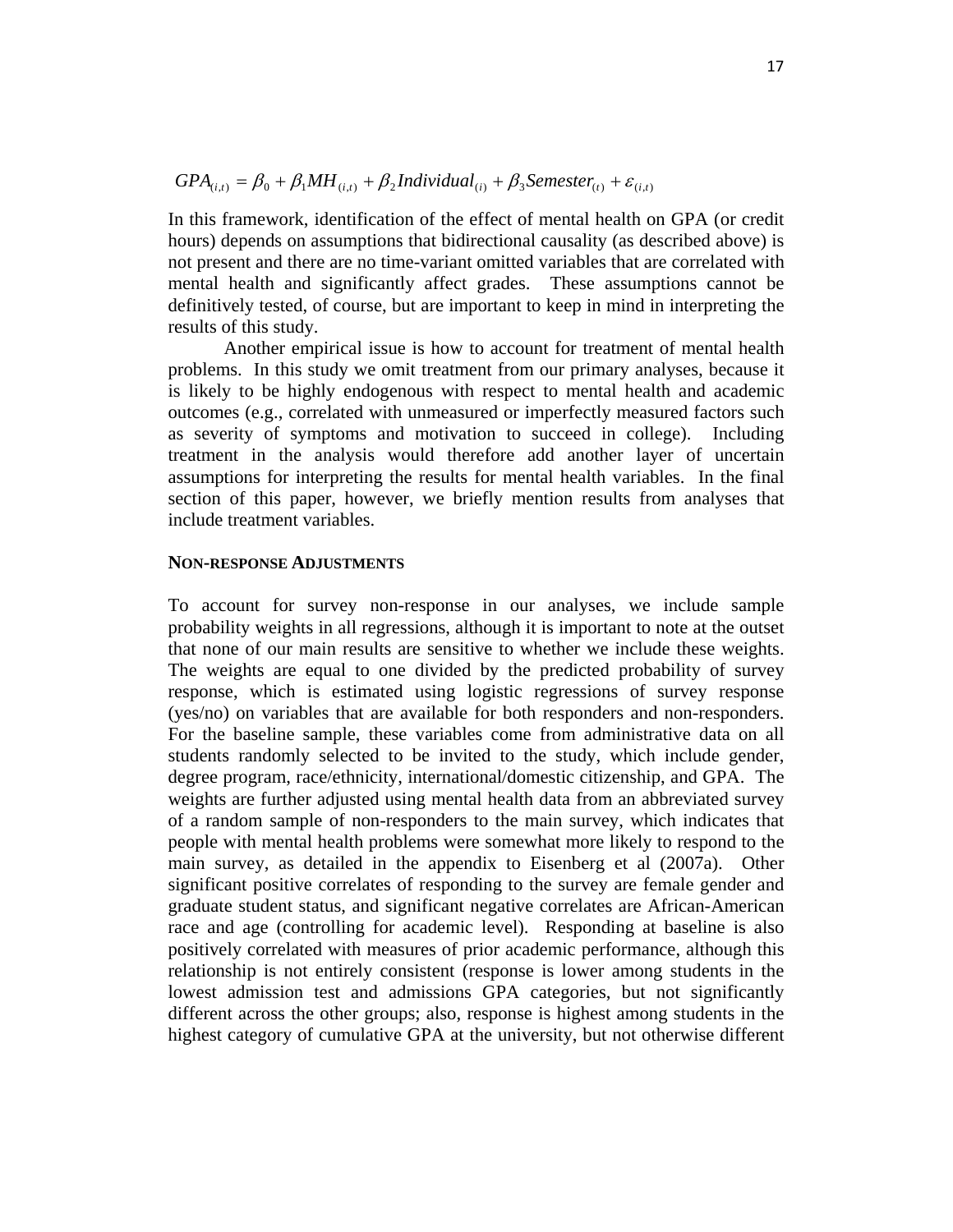across groups). Importantly, however, responding at baseline is *not* significantly associated with the key outcome variables (GPA during fall 2005, and dropping out subsequent to fall 2005), conditional on other covariates.

For the longitudinal sample, the weights are constructed based only on information about students who were eligible for the follow-up survey (those who completed the baseline survey in fall 2005 and were still enrolled in fall 2007). The predicted probability of response at follow-up is estimated using demographic and mental health variables from the survey at baseline. Thus, the panel weights are intended to account only for non-response at follow-up.<sup>10</sup> The significant baseline predictors of nonresponse at follow-up are being female and being a PhD student (both of which are positive predictors), and none of the baseline mental health variables significantly predict response at follow-up.

# **4. RESULTS**

In Table 2 we compare the means of covariates, including demographic characteristics and prior academic measures, across mental health status. The purpose of these comparisons is to acknowledge that mental health is not randomly distributed across students; given this fact, examining differences in observable characteristics by mental health status is useful for thinking about how unobservable differences might bias our estimates from true causal effects.

Female students are more likely to experience symptoms of each mental health problem of interest (depression, anxiety, and eating disorders). Younger students are more likely to experience symptoms of depression and eating disorders, but not anxiety. For the most part, the racial/ethnic composition of students across mental health categories is consistent; the only exception is that Asian students are less likely to report elevated anxiety.11 Table 2 also shows that depressed or anxious students are more likely to report having grown up in a poor

<sup>&</sup>lt;sup>10</sup> We construct weights in this way because we are mainly concerned about accounting to the extent possible for attrition from the baseline sample, rather than weighting the sample to be representative of all students who were enrolled in both fall 2005 and fall 2007 (which does not correspond to a population of any particular policy relevance). 11 It is important to note that while some of these differences may be related to how people report

their symptoms, as opposed to "true" differences in symptoms, the screening tools were designed to minimize such biases and have been validated in settings and populations with a wide range of demographic characteristics (Huang et al., 2006).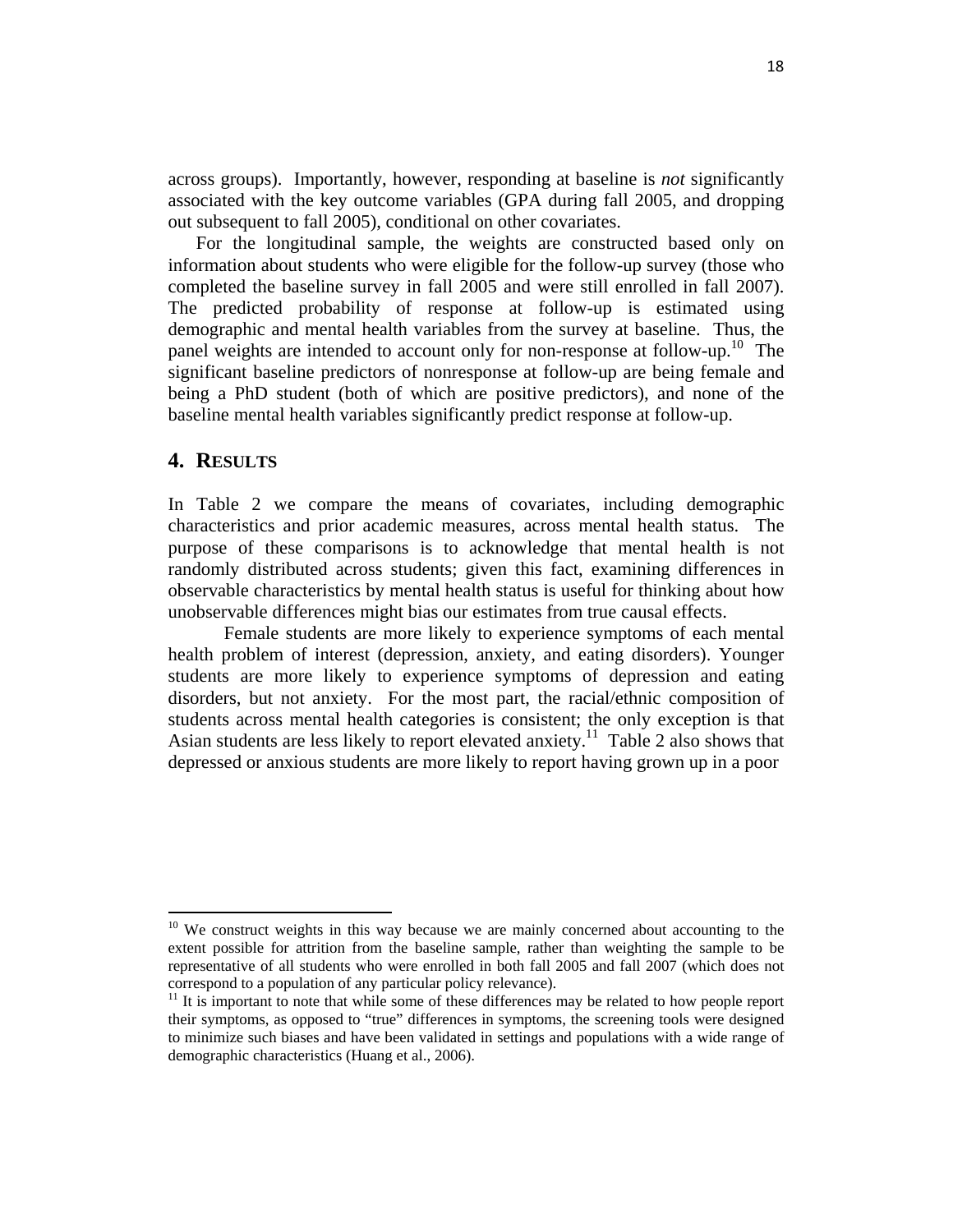|                             | Depression (PHQ-9) |         |         |        | Anxiety<br>(PHQ) |      |        |       | ED (SCOFF) |                                   |  |
|-----------------------------|--------------------|---------|---------|--------|------------------|------|--------|-------|------------|-----------------------------------|--|
|                             |                    | Med.    | High    |        |                  |      |        |       |            |                                   |  |
|                             | Low                | $(10 -$ | $(15 -$ |        |                  |      |        |       |            |                                   |  |
|                             | $(0-9)$            | 14)     | 27)     |        | Neg.             | Pos. |        | Neg.  | Pos.       |                                   |  |
| ${\bf N}$                   | 2,343              | 311     | 144     |        | 2,642            | 146  |        | 2,550 | 224        |                                   |  |
| Female                      | 0.47               | 0.49    | 0.60    | *      | 0.47             | 0.68 | $\ast$ | 0.46  | 0.76       | $\ast$                            |  |
| Age                         |                    |         |         |        |                  |      |        |       |            |                                   |  |
| 18-22                       | 0.64               | 0.67    | 0.71    | $\ast$ | 0.65             | 0.66 |        | 0.64  | 0.75       | $\ast$                            |  |
| $23 - 25$                   | 0.14               | 0.15    | 0.15    |        | 0.14             | 0.14 |        | 0.14  | 0.13       |                                   |  |
| $26 - 30$                   | 0.14               | 0.12    | 0.10    | $\ast$ | 0.14             | 0.15 |        | 0.14  | 0.09       | *                                 |  |
| $31+$                       | 0.08               | 0.07    | 0.04    | $\ast$ | 0.08             | 0.05 |        | 0.08  | 0.04       | $\ast$                            |  |
| Race/ethnicity              |                    |         |         |        |                  |      |        |       |            |                                   |  |
| Asian                       | 0.20               | 0.21    | 0.18    |        | 0.21             | 0.13 | $\ast$ | 0.20  | 0.20       |                                   |  |
| <b>Black</b>                | 0.06               | 0.07    | 0.05    |        | 0.06             | 0.06 |        | 0.07  | 0.04       |                                   |  |
| Hispanic                    | 0.04               | 0.04    | 0.02    |        | 0.03             | 0.06 |        | 0.03  | 0.04       |                                   |  |
| White                       | 0.62               | 0.59    | 0.66    |        | 0.62             | 0.64 |        | 0.62  | 0.63       |                                   |  |
| Multi                       | 0.05               | 0.06    | 0.06    |        | 0.05             | 0.08 |        | 0.05  | 0.07       |                                   |  |
| Other                       | 0.03               | 0.03    | 0.03    |        | 0.03             | 0.03 |        | 0.03  | 0.03       |                                   |  |
| Finances growing up:        |                    |         |         |        |                  |      |        |       |            |                                   |  |
| Very poor                   | 0.02               | 0.03    | 0.06    | *      | 0.02             | 0.06 | *      | 0.02  | 0.03       |                                   |  |
| Enough to get by            | 0.25               | 0.30    | 0.29    |        | 0.26             | 0.28 |        | 0.26  | 0.22       |                                   |  |
| Comfortable                 | 0.57               | 0.47    | 0.57    |        | 0.56             | 0.54 |        | 0.56  | 0.56       |                                   |  |
| Well-to-do                  | 0.16               | 0.20    | 0.08    | $\ast$ | 0.16             | 0.12 |        | 0.16  | 0.19       |                                   |  |
|                             |                    |         |         |        |                  |      |        |       |            |                                   |  |
| Admissions test percentile  | 0.52               | 0.51    | 0.51    |        | 0.52             | 0.45 | $\ast$ | 0.52  | 0.49       |                                   |  |
| HS GPA (undergrads)         | 3.94               | 3.93    | 3.89    |        | 3.94             | 3.92 |        | 3.93  | 3.95       |                                   |  |
| Undergrad GPA (grad         |                    |         |         |        |                  |      |        |       |            |                                   |  |
| studs.)                     | 3.47               | 3.42    | 3.49    |        | 3.47             | 3.46 |        | 3.47  | 3.43       |                                   |  |
| GPA at univ. (pre fall '05) | 3.36               | 3.29    | 3.29    |        | 3.36             | 3.22 | *      | 3.35  | 3.35       |                                   |  |
| PHQ depress. score $>= 10$  | 0.00               | 1.00    | 1.00    |        | 0.12             | 0.71 | $\ast$ | 0.13  | 0.35       | $\ast$                            |  |
| Anxiety (positive screen)   | 0.01               | 0.12    | 0.46    | $\ast$ | 0.00             | 1.00 |        | 0.04  | $0.08\,$   | $\frac{d\mathbf{r}}{d\mathbf{r}}$ |  |
| ED (positive screen)        | 0.06               | 0.18    | 0.21    | *      | 0.08             | 0.15 | *      | 0.00  | 1.00       |                                   |  |
|                             |                    |         |         |        |                  |      |        |       |            |                                   |  |

| Table 2: Sample characteristics, by MH status (Baseline sample, N=2,798) |
|--------------------------------------------------------------------------|
|                                                                          |

"\*" denotes that the variable means are significantly different by MH categories to the left at p<0.05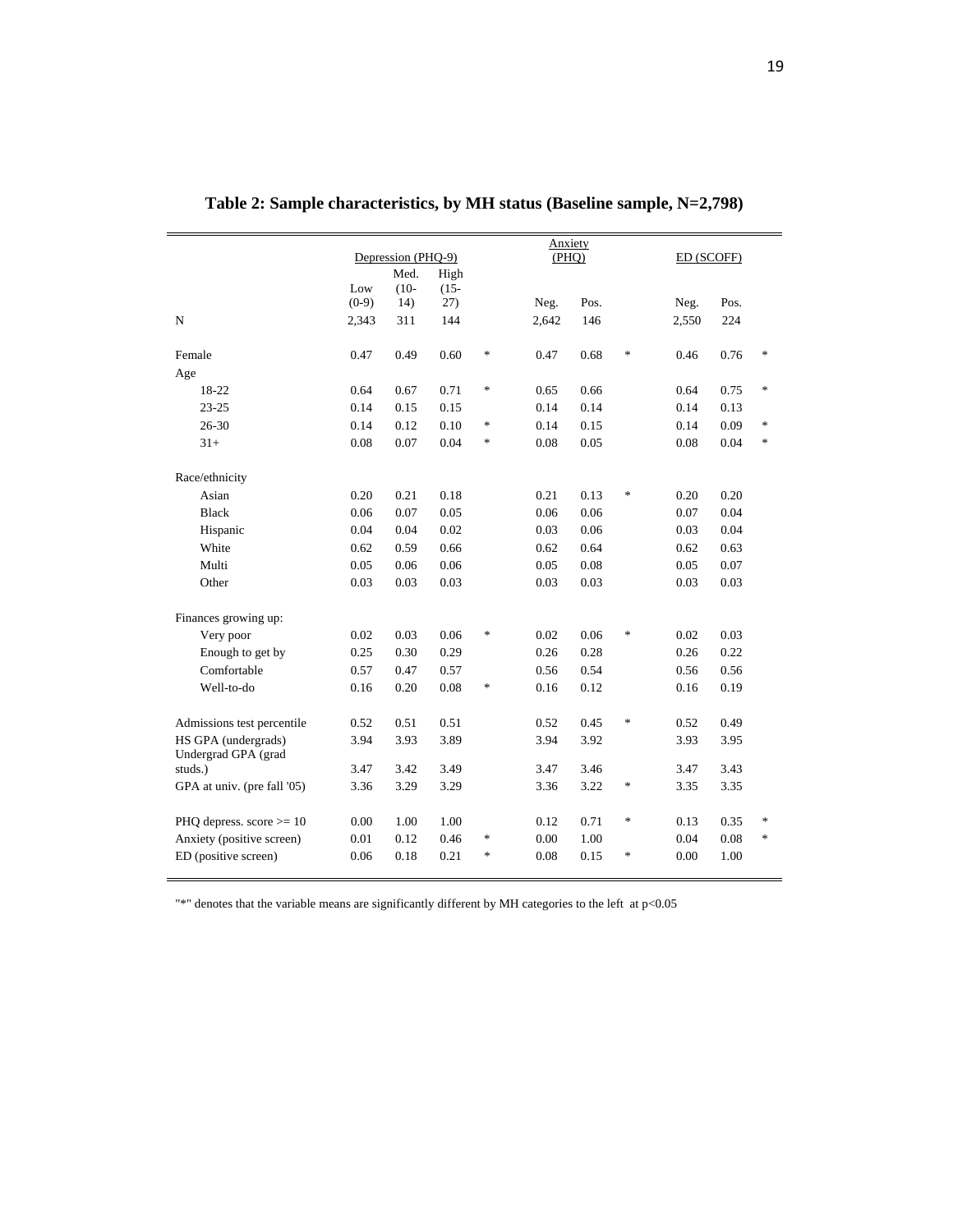family, whereas symptoms of eating disorders are not correlated with one's financial situation while growing up.

Measures of academic performance prior to the baseline survey differ significantly by mental health status only in the case of anxiety disorders. Students with positive screens for anxiety disorders have slightly lower admissions test scores and cumulative GPAs at the university. Finally, the bottom rows in Table 2 show that the three mental health conditions are significantly correlated with each other, which is consistent with an extensive mental health literature documenting the co-occurrence of disorders (Kessler, 2008). This cooccurrence highlights the value of examining depression, anxiety, and eating disorders simultaneously in our analyses, in order to disentangle their independent associations with academic outcomes.

Overall, the comparisons of covariates by mental health status indicate that, while mental health problems are far from randomly distributed in the student population, they are relatively prevalent among nearly all types of students that we examine. Therefore, the central comparisons in this study academic outcomes across mental health status—are based on comparisons of students who differ somewhat but not drastically in terms of observable characteristics.<sup>12</sup> At the same time, the fact that students with mental health problems are more likely to come from poor families and students with symptoms of anxiety disorders in particular have lower prior academic performance raises the question of how other, unmeasured differences across mental health status might affect academic outcomes.

Our first set of main results are shown in Table 3, which reports the association between mental health measured in fall 2005 and the GPA that students obtained in that semester. $13$  Perhaps the most notable findings are that depression has a significant negative association with GPA and that the cooccurrence of depression and anxiety is associated with a significant additional drop in GPA. The magnitude of the coefficients in column 7 indicates, for

 $12$  To complement the simple comparisons in Table 2, we also examine the independent associations between these covariates and mental health status using regressions. The results of this analysis are largely consistent with the comparisons in Table 2. Female, age, and past financial situation are independently associated with mental health (significant at p<0.05), whereas previous academic performance generally is not (the exceptions are that admission test scores are negatively associated with anxiety and eating disorders, and previous GPA at the university is negatively associated with anxiety).

 $13$  Among the estimated coefficients for covariates other than mental health (not shown in Table 3), the following were positive and significant at  $p<0.05$ : female, growing up in a "well-to-do" family, admissions test score, and cumulative GPA at the university prior to the baseline survey. The following covariates were negative and significant at  $p<0.05$ : being black or Hispanic, and being a bachelor's or JD student. Also, many of the 22 fields of study differed significantly from each other in terms of mean GPA conditional on other covariates. These additional results are available on request.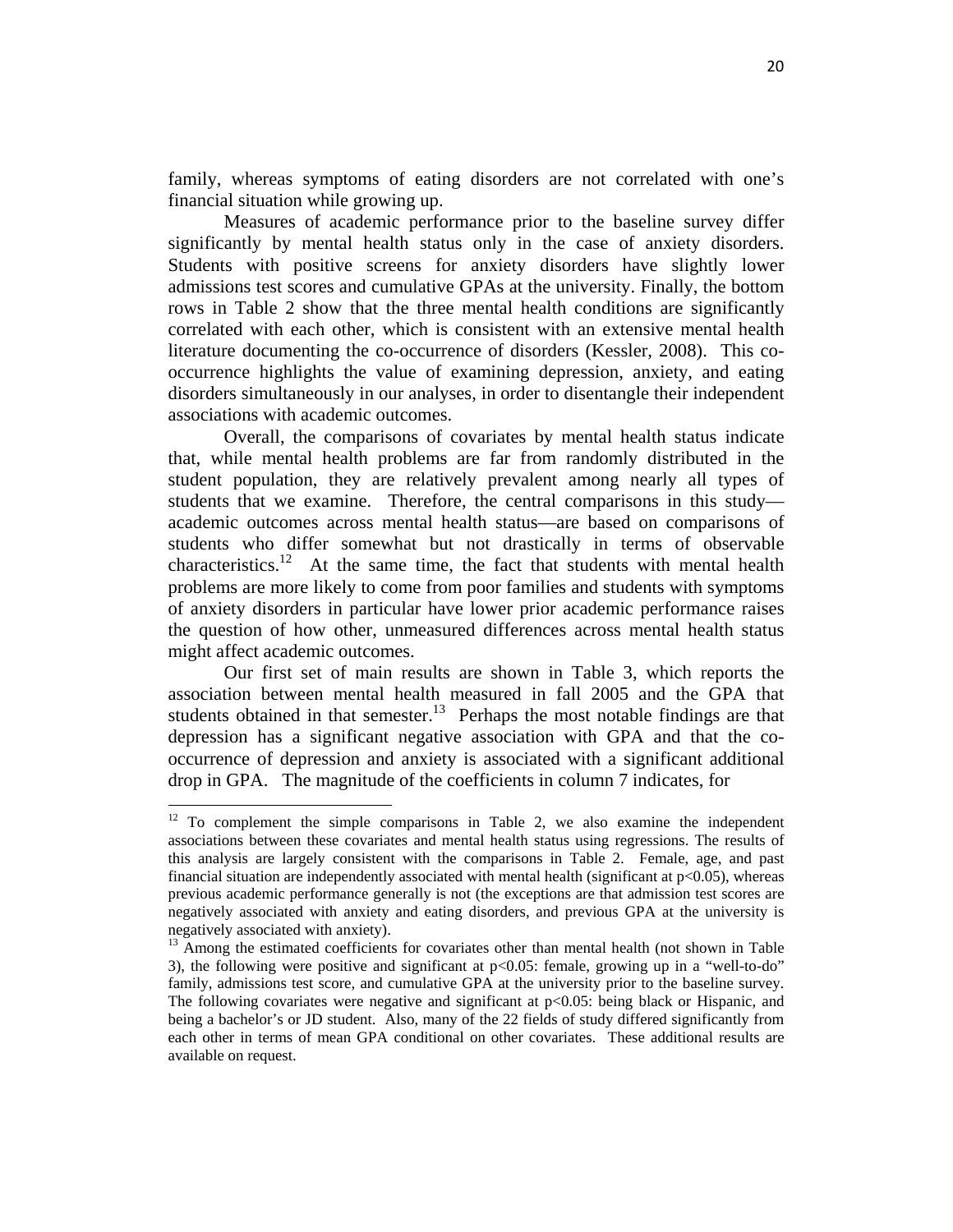| Linear regressions of GPA in fall 2005 on MH in fall 2005, with SEs in parentheses. |                |                |                |                |                |            |            |
|-------------------------------------------------------------------------------------|----------------|----------------|----------------|----------------|----------------|------------|------------|
|                                                                                     | 1              | 2              | 3              | 4              | 5              | 6          | 7          |
| PHQ depression (0-27)                                                               | $-0.019$       |                |                | $-0.022$       | $-0.019$       | $-0.013$   | $-0.011$   |
|                                                                                     | (0.003)        |                |                | (0.004)        | (0.005)        | (0.003)    | (0.004)    |
| Panic disorder $(0/1)$                                                              |                | $-0.083$       |                | 0.015          | 0.154          | 0.101      | 0.201      |
|                                                                                     |                | (0.097)        |                | (0.095)        | (0.124)        | (0.083)    | (0.106)    |
| Gen. anxiety $(0/1)$                                                                |                | $-0.213$       |                | $-0.023$       | 0.212          | $-0.073$   | 0.092      |
|                                                                                     |                | (0.078)        |                | (0.081)        | (0.149)        | (0.068)    | (0.133)    |
| $ED$ symptoms $(0-5)$                                                               |                |                | 0.008          | 0.035          | 0.044          | 0.017      | 0.022      |
|                                                                                     |                |                | (0.013)        | (0.013)        | (0.023)        | (0.013)    | (0.022)    |
| Dep. $(0-27)$ * anx. $(0/1)$                                                        |                |                |                |                | $-0.021$       |            | $-0.015$   |
|                                                                                     |                |                |                |                | (0.010)        |            | (0.009)    |
| Dep. $(0-27)$ * ED $(0-5)$                                                          |                |                |                |                | $-0.002$       |            | $-0.001$   |
|                                                                                     |                |                |                |                | (0.003)        |            | (0.003)    |
| Anx. $(0/1) * ED(0-5)$                                                              |                |                |                |                | 0.045          |            | 0.026      |
|                                                                                     |                |                |                |                | (0.051)        |            | (0.049)    |
| N                                                                                   | 2209           | 2200           | 2189           | 2184           | 2184           | 1935       | 1935       |
| Covariates                                                                          | N <sub>O</sub> | N <sub>O</sub> | N <sub>O</sub> | N <sub>O</sub> | N <sub>O</sub> | <b>YES</b> | <b>YES</b> |

| Table 3: Association between mental health and GPA in same semester |  |
|---------------------------------------------------------------------|--|
|---------------------------------------------------------------------|--|

Covariates: Female, race dummies, degree program dummies (bachelors, masters, JD, MD, PhD, financial situation growing up (categories listed in Table 2), admission test quintile dummies, admissions GPA dummies (0-3.29, 3.3-3.69, 3.7-3.99, 4-4.3, or none/missing), cumulative GPA at university prior to fall 2005 (0-3.29, 3.3-3.69, 3.7-3.99, 4-4.3, or none/missing).

example, that a 15 point increase on the PHQ-9 scale (which would be the difference between what are considered low levels and severe levels of depressive symptoms) corresponds to a 0.17 drop in GPA in the absence of anxiety  $(p<0.01)$ , and a 0.40 drop in the presence of anxiety  $(p=0.10)$ . These differences in GPA are modest in absolute terms but represent, respectively, 0.3 and 0.7 standard deviations in the GPA distribution, and would lower a student with the  $50<sup>th</sup>$ percentile GPA (3.61) down to the  $37<sup>th</sup>$  and  $23<sup>rd</sup>$  percentiles, respectively. Without controlling for other variables, a positive screen for generalized anxiety is significantly and negatively associated with GPA, whereas a positive screen for panic disorder or eating disorders is not significantly associated with GPA. After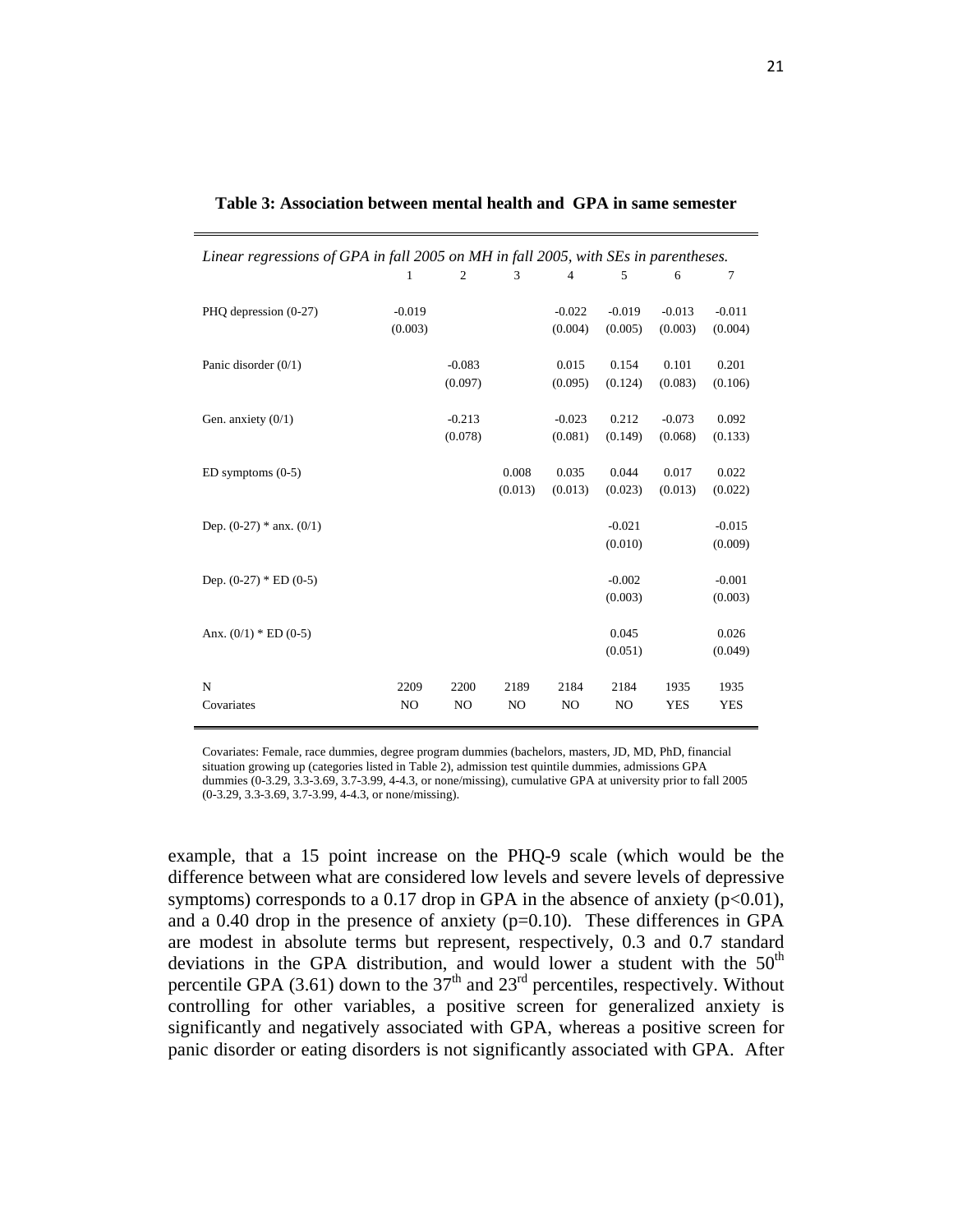controlling for other mental health variables and covariates, however, generalized anxiety is no longer significant and symptoms of eating disorders become *positively* and significantly associated with GPA in some specifications. The sensitivity of these results to the inclusion of other mental health measures highlights again the importance of examining multiple conditions simultaneously, given the prevalence of co-occurrence.

We also find that credit hours completed in fall 2005 are negatively related to mental health problems during that semester (results available on request), but these results are not significant at  $p<0.10$ . Even at the upper bound of the 95% confidence interval, the estimated association between depressive symptoms and credit hours is small, implying less than a one credit reduction for a 15 point increase on the depression scale. This suggests that, although depression is associated with lower GPA, it is not a significant contributor to people's dropping courses during the semester. $^{14}$ 

Depression is a significant predictor of not only GPA but also the likelihood of dropping out from the university (Table 4). Controlling for covariates, each additional point on the depression scale is associated with a 0.31% increase in the probability of dropping out  $(p<0.01)$  (column 5 of the table), which would imply that a 15 point increase on the depression scale corresponds to a 4.7% increase in the probability of dropping out, or a 60% increase relative to the mean probability of dropping out (8%). The coefficients for the other mental health variables (panic disorder, generalized anxiety, and eating disorders) are not significant at  $p<0.10$ , although the imprecise coefficient for panic disorder implies a more than doubling of the probability of dropping out. We also do not find any significant interactions between mental health variables (results not shown).<sup>15</sup> As mentioned earlier, the main pattern of results for dropping out remain similar in linear and logistic specifications.

Given the signification association at baseline between depression and GPA, we examine the persistence over time in this relationship in two ways. First, we consider GPA during each semester following fall 2005 as a separate outcome, and we estimate separate regressions of these GPAs on baseline mental health and covariates. In Appendix Figure 1, each point in the figure represents the estimated coefficient on depression from a regression where the dependent

 $14$  This is likely to be related to the fact that at this university the deadline for dropping a course is only three weeks after the beginning of the semester.

<sup>&</sup>lt;sup>15</sup> Among covariates other than mental health (not shown in Table 4), the only one that is significantly associated with dropping out at p<0.05 is cumulative GPA at the university prior to the baseline survey (as expected, lower GPAs are associated with significantly higher odds of dropping out).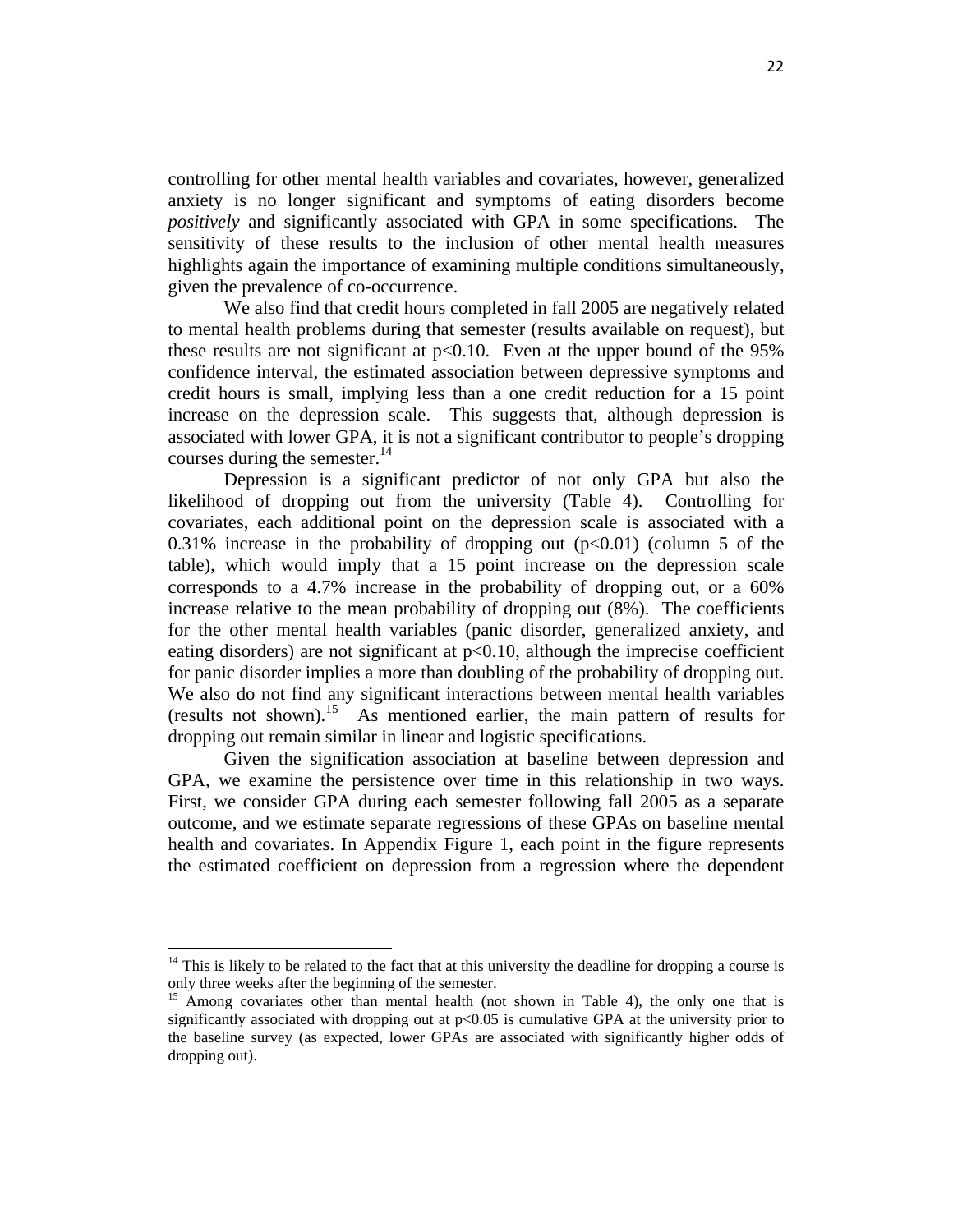| Probit models with "marginal effects" and SEs reported |                        |                        |                        |                        |                        |                       |                       |
|--------------------------------------------------------|------------------------|------------------------|------------------------|------------------------|------------------------|-----------------------|-----------------------|
|                                                        |                        | 2                      | 3                      | $\overline{4}$         | 5                      | 6                     | $\overline{7}$        |
| Dep. score $(0-27)$                                    | 0.0024<br>(0.0011)     |                        |                        | 0.0021<br>(0.0013)     | 0.0005<br>(0.0016)     | 0.0031<br>(0.0011)    | 0.0022<br>(0.0014)    |
| Panic disorder $(0/1)$                                 |                        | 0.0552<br>(0.0508)     |                        | 0.0414<br>(0.0479)     | 0.0387<br>(0.0643)     | 0.0607<br>(0.505)     | 0.1120<br>(0.0900)    |
| Gen. anxiety $(0/1)$                                   |                        | 0.0293<br>(0.0312)     |                        | $-0.0038$<br>(0.0275)  | $-0.0139$<br>(0.0504)  | $-0.0216$<br>(0.0186) | 0.0109<br>(0.0572)    |
| $ED$ symptoms $(0-5)$                                  |                        |                        | 0.0053<br>(0.0052)     | 0.0025<br>(0.0052)     | $-0.0075$<br>(0.0086)  | 0.0009<br>(0.0048)    | $-0.0067$<br>(0.0076) |
| Dep. $(0-27)$ * anx. $(0/1)$                           |                        |                        |                        |                        | 0.0028<br>(0.0037)     |                       | $-0.0010$<br>(0.0032) |
| Dep. $(0-27)$ * ED $(0-5)$                             |                        |                        |                        |                        | 0.0016<br>(0.0010)     |                       | 0.0012<br>(0.0008)    |
| Anx. $(0/1)$ * ED $(0-5)$                              |                        |                        |                        |                        | $-0.0336$<br>(0.0205)  |                       | $-0.0297$<br>(0.0168) |
| N<br>Covariates                                        | 2798<br>N <sub>O</sub> | 2788<br>N <sub>O</sub> | 2774<br>N <sub>O</sub> | 2769<br>N <sub>O</sub> | 2769<br>N <sub>O</sub> | 2472<br><b>YES</b>    | 2472<br><b>YES</b>    |

| Table 4: Association between MH and dropping out (by winter 2008) |  |
|-------------------------------------------------------------------|--|
|-------------------------------------------------------------------|--|

Covariates: Same as listed in note to Table 3.

variable is GPA measured for a different semester.<sup>16</sup> The negative association between baseline (fall 2005) mental health and semester GPA at subsequent time points remains significant, and diminishes only slightly, over the course of 1.5 years (through winter 2006, fall 2006, and winter 2007). It is also important to note that if depression at baseline makes students more likely to drop out, as suggested by the results in Table 4, then this would probably bias the estimates shown in Figure 1 towards zero (assuming that students who dropped out would

<sup>&</sup>lt;sup>16</sup> We also estimate analogous regressions for dropping out, in which the dependent variables are defined as whether the student has dropped out as of each semester following the baseline semester (fall 2005). The results indicate that depression in fall 2005 maintains a relatively consistent relationship with the likelihood of dropping out by subsequent time points (results available on request).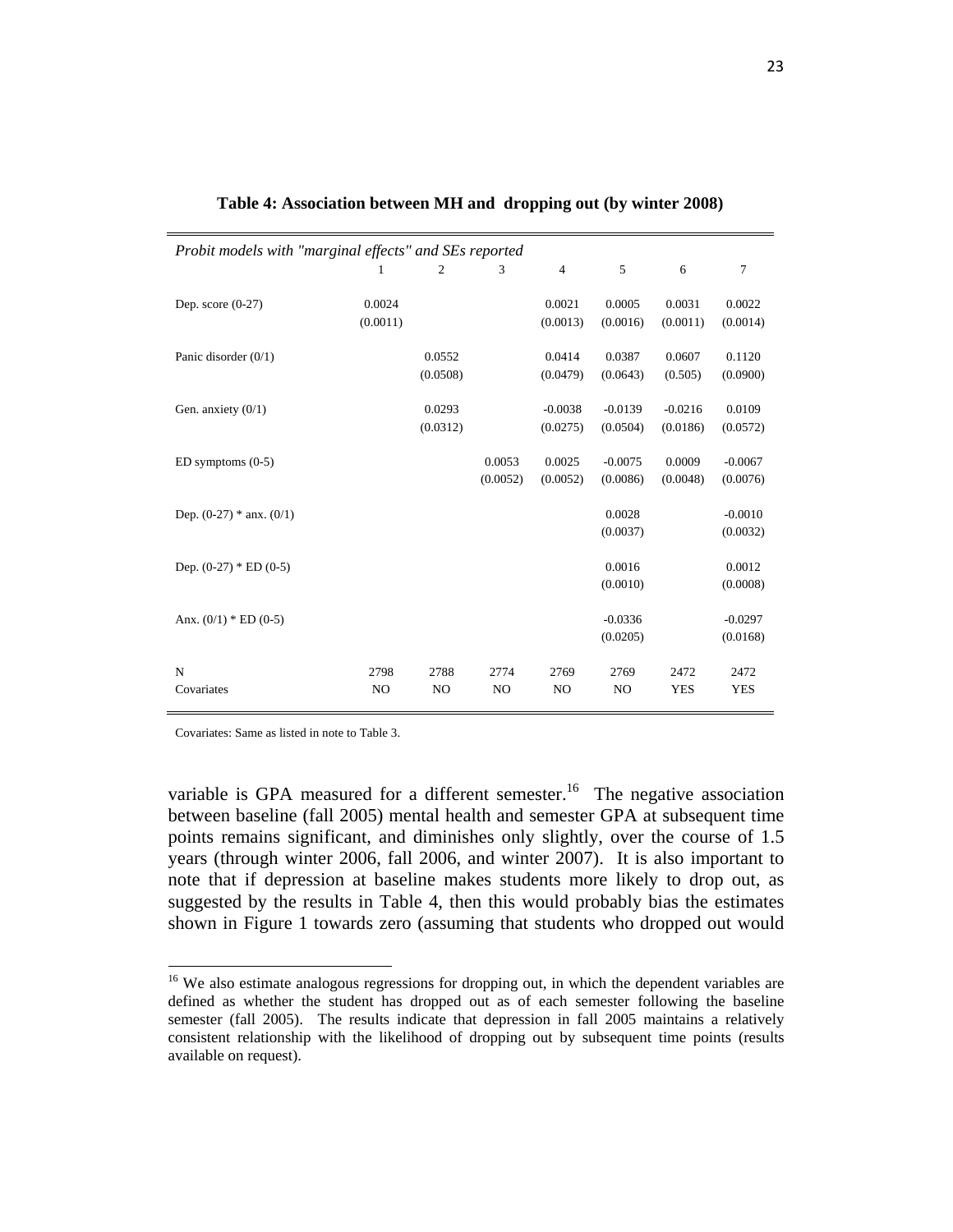have obtained low grades if they had remained in school). Second, we explore this pattern over time from a somewhat different angle. As in Appendix Figure 1, we regress GPA during each semester on depression variables and covariates. The difference here is that the key independent variable is a set of dummies referring to the 2x2 combinations of depression status that one could have at baseline (fall 2005) and follow-up (fall 2007) (yes/yes, yes/no, no/yes, no/no). Therefore the sample is restricted to students who completed both surveys. The idea is to compare people with persistent or recurrent depression (yes/yes) to the nondepressed (no/no) and the depressed at only one time point (yes/no and no/yes). Although the coefficients are not all significant at  $p<0.05$ , the results generally suggest that those with persistent or recurrent depression do significantly worse than all three other groups.

In order to control for the effect of time-invariant individual characteristics on GPA, we next analyze the longitudinal data using regressions with individual and time fixed effects (Table 5). This analysis only applies to people surveyed in both fall 2005 and fall 2007. When each mental health variable is included separately, each has a negative association with GPA, with depression and panic disorder significant at p<0.01 and generalized anxiety and eating disorders significant at  $p<0.10$ . When the mental health variables are included together (column 4), the results remain similar, except the depression coefficient declines in absolute value and is not significant at conventional levels and generalized anxiety is no longer significant. When we look at interactions between mental health conditions (column 5), we see that co-occurring depression and anxiety has a negative and significant association with lower GPA.<sup>17</sup>

Next, because our results described earlier reveal a significant relationship between depression at baseline and subsequent GPA, we look inside the "black box" of depression by examining the nine specific symptoms measured in the survey (corresponding to the nine DSM-IV symptoms of major depression, as noted earlier). In the columns of Appendix Table 2, the "separate" header indicates that each cell in that column represents a separate regression for each symptom, and the "together" header indicates that all nine symptoms (from the PHQ-9) are in the same regression (i.e., the column refers to a single regression). Following the general scoring system for the PHQ-9, each symptom is coded as 0- 3, depending on the frequency with which the symptom is reported for the previous two weeks ( $0 =$  "not at all",  $1 =$  "several days",  $2 =$  "more than half the days",  $3 =$  "nearly every day"). When entered into separate regressions, each symptom is significantly associated with a lower GPA, which is not surprising

 $17$  Fixed effects results for credit hours (available on request) are generally similar to the baseline results for this dependent variable (Table 4). A positive screen for panic disorder is associated with 1.56 fewer credit hours ( $p=0.03$ ), whereas symptoms of eating disorders and depression are negatively but not significantly associated with credit hours.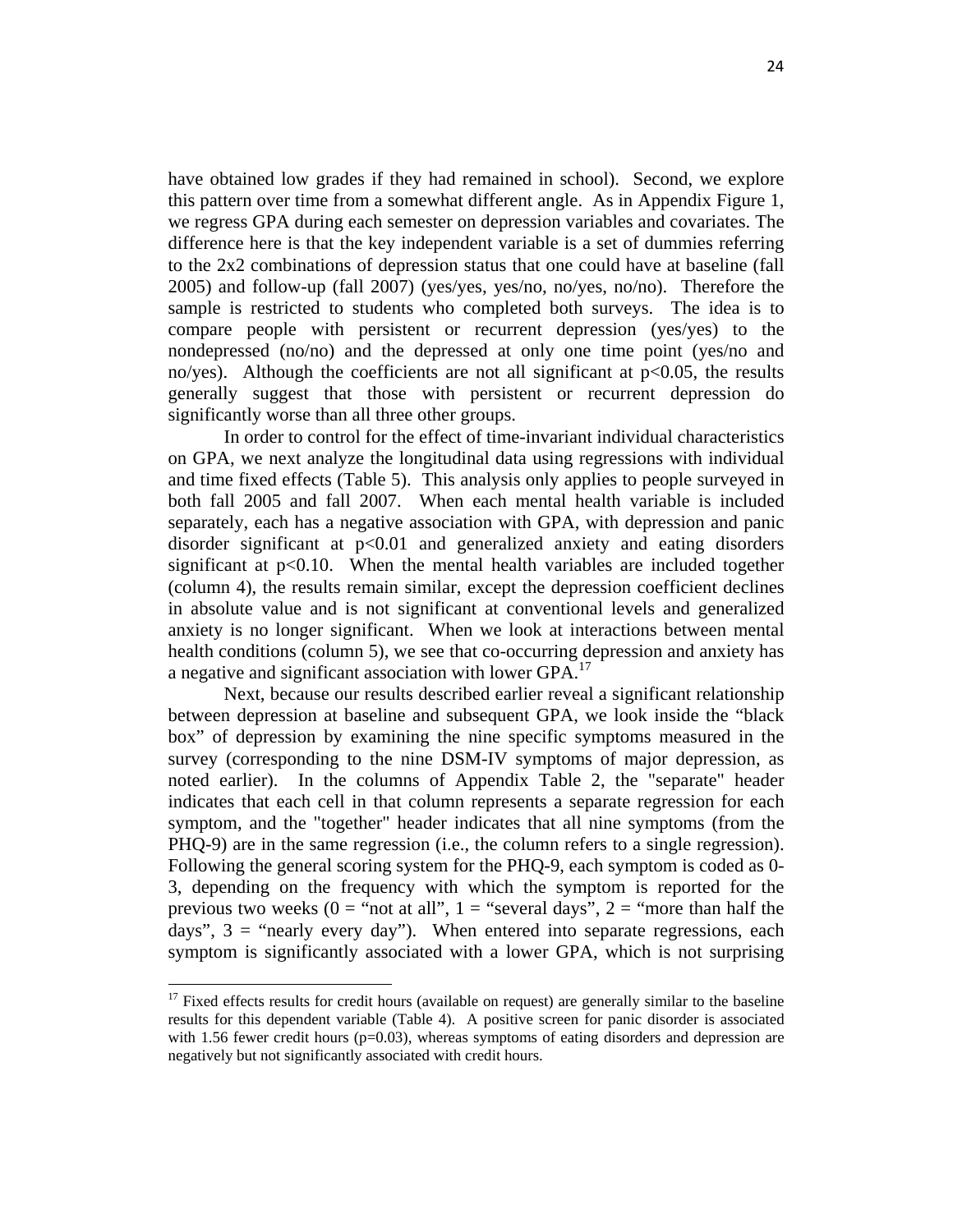given that the overall depression index is significantly associated with a lower GPA and the symptoms are correlated with each other. More importantly, when all nine symptoms are entered into the same regression, the only symptom that remains significant at p<0.05 is the first, anhedonia ("Little interest or pleasure in doing things"). Also, one other symptom, psychomotor retardation or agitation, is marginally significant (p=0.09) ("moving or speaking slowly? Or the opposite -being fidgety or restless").

| Linear regression with individual and time fixed effects, with coefficients and SE reported. |          |          |          |                |          |  |  |
|----------------------------------------------------------------------------------------------|----------|----------|----------|----------------|----------|--|--|
|                                                                                              | 1        | 2        | 3        | $\overline{4}$ | 5        |  |  |
|                                                                                              |          |          |          |                |          |  |  |
| Depression score (0-27)                                                                      | $-0.014$ |          |          | $-0.009$       | 0.002    |  |  |
|                                                                                              | (0.006)  |          |          | (0.006)        | (0.007)  |  |  |
|                                                                                              |          |          |          |                |          |  |  |
| Panic disorder $(0/1)$                                                                       |          | $-0.470$ |          | $-0.467$       | $-0.115$ |  |  |
|                                                                                              |          | (0.177)  |          | (0.167)        | (0.221)  |  |  |
| Generalized anxiety $(0/1)$                                                                  |          | $-0.148$ |          | $-0.072$       | 0.456    |  |  |
|                                                                                              |          | (0.096)  |          | (0.105)        | (0.244)  |  |  |
| $ED$ symptoms $(0-5)$                                                                        |          |          | $-0.044$ | $-0.046$       | $-0.033$ |  |  |
|                                                                                              |          |          | (0.026)  | (0.027)        | (0.043)  |  |  |
| Depression $(0-27)$ * anxiety $(0/1)$                                                        |          |          |          |                | $-0.045$ |  |  |
|                                                                                              |          |          |          |                | (0.017)  |  |  |
| Depression $(0-27)$ * ED $(0-5)$                                                             |          |          |          |                | $-0.002$ |  |  |
|                                                                                              |          |          |          |                | (0.004)  |  |  |
| Anxiety $(0/1) * ED (0-5)$                                                                   |          |          |          |                | 0.078    |  |  |
|                                                                                              |          |          |          |                | (0.062)  |  |  |
|                                                                                              |          |          |          |                |          |  |  |
| N                                                                                            | 1126     | 1139     | 1136     | 1117           | 1117     |  |  |
|                                                                                              |          |          |          |                |          |  |  |

#### **Table 5: Fixed effects (within-person) regression of GPA on mental health**

Note: The reported N's include two observations per student (there are 563 unique students in these regressions). Note that the sample size is smaller than the full longitudinal sample because some students have missing GPA values, for reasons discussed in the text.

### **POTENTIAL MECHANISM: TIME SPENT ON SCHOOL WORK**

Although our data have little information about potential *mechanisms* by which mental health could affect academic outcomes, we do have information on the amount of time spent on school work in the fall 2005 survey. Participants were asked, "During a typical week, about how many hours a week do you spend doing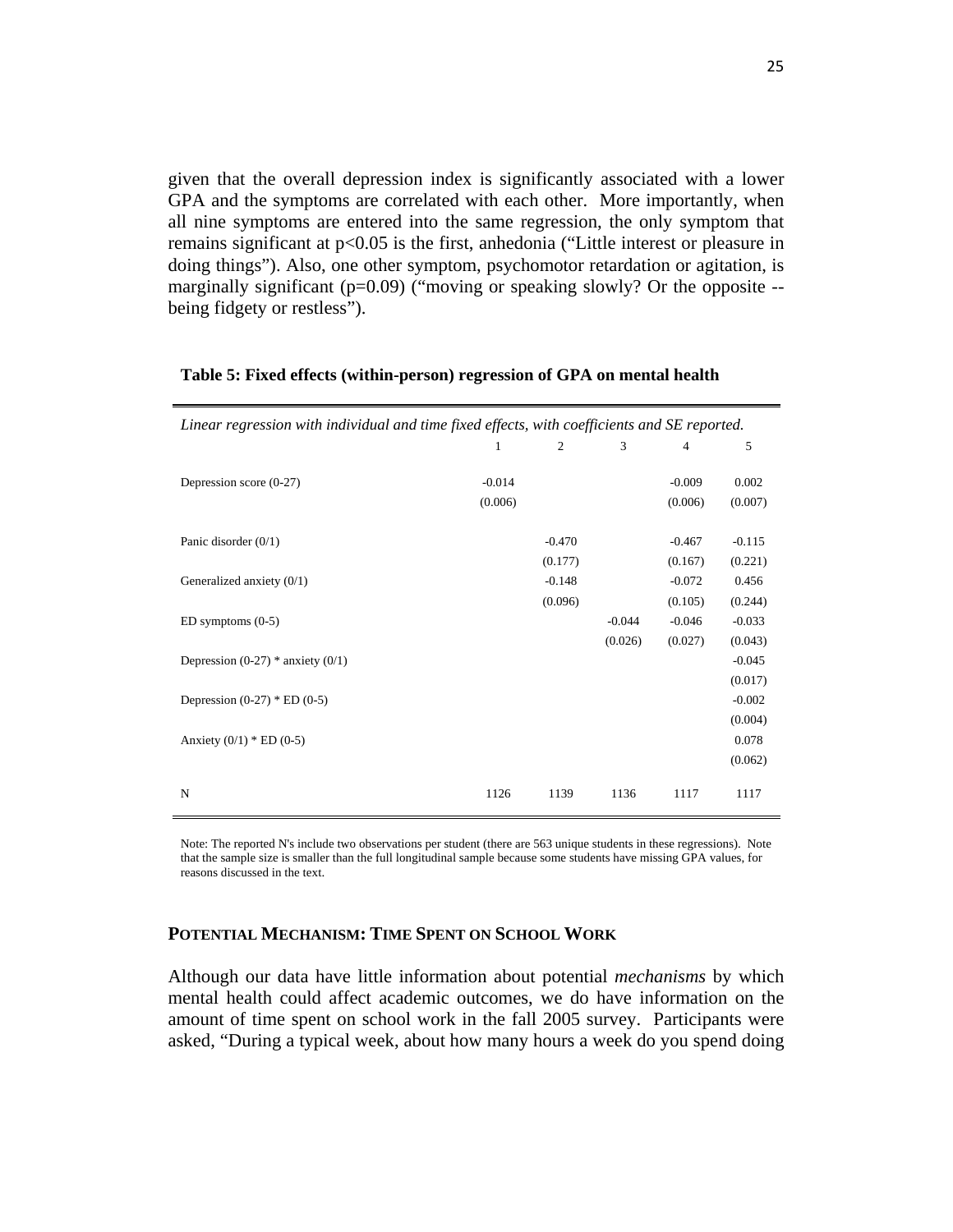work for school (includes time in class, doing homework or assignments, studying, research)?" We find that the mean hours per week are 28 (25 for undergraduates, 32 for graduate students). In a regression of hours of school work per week on the mental health variables and all other covariates, we find that panic disorder is the only mental health variable significantly related to hours of school work  $(-6.0 \text{ hours}, \text{p} = 0.06)$ . This suggests that the significant negative association between depression and GPA is not due to less time spent on school work, but rather the productivity of that time. Also, when we add time studying as a covariate in our main GPA regression, the coefficient for depression hardly changes (and in fact becomes slightly more negative), again suggesting that time use is not the major mechanism.

### **STRATIFIED ANALYSES: GENDER AND ACADEMIC LEVEL**

We run all of our main analyses separately by gender, motivated by the fact that females report a higher prevalence of mental health problems and some of the previous studies noted earlier find different relationships between mental health and academic outcomes by gender. For the most part, however, we find that the results are similar by gender. For example, the relationship between depression score and GPA (as in Table 3, column 8) is  $-0.011$  (p=0.01) for females and  $0.013$  ( $p=0.01$ ) for males, and the relationship between depression score and dropping out (as in Table 4, column 5) is  $0.0032$  (p=0.03) for females and  $0.0028$  $(p=0.05)$ . On the other hand, a few differences by gender are notable. First, the negative relationship between anxiety disorders and credit hours appears to be driven by females, for whom the coefficient on panic disorder is  $-0.91$  (p=0.01) and the coefficient on generalized anxiety is  $-0.96$  ( $p=0.04$ ), whereas the coefficients for males are small and insignificant. Second, among the nine symptoms of depression, for females the most significant are anhedonia  $(-0.038, ...)$  $p=0.13$ ), sleep impairment  $(-0.029, p=0.14)$ , and appetite problems  $(-0.037, p=0.14)$  $p=0.09$ ), whereas for males the most significant are anhedonia (-0.067,  $p=0.06$ ) and psychomotor retardation or agitation  $(-0.088, p=0.04)$ . This suggests that the ways in which depression impairs people may differ significantly by gender. Finally, in the fixed effects analysis of GPA, we find that the results are stronger for depression, panic disorder, and co-occurring depression and anxiety among females, whereas the results are stronger for generalized anxiety among males.

We also run our analyses separately for undergraduates and graduate students, because these two groups are different in age and academic demands, among other potentially important factors. Two of our key results—the significant associations between depression at baseline and both GPA and dropping out—remain nearly identical for both undergraduates and graduate students. On the other hand, a few results are stronger for undergraduates than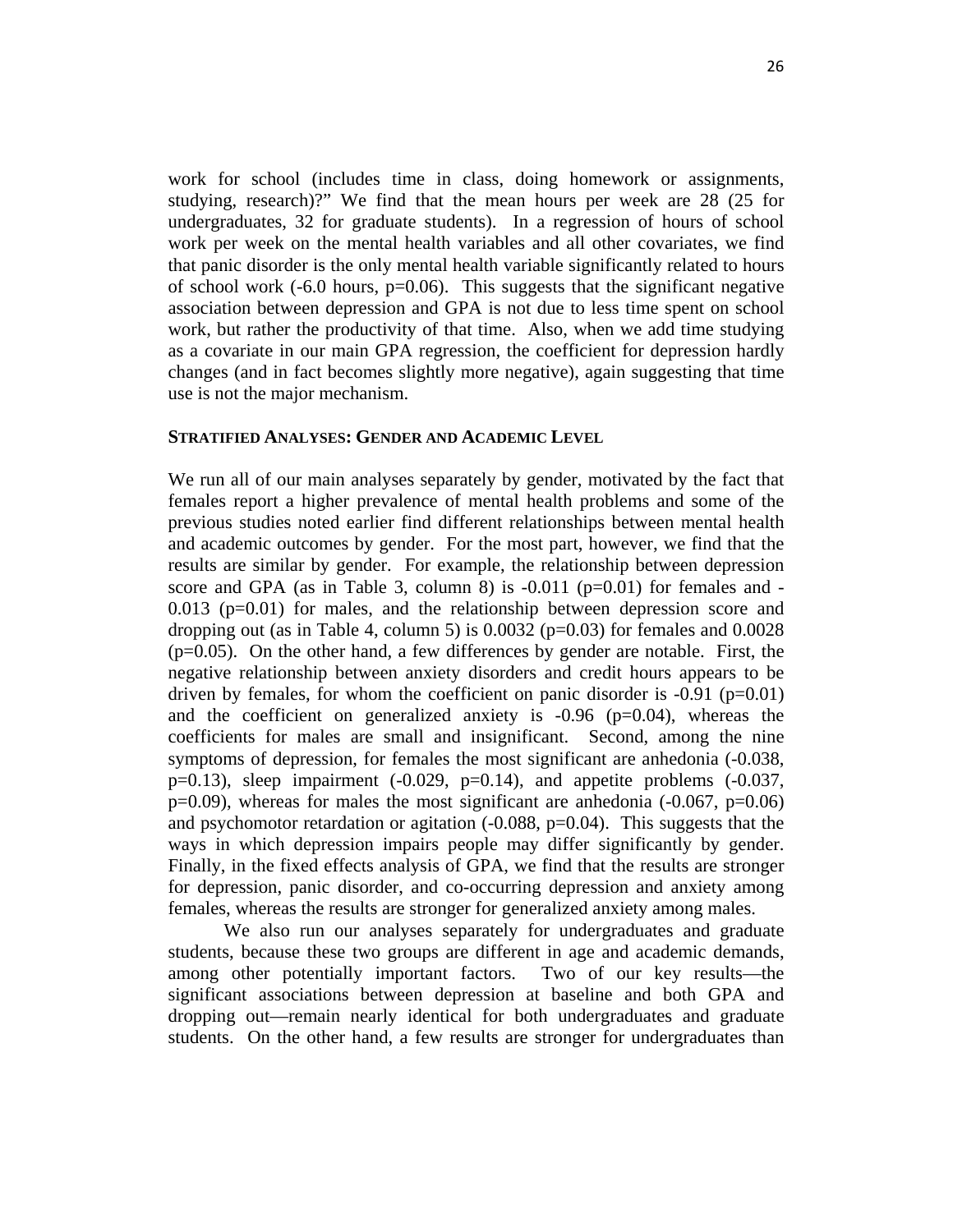graduate students. First, co-occurring depression and anxiety are significantly associated with lower GPA for undergraduates but not graduate students. Second, panic disorder is significantly associated with higher drop-out among undergraduates but not graduate students. Third, in the fixed effects results, depression and panic disorder are negatively and significantly associated with GPA for undergraduates, but not for graduate students. Collectively, these results suggest that the general negative relationship between mental health and academic outcomes is more robust for undergraduates than graduate students at the institution in our study.

### **SENSITIVITY CHECKS**

We examine the sensitivity of our results to including three additional control variables relevant to college life: current financial situation (whether one's situation is a "struggle", "tight," or "not a problem"), frequent binge drinking (defined as consuming at least four drinks if female, or five drinks if male, on at least three occasions in the previous two weeks), and exercise (hours per week on average in the previous month). We find that including these variables does not alter any of our main findings for the mental health variables, but it is interesting to note that binge drinking is negatively and significantly related to GPA in both the baseline  $(-0.06, p=0.05)$  and fixed effects  $(-0.154, p=0.02)$  regressions. Binge drinking (and other substance use) is not a focus of this paper, but appears to warrant attention in future research on health and behavioral determinants of college academic outcomes.

# **5. DISCUSSION**

While our general finding that mental health problems are associated with lower academic success is consistent with our prediction, a number of specific findings raise additional questions.

First, the results for eating disorders are notably different between our analysis using only baseline measures of mental health and our within-person analysis using measures at two time points. The latter analysis indicates a negative association with GPA, whereas the cross-sectional results indicate a positive (though not significant) association. The cross-sectional estimates may be confounded by the fact that people prone to eating disorders also tend to have personality characteristics that can enhance their academic performance, such as perfectionism and obsessive attention to detail (Halmi, 2000; Kaye et al., 2004). In the longitudinal analysis, where we look at within-person differences, we may be seeing that these people actually have better academic performance when they are not actively experiencing the symptoms of eating disorders. This is just one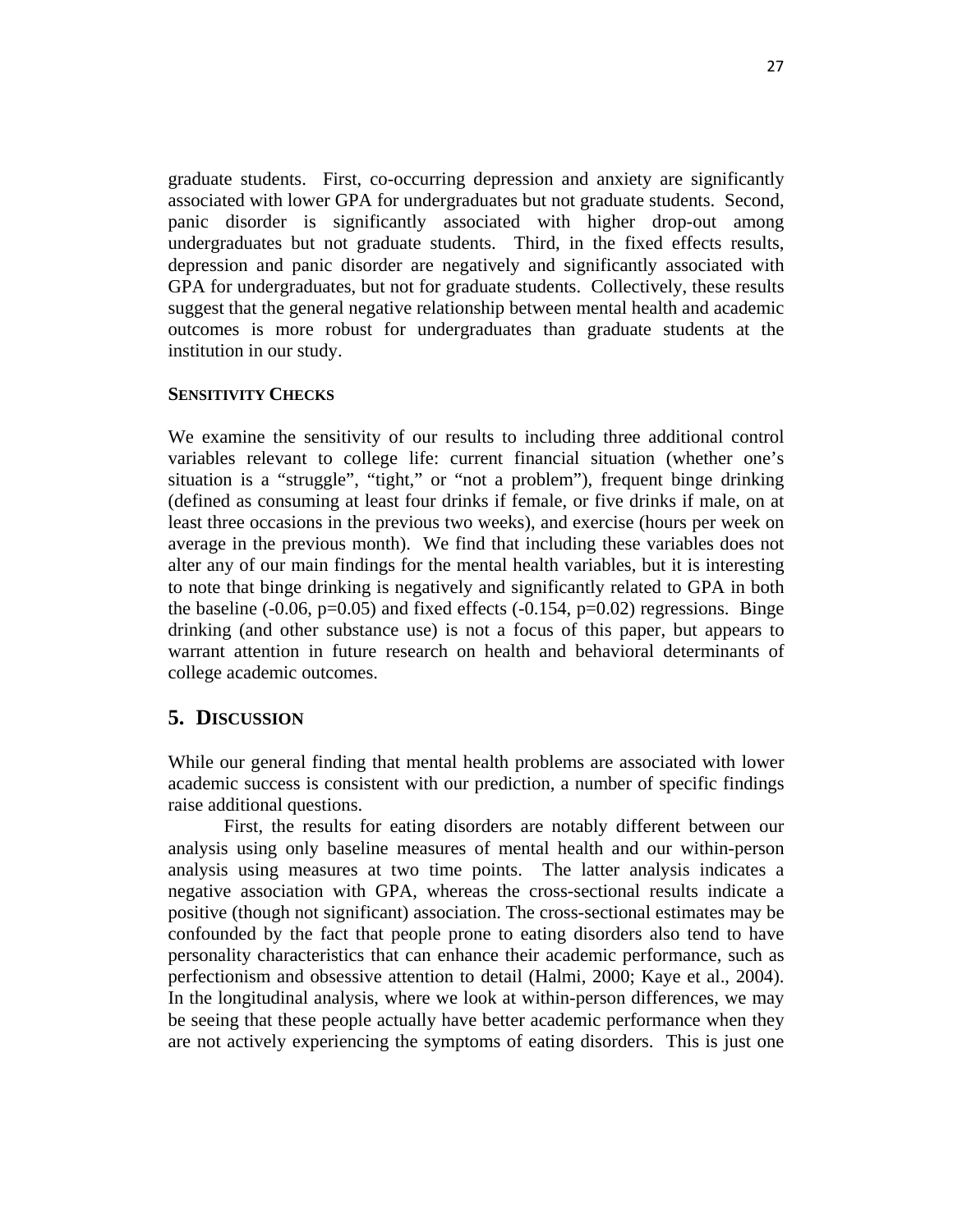possibility, and further research that adjusts for these types of personality characteristics would be useful to understand these discrepancies.

Another contrast between the baseline and longitudinal analysis is that the negative association between depression and GPA is weaker in the latter analysis. This may reflect a combination of factors, including: a) in contrast to the explanation offered for the eating disorders results, in the case of depression timeinvariant personal characteristics might not bias the estimates towards zero; b) if depression causes people to be more likely to drop out, as suggested by our results in Table 4, this may bias the fixed effects estimates towards zero (as students who would have both increased depression and lower grades at follow-up are not in the sample); c) as suggested by the results in Appendix Table 1, the persistence of depression may be a pivotal factor in the extent to which it causes impairment, and our within-person fixed effects analysis cannot identify the effects of depression for people with similarly elevated depressive symptoms at both time points.

The apparent importance of persistent depression may be related to the fact that these people tend to have greater impairment to verbal memory than people with first episodes of depression (Fossati, 2004). It is also possible that some students with persistent depression are in a self-perpetuating cycle, in which depression impairs performance, which in turns lowers one's self-assessment of abilities, which in turn contributes to continued depression and lower investment in school work. These possibilities are concerning in light of the fact that depression is often lasting and recurring (Eaton,  $2008$ ).<sup>18</sup>

Another interesting aspect of the results for depression is that anhedonia is significantly associated with GPA, independent of other depressive symptoms, whereas negative affect (the second symptom, "feeling down, depressed, or hopeless") is not. This appears to highlight the fact that many students can feel severely depressed but still remain highly functional. Serious impairment in academic functioning appears to arrive only once someone loses interest or enjoyment in usual activities.

Our finding that co-occurring depression and anxiety appear to be especially impairing is consistent with clinical and epidemiological research. Compared to either depression or anxiety alone, co-occurring depression and anxiety (often referred to as anxious depression) is associated with substantially higher severity of illness (Joffe, 1993), functional impairment (Joffe, 1993; Kessler, 1999), and chronicity (Van Valkenburg, 1984). The co-occurrence of these two disorders also frequently predicts poor treatment outcomes (Brown & Madonia, 1996). Given the high prevalence of both depression and anxiety disorders among college students (Blanco et al., 2008), improving knowledge

<sup>&</sup>lt;sup>18</sup> We have also found in other analyses of the data sets in the present study that depression in fall 2005 is highly correlated with depression in fall 2007 (Zivin et al., 2009)).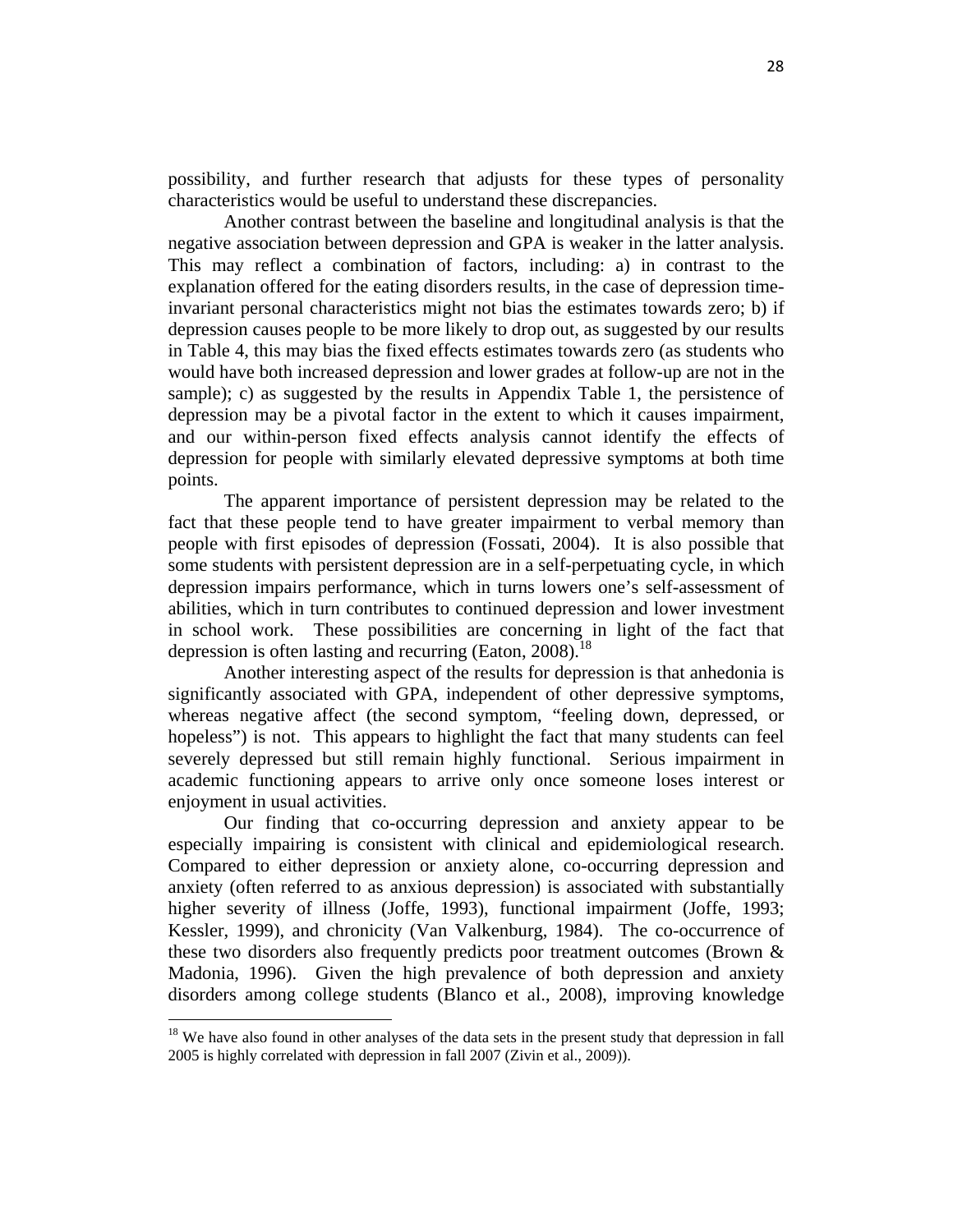about their co-occurrence and how this affects academic outcomes would be valuable.

Although this study represents a first step, future studies are needed to characterize the course of mental health over time within individuals in college. In our study we do not necessarily know whether students are experiencing mental health problems for the first time or if their symptoms are a continuation of earlier problems. To some extent our fixed effects analysis controls for this issue, by focusing on within-person changes, but the effects of mental health on academic performance may vary substantially over time for a given individual, particularly if they find treatments or other strategies to cope effectively with these problems. In analyses not shown, we explore these possibilities in two simple ways. First, we include variables indicating treatment (medication or therapy/counseling in the previous year) in the regressions.<sup>19</sup> These results, however, indicate no significant relationship between treatment and academic outcomes, which may be because the benefits of treatment are confounded by negative selection (more severe cases) into treatment. Second, we conduct our analysis with the sample restricted to students who reported being diagnosed with a mental disorder (by fall 2005), which includes 19% of the sample (and depression is the most common diagnosis, at 13%). Most of these students presumably have been aware of mental health problems for some time. We find that these results, though imprecise due to the smaller sample, are largely the same as for the full sample.

#### **POTENTIAL POLICY IMPLICATIONS**

As noted earlier, the data in this study have unique advantages but do not permit definitive causal estimates. Regardless of causality, however, the estimates pertain to the question of whether including mental health criteria would be worthwhile in efforts to screen for risk of poor academic outcomes such as dropping out (with the aim of intervening to reduce drop-out rates among those identified as higher risk). As a simplified example, consider the question of whether to use a risk screen based on the previous semester's GPA ("high risk" if GPA<3.0, "low risk" if not) versus a screen based on both GPA and mental health criteria ("high risk" if GPA<3.0 *or* positive screen for depressive or anxiety disorder). Applying these criteria to our sample, we find that adding the mental health criteria would substantially increase the proportion of eventual drop-outs who are identified (from 11% to 30% of all drop-outs). However, at the university in our study drop-out rates are low enough (less than 10% over more

 $19$  In other work we document that about 30% of students with a positive screen for depression or an anxiety disorder received treatment (medication or therapy) in the previous year (Eisenberg et al., 2007).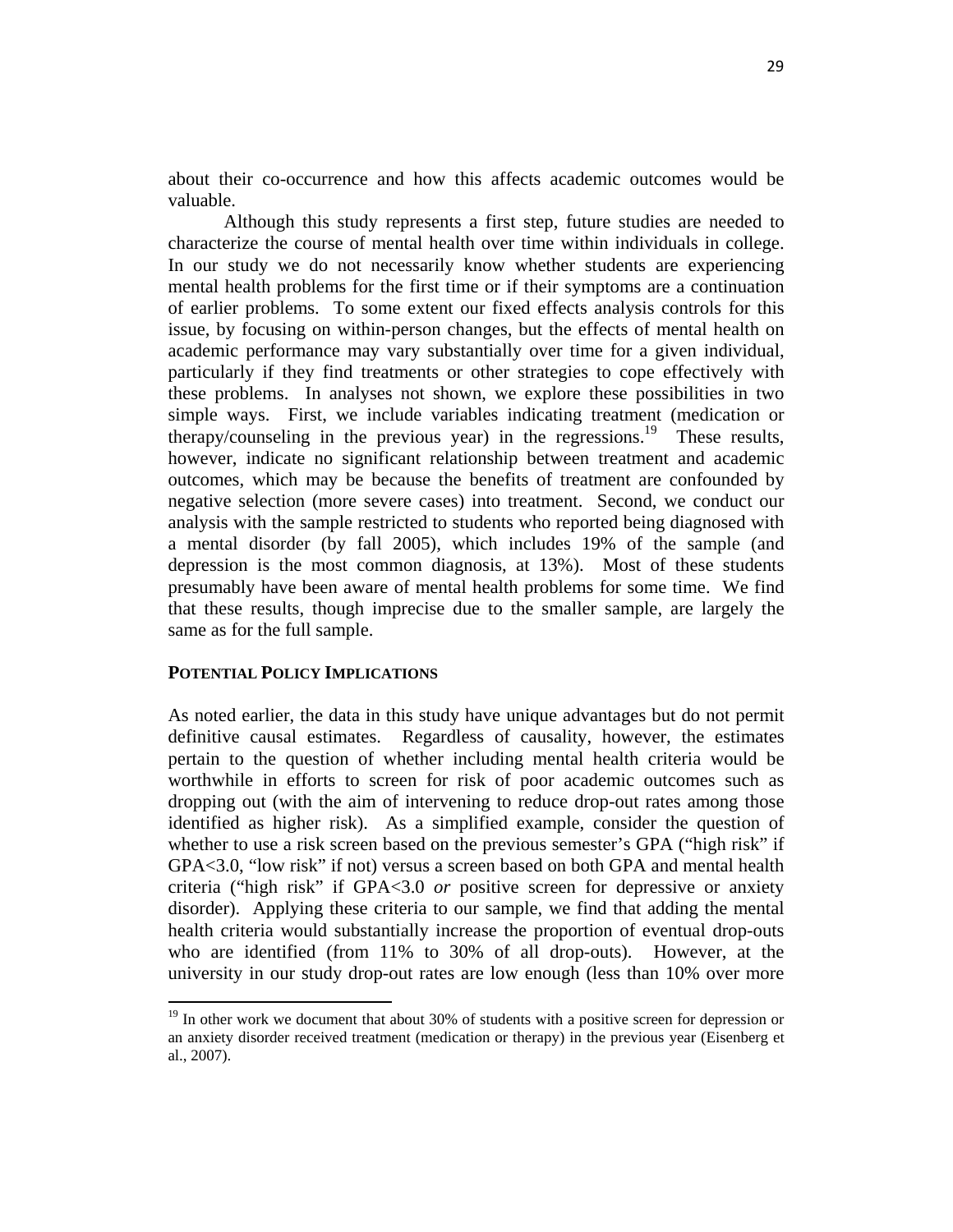than a two-year period for our baseline sample) that screening solely for the purpose of reducing the drop-out rate may not be cost-effective. Even in the highest risk category in the example above (those with low GPA *and* a positive screen for a mental disorder), only 25% of students go on to drop out. This implies a low specificity of screening efforts (i.e., a high "false positive" rate). On campuses with higher drop-out rates, screening would be more likely to be cost-effective, and our estimates suggest that mental health criteria may substantially increase the identification of those at risk. Alternatively, mental health criteria could be used to restrict the screening criteria and increase the efficiency of screening: note that in the example above, we find that the drop-out rate is 25% among students who meet both GPA and mental health criteria, as compared to 9% among students who only meet the GPA criterion.

As a second policy consideration, we examine what our estimates would imply about the economic returns to increasing treatment for mental disorders among college students, if the estimates were assumed to be reasonable proxies for the causal effect of mental health on remaining in school. This informal exercise in cost-benefit analysis can illustrate the relevance of establishing this relationship more definitively with a randomized trial of depression treatment among college students. To begin, we assume that treating depression with medication has an average effect of reducing depressive symptoms by approximately one standard deviation.<sup>20</sup> This translates to a reduction of  $-4.6$ points on the PHQ depression score in our sample, which, when combined with our estimate of the association between PHQ score and dropping out within one year (0.003), translates to a reduction of -0.0138 in the probability of dropping out due to treatment. We next assume that the marginal present discounted value of earnings due to a year of college is approximately \$50,000, using 2008 Current Population Survey (CPS) earnings data with an assumption of a 7% return to a year of schooling (Card, 1999) and a 3% discount rate. On the other hand, the opportunity costs of a year in college would include foregone earnings (a difference of approximately \$9,000 in earnings per year for 19-22 year-olds with a high school but no college degree, as compared to 19-22 year old college students, according to the 2008 CPS) and tuition costs (about \$10,000 per year on average at four-year institutions) (National Center for Education Statistics, 2008). If we assume that dropping out implies a loss of two years of college, on average

 $20$  For simplicity we focus on medication, for which a recent meta-analysis indicates that the average effect size, relative to placebo, is a 0.8 standard deviation reduction in the level of depressive symptoms (Rief et al., 2009). Given that the placebo has therapeutic value in itself, the true clinical benefit of medication is likely to be significantly more than 0.8 standard deviations, so one standard deviation can be considered a conservative estimate. Certain forms of psychotherapy such as cognitive behavioral therapy have been shown to have similar clinical benefits as medication (U.S. Department of Health and Human Services, 1999), and would therefore imply similar returns in this exercise (though at a somewhat higher cost of treatment).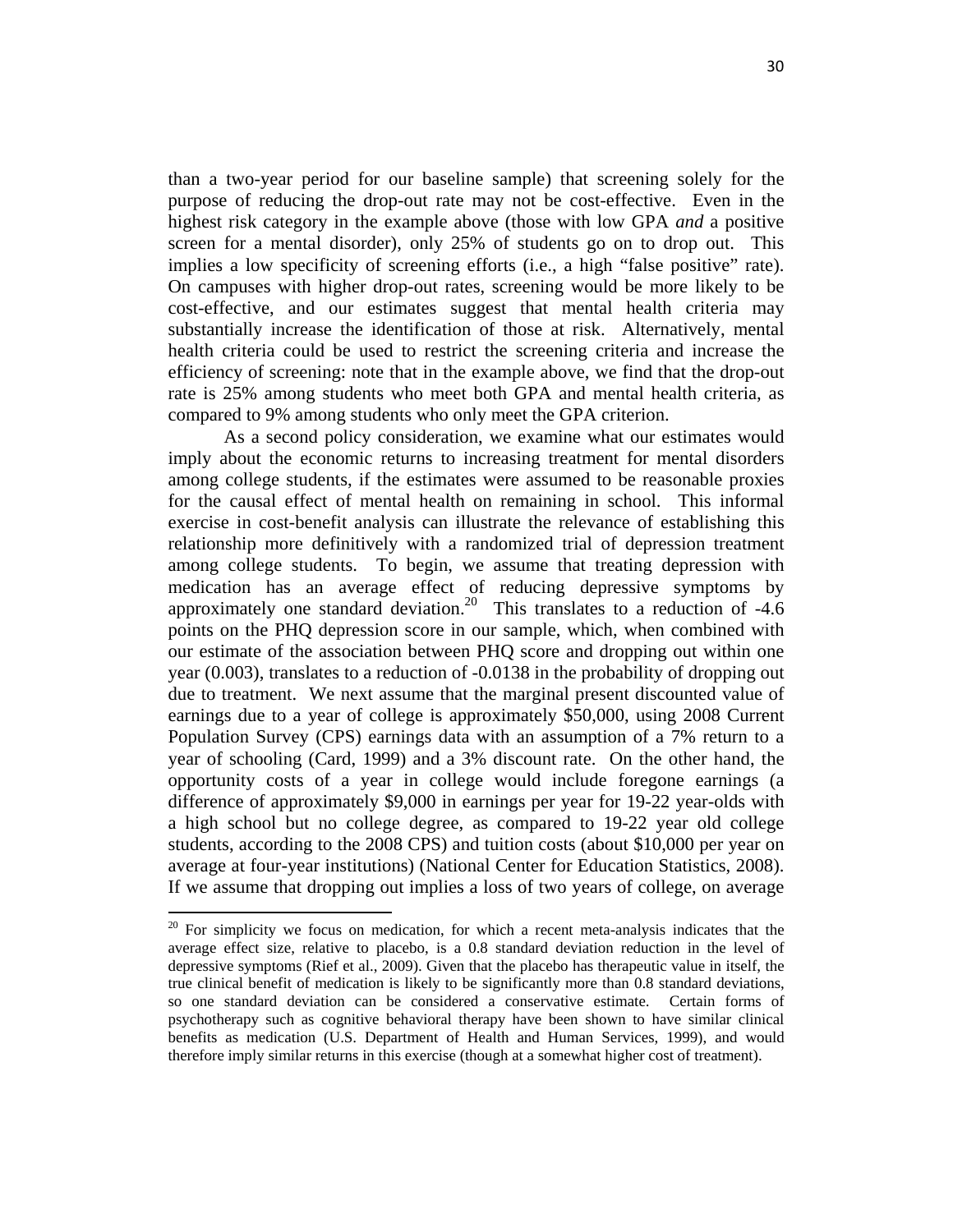(note that most drop-outs tend to occur early in a degree program, but some people will return to college at a different school, which we cannot observe), then the numbers would imply that the net income return from treatment in college is about \$860. This benefit is larger than the average cost of outpatient treatment (including medication costs and physician time) (Valenstein et al., 2001), even though it does not account for potential returns via improved learning and GPA, nor does it account for arguably the main benefit of treatment, improved quality of life.

Colleges and universities may be interested in how these estimates would apply to a screening program that aims to reduce the prevalence of untreated depression. If a school conducted a universal screening program, then it might expect to identify 7% of its students with untreated depression (out of a total of 10% with untreated depression, based on our data), given that the PHQ-9 screen has a sensitivity in the range of 70% (Kroenke et al., 2001). If the screening program increased the probability of receiving treatment by 20% among this 7%, then the screening program could yield about \$12 per student in the overall population in economic returns ( $$860 * 20\% * 7\%$ ). If we account for outpatient treatment costs (which the school would incur for the majority of students, based on our data on service use), and assume these costs to be in the range of \$400 on average (Valenstein et al., 2001), then the net economic benefit would be about \$7 per student in the overall population. This amount compares favorably to the costs per person of administering a brief depression screen, which are estimated to be \$5 (Valenstein et al., 2001). Of course, these estimates are imprecise and subject to many assumptions, but they suggest that the economic returns to depression treatment in college may be significant and would be worth quantifying more accurately. This will probably require a relatively large randomized trial of mental health treatment that collects academic outcomes, because it is difficult to imagine a naturally occurring instrumental variable that significantly affects mental health in college without affecting other factors that contribute to academic success. $2<sup>1</sup>$ 

### **CONCLUSIONS**

This descriptive analysis shows that depression, anxiety, and eating disorders are significantly associated with academic outcomes among college students. To the extent that these represent causal relationships, college campuses may be able to further their central educational missions, and generate significant economic

 $21$  One possibility, however, would be to exploit the substantial variation in the supply of mental health services across campuses and over time as a quasi-experiment. It remains to be seen whether this quasi-experiment is exogenous or strong enough (particularly because the effectiveness of treatment depends on a number of consumer and provider factors).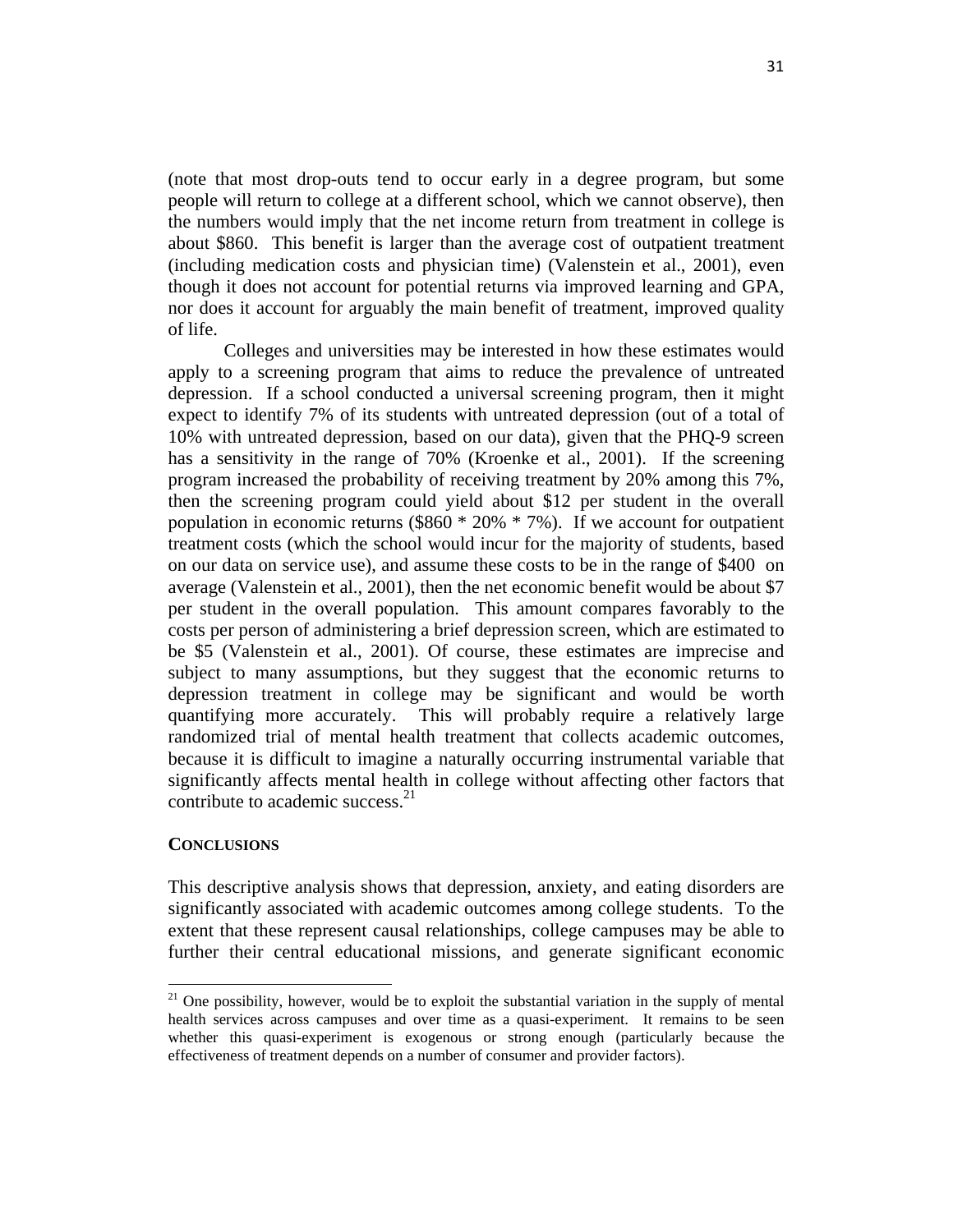returns for society, by investing in mental health resources. Randomized studies of mental health treatment in college populations would be valuable for further clarifying the potential for these benefits. In addition, the association between mental health and GPA may be relevant to improving understanding of the broader issue of how mental health affects productivity more generally.<sup>22</sup> Because workplace productivity is typically difficult to measure, GPA may represent a useful proxy for studying issues that could plausibly generalize from academic to employment settings. To the extent that productivity fluctuates as a function of mental health, whether in an academic or workplace setting, this suggests a wrinkle in the concept of human capital that is relevant for a sizeable proportion of the population.

 $22$  A number of studies suggest that mental health affects work productivity (Ettner et al., 1997; Marcotte & Wilcox-Gök, 2001), and a recent randomized study indicated that improved treatment of depression can increase productivity (Wang et al., 2007).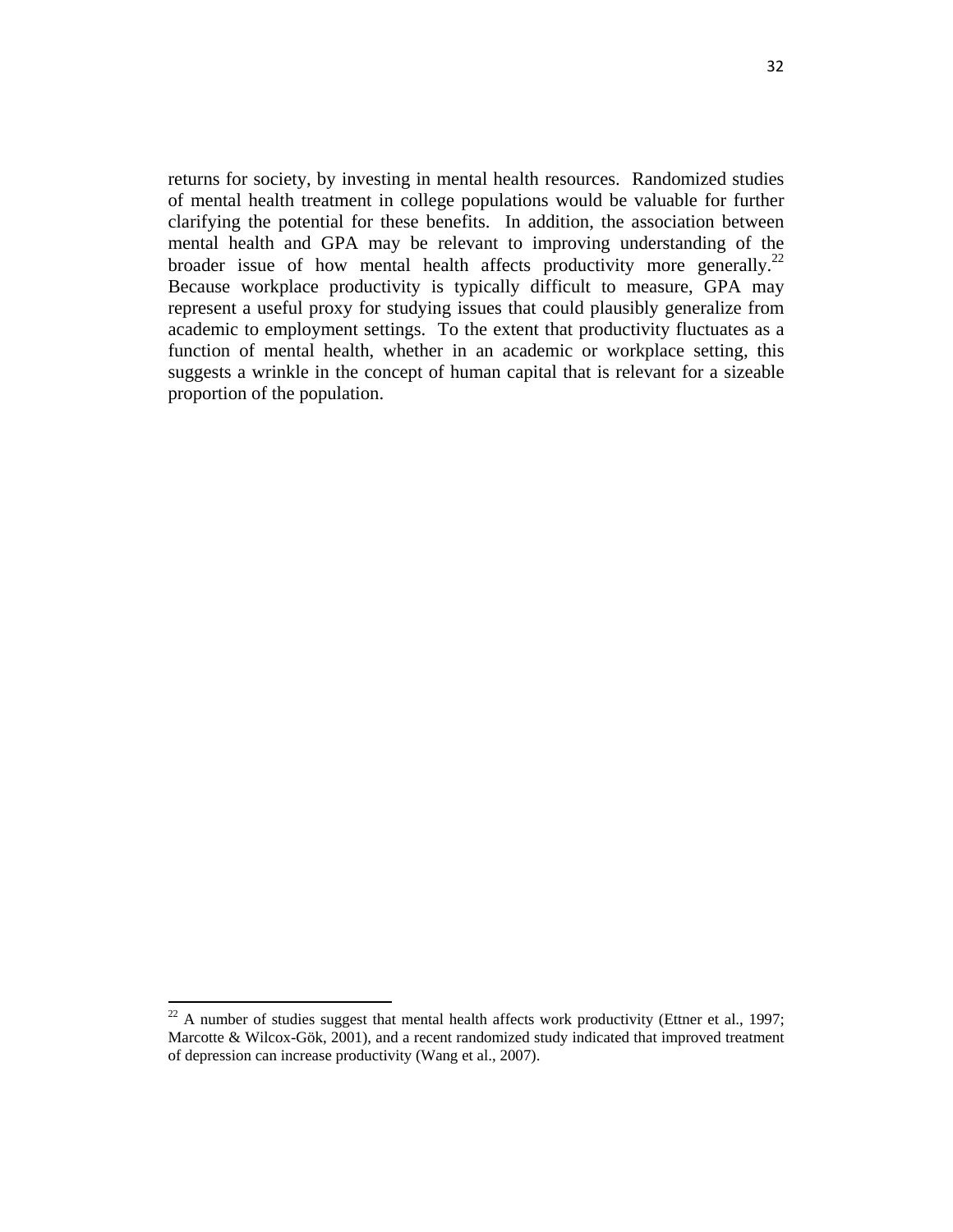| Linear regressions with coefficients and standard errors reported. |     |       |          |            |                |  |  |  |
|--------------------------------------------------------------------|-----|-------|----------|------------|----------------|--|--|--|
|                                                                    | N   | NO/NO | NO/YES   | YES/NO     | <b>YES/YES</b> |  |  |  |
|                                                                    |     |       |          |            |                |  |  |  |
| Fall 2005                                                          | 575 | (ref) | 0.072    | $-0.081$   | $-0.098$       |  |  |  |
|                                                                    |     |       | (0.067)  | (0.076)    | (0.083)        |  |  |  |
| Winter 2005                                                        | 550 | (ref) | 0.020    | $-0.039$   | $-0.105$       |  |  |  |
|                                                                    |     |       | (0.072)  | (0.096)    | (0.088)        |  |  |  |
| <b>Fall 2006</b>                                                   | 499 | (ref) | $-0.048$ | 0.060      | $-0.189$       |  |  |  |
|                                                                    |     |       | (0.087)  | (0.106)    | (0.104)        |  |  |  |
| Winter 2007                                                        | 462 | (ref) | 0.057    | $-0.089$   | $-0.175$       |  |  |  |
|                                                                    |     |       | (0.089)  | $(-0.129)$ | (0.087)        |  |  |  |
| Fall 2007                                                          | 453 | (ref) | $-0.001$ | 0.073      | $-0.109$       |  |  |  |
|                                                                    |     |       | (0.071)  | (0.107)    | (0.090)        |  |  |  |
| Winter 2008                                                        | 392 | (ref) | 0.024    | $-0.035$   | $-0.160$       |  |  |  |
|                                                                    |     |       | (0.083)  | (0.089)    | (0.080)        |  |  |  |
|                                                                    |     |       |          |            |                |  |  |  |

**Appendix Table 1: Semester GPA as a fx of depression at baseline/follow-up** 

Notes: Each row corresponds to a separate regression. 'NO/YES' means, for example, that the student did not have a positive screen for depression baseline, but did at follow-up two years later.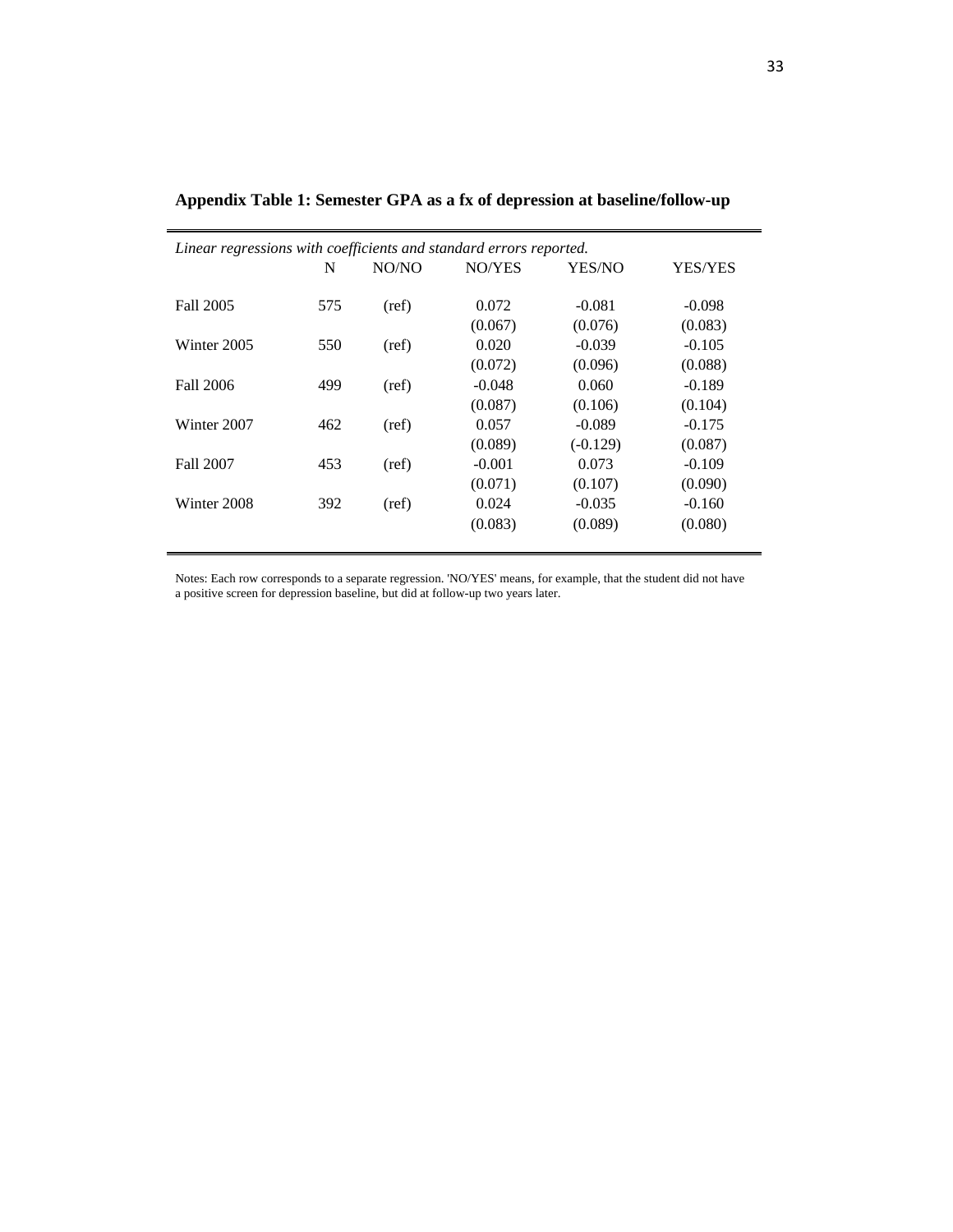|                                                                               | $\mathbf{1}$        | $\overline{2}$ | 3                  | $\overline{4}$   |
|-------------------------------------------------------------------------------|---------------------|----------------|--------------------|------------------|
|                                                                               | <b>SEPAR</b>        | <b>TOGETH</b>  | <b>SEPAR</b>       | <b>TOGETH</b>    |
| 1: Little interest or pleasure in doing things                                | $-0.112$            | $-0.091$       | $-0.067$           | $-0.054$         |
|                                                                               | (0.023)             | (0.032)        | (0.019)            | (0.024)          |
|                                                                               |                     | 0.039          |                    |                  |
| 2: Feeling down, depressed or hopeless                                        | $-0.057$<br>(0.019) | (0.028)        | $-0.04$<br>(0.017) | 0.005<br>(0.023) |
|                                                                               |                     |                |                    |                  |
| 3: Trouble falling or staying asleep,                                         | $-0.068$            | $-0.036$       | $-0.024$           | $-0.005$         |
| or sleeping too much                                                          | (0.017)             | (0.020)        | (0.015)            | (0.017)          |
|                                                                               |                     |                |                    |                  |
| 4: Feeling tired or having little energy                                      | $-0.051$            | 0.007          | $-0.014$           | 0.022            |
|                                                                               | (0.019)             | (0.024)        | (0.015)            | (0.019)          |
|                                                                               |                     |                |                    |                  |
| 5: Poor appetite or overeating                                                | $-0.052$            | $-0.002$       | $-0.043$           | $-0.023$         |
|                                                                               | (0.016)             | (0.019)        | (0.017)            | (0.018)          |
|                                                                               | $-0.068$            | $-0.012$       | $-0.042$           | $-0.012$         |
| 6: Feeling bad about yourself -- or that you are                              |                     |                |                    |                  |
| a failure or have yourself or your family down                                | (0.018)             | (0.024)        | (0.016)            | (0.021)          |
|                                                                               |                     |                |                    |                  |
| 7: Trouble concentrating on things, such as reading the                       | $-0.083$            | $-0.027$       | $-0.053$           | $-0.024$         |
| newspaper or watching television                                              | (0.019)             | (0.023)        | (0.018)            | (0.019)          |
|                                                                               | $-0.11$             | $-0.049$       | $-0.077$           | $-0.047$         |
| 8: Moving or speaking slowly? Or the opposite --<br>being fidgety or restless | (0.029)             | (0.030)        | (0.027)            | (0.028)          |
|                                                                               |                     |                |                    |                  |
| 9: Thoughts that you would better off dead                                    |                     |                |                    |                  |
| or hurting yourself                                                           | $-0.1$              | $-0.019$       | $-0.042$           | 0.012            |
|                                                                               | (0.032)             | (0.041)        | (0.032)            | (0.035)          |
|                                                                               |                     |                |                    |                  |
| Covariates                                                                    |                     |                | X                  | X                |
|                                                                               |                     |                |                    |                  |

# **Appendix Table 2: Association between GPA and depressive symptoms**

Notes: Baseline sample is used (Ns are same as in Table 3); and covariates are same as listed below Table 3. 'SEPAR' denotes that the symptoms are entered into separate regressions (each row in the column is from a separate regression), whereas 'TOGETH' denotes that all symptoms are entered into the same regression (the column refers to a single regression).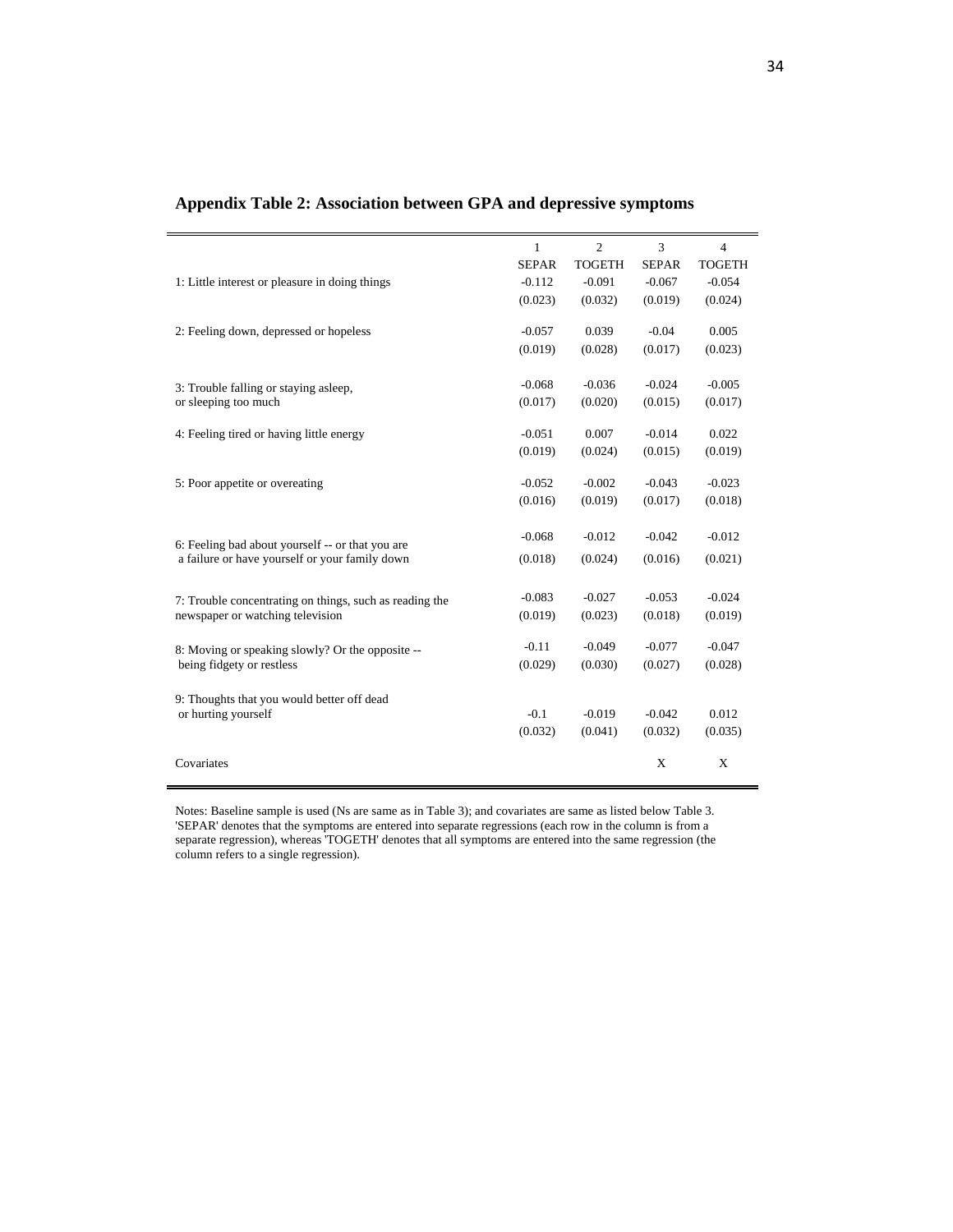

**Appendix Figure 1: Association between GPA and baseline depression** 

Notes: "F05" refers to the Fall 2005 semester, "W06" the Winter 2006 semester, etc. Each point in the solid line refers to the estimated coefficient for PHQ depression score (0-27), controlling for anxiety, ED symptoms, and all covariates noted below Table 3, in a regression with the GPA in that semester as the dependent variable. The dotted lines refer to the upper and lower bounds of the 95% confidence intervals.

# **REFERENCES**

- Andrews, B., & Wilding, J. M. (2004). The Relation of Depression and Anxiety to Life-stress and Achievement in Students. *British Journal of Psychology, 95*, 509.
- Becker, G. S. (1993). *Human Capital: A Theoretical and Empirical Analysis, with Special Reference to Education* (3rd ed.). Chicago: University Of Chicago Press.
- Berkner, L., & Choy, S. (2008). Descriptive Summary of 2003-04 Beginning Postsecondary Students: Three Years Later. *National Center for Education Statistics Paper #2008-174.*
- Berndt, E. R., Koran, L. M., Finkelstein, S. N., Gelenberg, A. J., Kornstein, S. G., Miller, I. M., et al. (2000). Lost Human Capital from Early-onset Chronic Depression. *The American Journal of Psychiatry, 157*(6), 940-947.
- Blanco, C., Okuda, M., Wright, C., Hasin, D. S., Grant, B. F., Liu, S., et al. (2008). Mental Health of College Students and their Non-College-Attending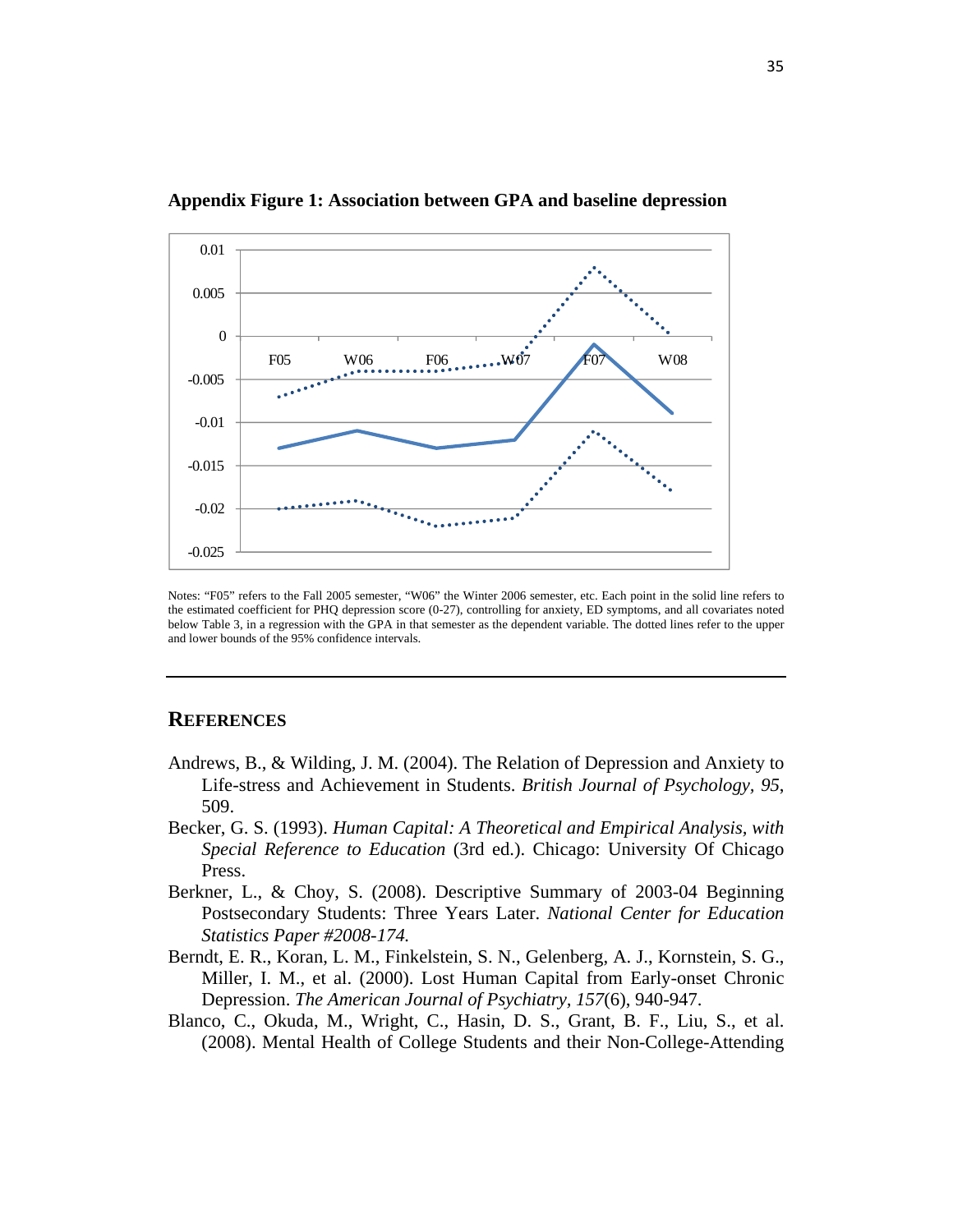Peers: Results from the National Epidemiologic Study on Alcohol and Related Conditions. *Archives of General Psychiatry, 65*(12), 1429-1437.

- Breslau, J., Lane, M., Sampson, N., & Kessler, R. C. (2008). Mental Disorders and Subsequent Educational Attainment in a US National Sample. *Journal of Psychiatric Research, 42*(9), 708-716.
- Brown, C., & Madonia, J. (1996). Treatment Outcomes for Primary Care Patients with Major Depression and Lifetime Anxiety Disorders. *The American Journal of Psychiatry, 153*(10), 1293.
- Card, D. (1999). Chapter 30: The Causal Effect of Education on Earnings. In O. Ashenfelter, & D. Card (Eds.), *Handbook of labor economics* (pp. 1801- 1863) Elsevier.
- Cotton, M. A., Ball, C., & & Robinson, P. (2003). Four Simple Questions can Help Screen for Eating Disorders. *Journal of General Internal Medicine, 18*(1), 53-56.
- Cunha, F., & Heckman, J. J. (2006). Investing in our Young People. *Unpublished Manuscript, University of Chicago, Department of Economics.*
- Currie, J. (2008). Healthy, Wealthy, and Wise: Socioeconomic Status, Poor Health in Childhood, and Human Capital Development. *NBER Working Paper, No. 13987*
- Currie, J., & Stabile, M. (2006). Child Mental Health and Human Capital Accumulation: The Case of ADHD. *Journal of Health Economics, 25*(6), 1094-1118.
- Cutler, D., & Lleras-Muney, A. (2006). Education and Health: Evaluating Theories and Evidence. *NBER Working Paper #12352.*
- Diez-Quevedo, C., Rangil, T., Sanchez-Planell, L., Kroenke, K., & Spitzer, R. L. (2001). Validation and Utility of the Patient Health Questionnaire in Diagnosing Mental Disorders in 1003 General Hospital Spanish Inpatients. *Psychosomatic Medicine, 63*(4), 679-86.
- Ding, W., Lehrer, S., Rosenquist, J., & Audrain-McGovern, J. (2007). The Impact of Poor Health on Education: New Evidence using Genetic Markers. *Working Paper, Queens University,*
- Dynarski, S. M. (1999). Does Aid Matter? Measuring the Effect of Student Aid on College Attendance and Completion. *NBER Working Paper #7422.*
- Eaton, W. W. (2008). Population-based Study of First Onset and Chronicity in Major Depressive Disorder. *Archives of General Psychiatry, 65*(5), 513.
- Eisenberg, D., Golberstein, E., & Gollust, S. E. (2007a). Help-Seeking and Access to Mental Health Care in a University Student Population. *Medical Care, 45*(7), 594-601.
- Eisenberg, D., Gollust, S. E., Golberstein, E., & Hefner, J. L. (2007b). Prevalence and Correlates of Depression, Anxiety, and Suicidality among University Students. *American Journal of Orthopsychiatry, 77*(4), 534-542.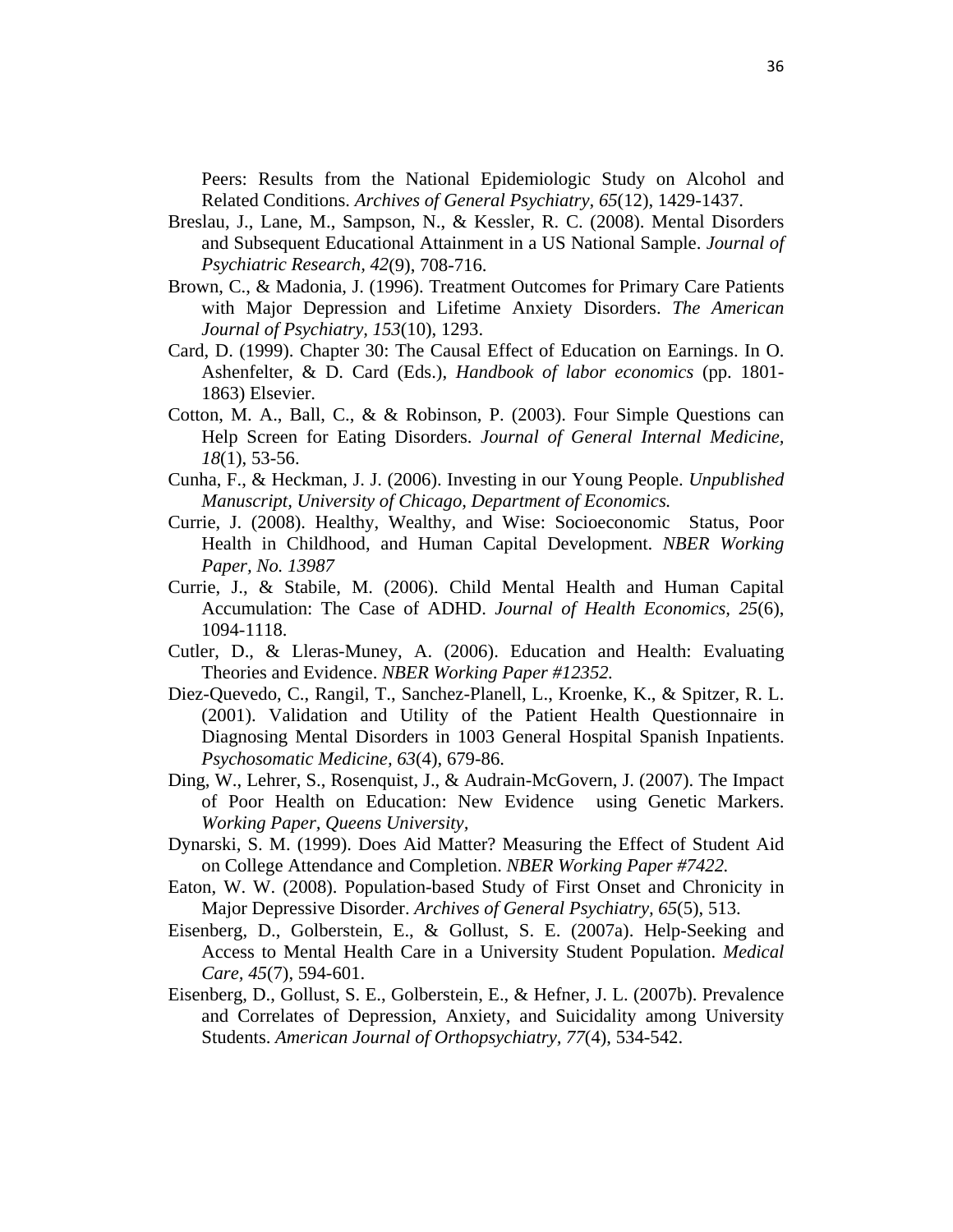- Ettner, S. L., Frank, R. G., & Kessler, R. C. (1997). The Impact of Psychiatric Disorders on Labor Market Outcomes. *Industrial and Labor Relations Review, 51*(1), 64-81.
- Fergusson, D. M., & Woodward, L. J. (2002). Mental Health, Educational, and Social Role Outcomes of Adolescents with Depression. *Archives of General Psychiatry, 59*(3), 225-231.
- Fletcher, J. (2008). Adolescent Depression: Diagnosis, Treatment, and Educational Attainment. *Health Economics, 17*(11), 1215-1235.
- Fletcher, J., & Lehrer, S. F. (2008). Using Genetic Lotteries within Families to Examine the Causal Impact of Poor Health on Academic Achievement. *Working Paper, Yale University.*
- Fletcher, J., & Wolfe, B. (2007). Child Mental Health and Human Capital Accumulation: The Case of ADHD Revisited. *Journal of Health Economics, 27*(3), 794-800.
- Fossati, P. (2004). Verbal Memory Performance of Patients with a First Depressive Episode and Patients with Unipolar and Bipolar Recurrent Depression. *Journal of Psychiatric Research, 38*(2), 137.
- Halmi, K. A. (2000). Perfectionism in Anorexia Nervosa: Variation by Clinical Subtype, Obsessionality, and Pathological Eating Behavior. *The American Journal of Psychiatry, 157*(11), 1799.
- Henkel, V., Mergl, R., Kohnen, R., Allgaier, A. K., Moller, H. J., & Hegerl, U. (2004). Use of Brief Depression Screening Tools in Primary Care: Consideration of Heterogeneity in Performance in Different Patient Groups. *Gen Hosp Psychiatry, 26*(3), 190-8.
- Horn, L., & Berger, R. (2004). College Persistence on the Rise? Changes in 5- Year Degree Completion and Postsecondary Persistence Rates between 1994 and 2000. (U.S. Department of Education, National Center for Education Statistics. No. NCES 2005–156). Washington, DC: U.S. Government Printing Office.
- Huang, F. Y. (2006). Racial and Ethnic Differences in the Relationship between Depression Severity and Functional Status. *Psychiatric Services, 57*(4), 498.
- Huang, F. Y., Chung, H., Kroenke, K., Delucchi, K. L., & Spitzer, R. L. (2006). Using the Patient Health Questionnaire-9 to Measure Depression among Racially and Ethnically Diverse Primary Care Patients. *Journal of General Internal Medicine, 21*(6), 547-52.
- Hysenbegasi, A., Hass, S. L., & Rowland, C. R. (2005). The impact of depression on the academic productivity of university students. *The Journal of Mental Health Policy and Economics, 8*(3), 145-151.
- Jaeger, D. A., & Page, M. (1996). Degrees Matter: New Evidence on Sheepskin Effects in the Returns to Education. *Review of Economics and Statistics, 78*(4), 733-740.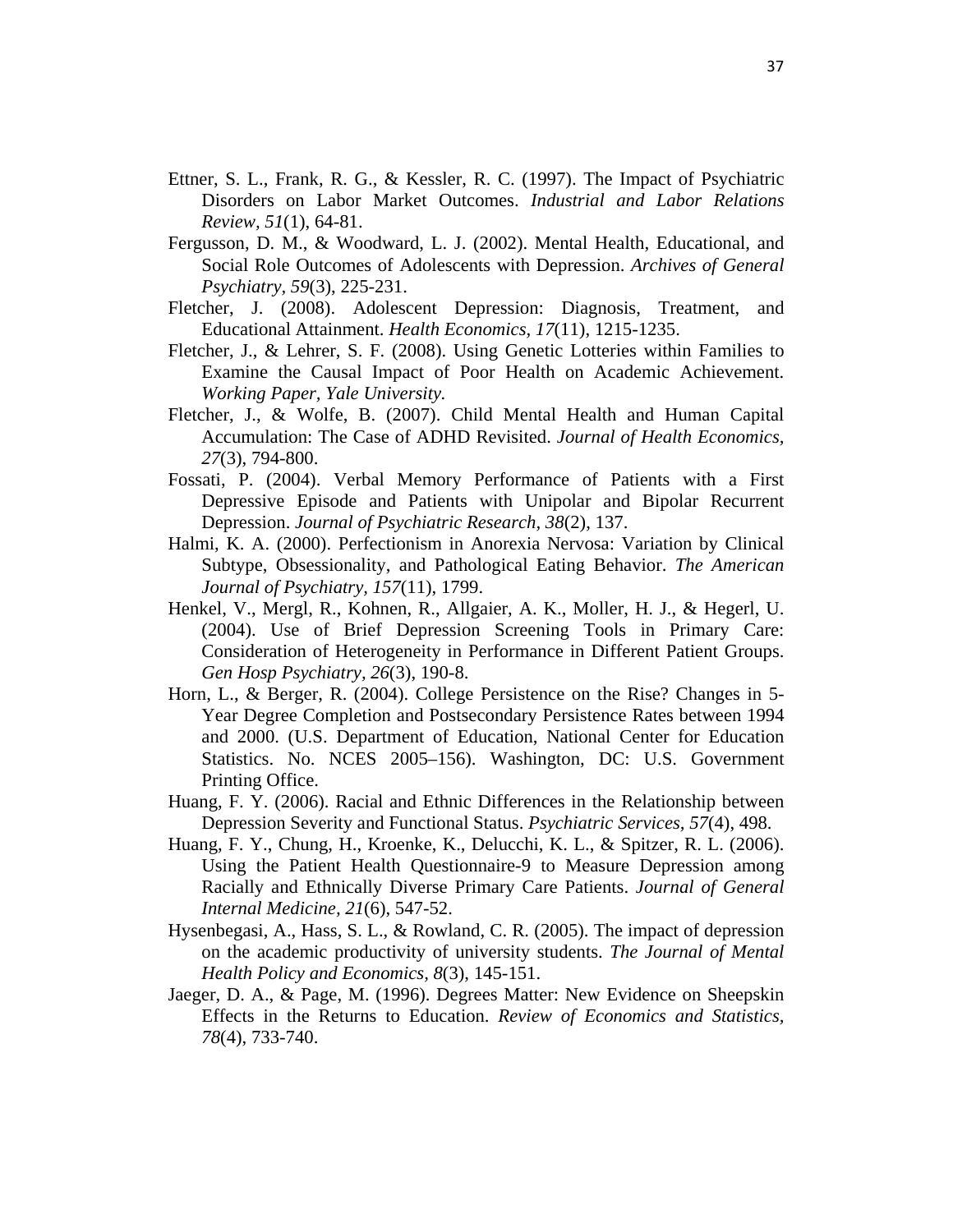- Joffe. (1993). Anxious and Nonanxious depression. *The American Journal of Psychiatry, 150*(8), 1257.
- Kane, T. J., & Rouse, C. E. (1995). Labor-Market Returns to Two-and Four-Year College. *American Economic Review, 85*(3), 600-614.
- Kaye, W. H., Bulik, C. M., Thornton, L., Barbarich, N., & Masters, K. (2004). Comorbidity of Anxiety Disorders with Anorexia and Bulimia Nervosa. *American Journal of Psychiatry, 161*(12), 2215-21.
- Kessler, R. C. (1999). Impairment in Pure and Comorbid Generalized Anxiety Disorder and Major Depression at 12 Months in Two National Surveys. *The American Journal of Psychiatry, 156*(12), 1915.
- Kessler, R. C. (2008). Co-morbid Major Depression and Generalized Anxiety Disorders in the National Comorbidity Survey Follow-up. *Psychological Medicine, 38*(3), 365.
- Kessler, R. C., Berglund, P., Demler, O., Jin, R., Merikangas, K. R., & Walters, E. E. (2005). Lifetime Prevalence and Age-of-Onset Distributions of DSM-IV Disorders in the National Comorbidity Survey Replication. *Archives of General Psychiatry, 62*(6), 593-602.
- Knapp, L. G. (2007). *Enrollment in Postsecondary Institutions, Fall 2005 Graduation Rates, 1999 and 2002 Cohorts and Financial Statistics, Fiscal Year 2005. First Look. NCES 2007-154*. Washington, D.C.: National Center for Education Statistics.
- Kroenke, K., Spitzer, R. L., & Williams, J. B. (2001). The PHQ-9: Validity of a Brief Depression Severity Measure. *Journal of General Internal Medicine, 16*(9), 606-13.
- Laanan, F. S. (2007). Studying Transfer Students. Part II: Dimensions of Transfer Students' Adjustment. *Community College Journal of Research and Practice, 31*(1), 37-59.
- Marcotte, D., & Wilcox-Gök, V. (2001). Estimating the Employment and Earnings Costs of Mental Illness: Recent Developments in the United States. *Social Science & Medicine, 53*(1), 21-27.
- Marcotte, D., Wilcox-Gök, V., Farahati, F., & Borkoski, C. (2004). Early Onset Depression and High School Dropout. In D. Marcotte, & V. Wilcox-Gök (Eds.), *The Economics of Gender and Mental Illness* (pp. 27-51) Elsevier Science.
- Martin, A., Rief, W., Klaiberg, A., & Braehler, E. (2006). Validity of the Brief Patient Health Questionnaire Mood Scale (PHQ-9) in the General Population. *Gen Hosp Psychiatry, 28*(1), 71-7.
- McLeod, J., & Owens, T. (2004). Psychological Well-being in the Early Life Course: Variations by Socioeconomic Status, Gender, and Race/Ethnicity. *Social Psychology Quarterly, 67*(3), 257-278.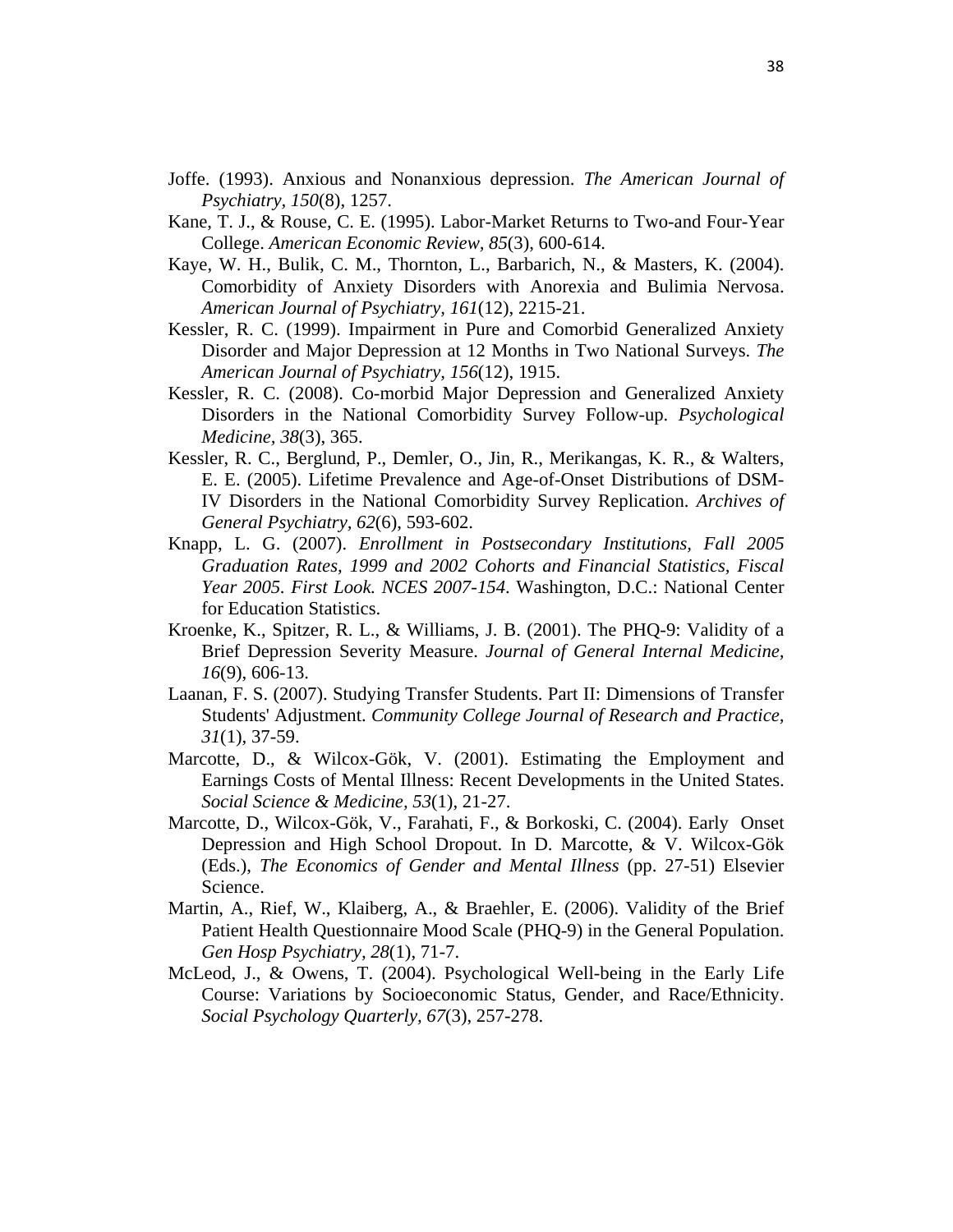- Michaud, C. M., McKenna, M. T., Begg, S., Tomijima, N., Majmudar, M., Bulzacchelli, M. T., et al. (2006). The Burden of Disease and Injury in the United States 1996. *Population Health Metrics, 4*, 11.
- Miech, R. A., Caspi, A., Moffitt, T. E., Wright, B. R. E., & Silva, P. A. (1999). Low Socioeconomic Status and Mental Disorders: A Longitudinal Study of Selection and Causation during Young Adulthood. *American Journal of Sociology, 104*(4), 1096-1131.
- Morgan, J. F., Reid, F., & Lacey, J. H. (1999). The SCOFF Questionnaire: Assessment of a New Screening Tool for Eating Disorders. *British Medical Journal, 319*, 1467-1468.
- National Center for Education Statistics. (2008). Digest of Education Statistics: 2007 No. NCES 2008-022). Washington, D.C.: National Center for Education Statistics, Institute of Education Sciences, U.S. Department of Education.
- Parker, S. C., Lyons, J., & Bonner, J. (2005). Eating Disorders in Graduate Students: Exploring the SCOFF Questionnaire as a Simple Screening Tool. *Journal of American College Health, 54*(2), 103-107.
- Rief, W., Nestoriuc, Y., Weiss, S., Welzel, E., Barsky, A. J., & Hofmann, S. G. (2009). Meta-Analysis of the Placebo Response in Antidepressant Trials. *Journal of Affective Disorders, in press.*
- Ross, C. E., & Mirowsky, J. (1999). Refining the Association between Education and Health: The Effects of Quantity, Credential, and Selectivity. *Demography, 36*(4), 445-460.
- Sadock, B. J., & Sadock, V. A. (2000). In Sadock B. J., Sadock V. A. (Eds.), *Kaplan and Sadock's Comprehensive Textbook of Psychiatry* (Seventh ed.). Philadelphia: Lippincott Williams & Wilkins.
- Skahill, M. P. (2002). The role of Social Support Network in College Persistence among Freshman Students. *Journal of College Student Retention, 4*(1), 39-52.
- Spitzer, R. L., Kroenke, K., & Williams, J. B. (1999). Validation and Utility of a Self-Report Version of PRIME-MD: The PHQ Primary Care Study. *JAMA, 282*(18), 1737-1744.
- Stinebrickner, R., & Stinebrickner, T. R. (2008). Learning about Academic Ability and the College Drop-Out Decision. *University of Western Ontario, Working Paper.*
- Tchanturia, K. (2004). Cognitive Flexibility in Anorexia Nervosa and Bulimia Nervosa. *Journal of the International Neuropsychological Society, 10*(4), 513.
- Tinto, V. (1998). Colleges as Communities: Taking Research on Student Persistence Seriously. *The Review of Higher Education, 21*(2), 167-177.